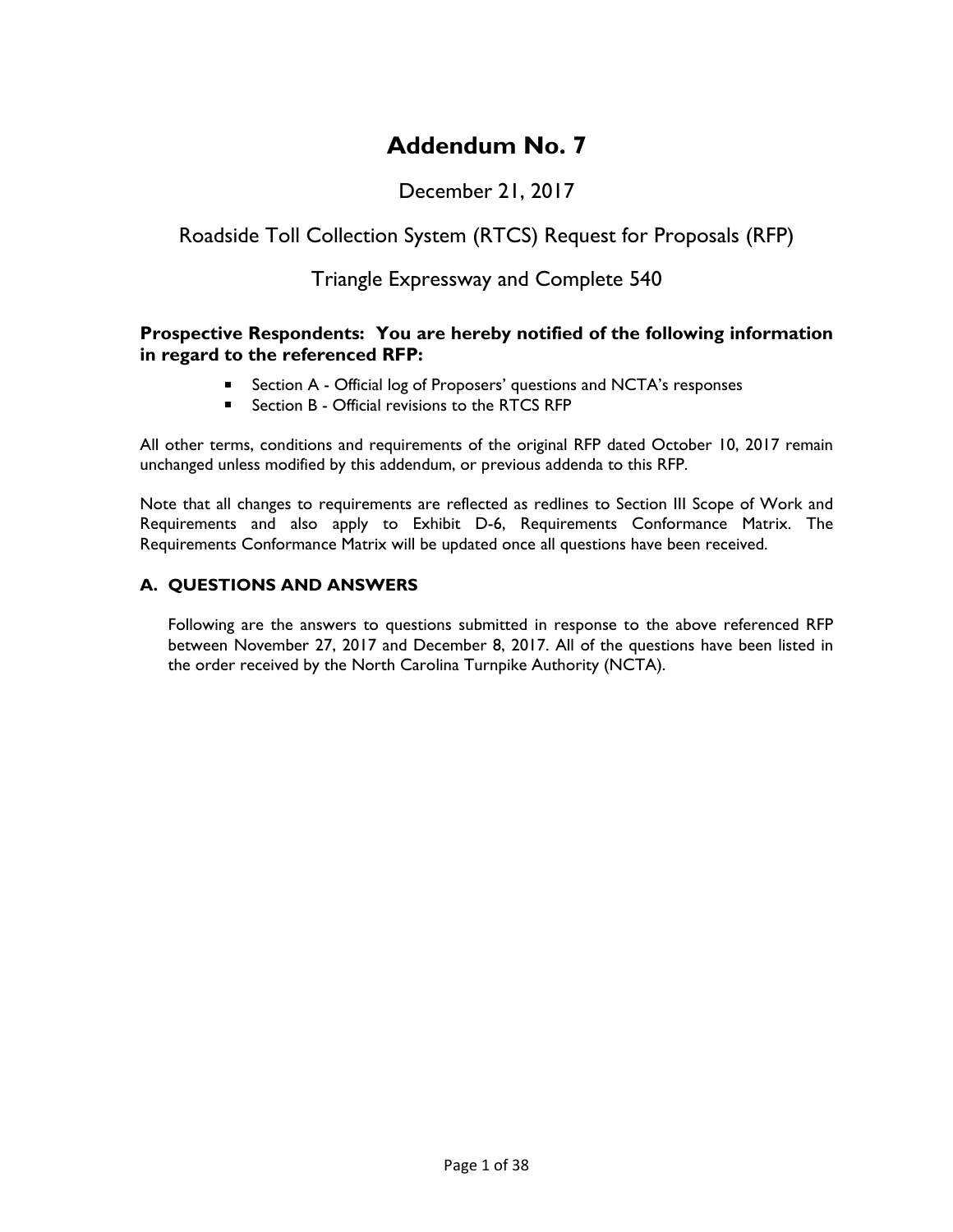| <b>Proposer Questions</b> |      | North Carolina Turnpike Authority (NCTA) |                                 |                                            |                                         |
|---------------------------|------|------------------------------------------|---------------------------------|--------------------------------------------|-----------------------------------------|
| #                         | Page | Section                                  | <b>Section Description</b>      | <b>Proposer Question</b>                   | <b>NCTA Response</b>                    |
|                           |      |                                          |                                 |                                            |                                         |
| 81.                       | 15   | 1.2.7.1. Automatic                       | The Contractor shall be         | The AVI vendor mandates that only they     | NCTA will provide the certified AVI     |
|                           |      | Vehicle Identification                   | responsible for the physical    | can certify and tune their product. Is the | equipment and is responsible for cost   |
|                           |      | (AVI) System                             | tuning of the certified AVI     | cost for that tuning, field certification, | of the AVI vendor certification. Per    |
|                           |      | Integration                              | Equipment, and for integrating  | design and system approval from the AVI    | the revised Requirement 744, the        |
|                           |      |                                          | the AVI System into the         | vendor included in the NCTA purchase       | Contractor is responsible for           |
|                           |      |                                          | Contractor in-lane Design. In   | or the responsibility of the winning       | installing, configuring, and tuning the |
|                           |      |                                          | addition, the AVI vendor shall  | bidder?                                    | lane using the certified AVI Equipment  |
|                           |      |                                          | certify that the lanes are      |                                            | to the AVI vendor specifications.       |
|                           |      |                                          | tuned to the AVI                |                                            |                                         |
|                           |      |                                          | specifications. All AVI         |                                            | Please see details in Section B of this |
|                           |      |                                          | installation, configuration and |                                            | Addendum 7 for specific details on      |
|                           |      |                                          | tuning shall be in compliance   |                                            | associated changes to the RFP.          |
|                           |      |                                          | with the AVI vendor             |                                            |                                         |
|                           |      |                                          | Requirements.                   |                                            |                                         |
| 84.                       | 88   | 4.1 Installation Program                 | The Contractor shall install    | There seems to be a discrepancy in the     | Please see the response to Question     |
|                           |      |                                          | and tune the certified AVI      | language from requirement 65 which         | 81 in this Addendum 7 for further       |
|                           |      |                                          | Equipment to the AVI vendor     | indicates the contractor is responsible    | clarification.                          |
|                           |      |                                          | specifications in compliance    | for ensuring the AVI system is tuned and   |                                         |
|                           |      |                                          | with the NCTA Interoperable     | requirement 88 [744] which indicates the   | The Contractor is responsible for       |
|                           |      |                                          | Partners requirements. In       | contractor will certify that the lanes are | tuning the RTCS using the NCTA-         |
|                           |      |                                          | addition, the AVI vendor shall  | tuned to the approved AVI specifications.  | provided AVI Equipment and the AVI      |
|                           |      |                                          | certify that the lanes are      | Which requirement is correct?              | vendor will then certify that the lanes |
|                           |      |                                          | tuned to the Approved AVI       |                                            | are tuned to the AVI vendor             |
|                           |      |                                          | specifications.                 |                                            | Requirements and specifications.        |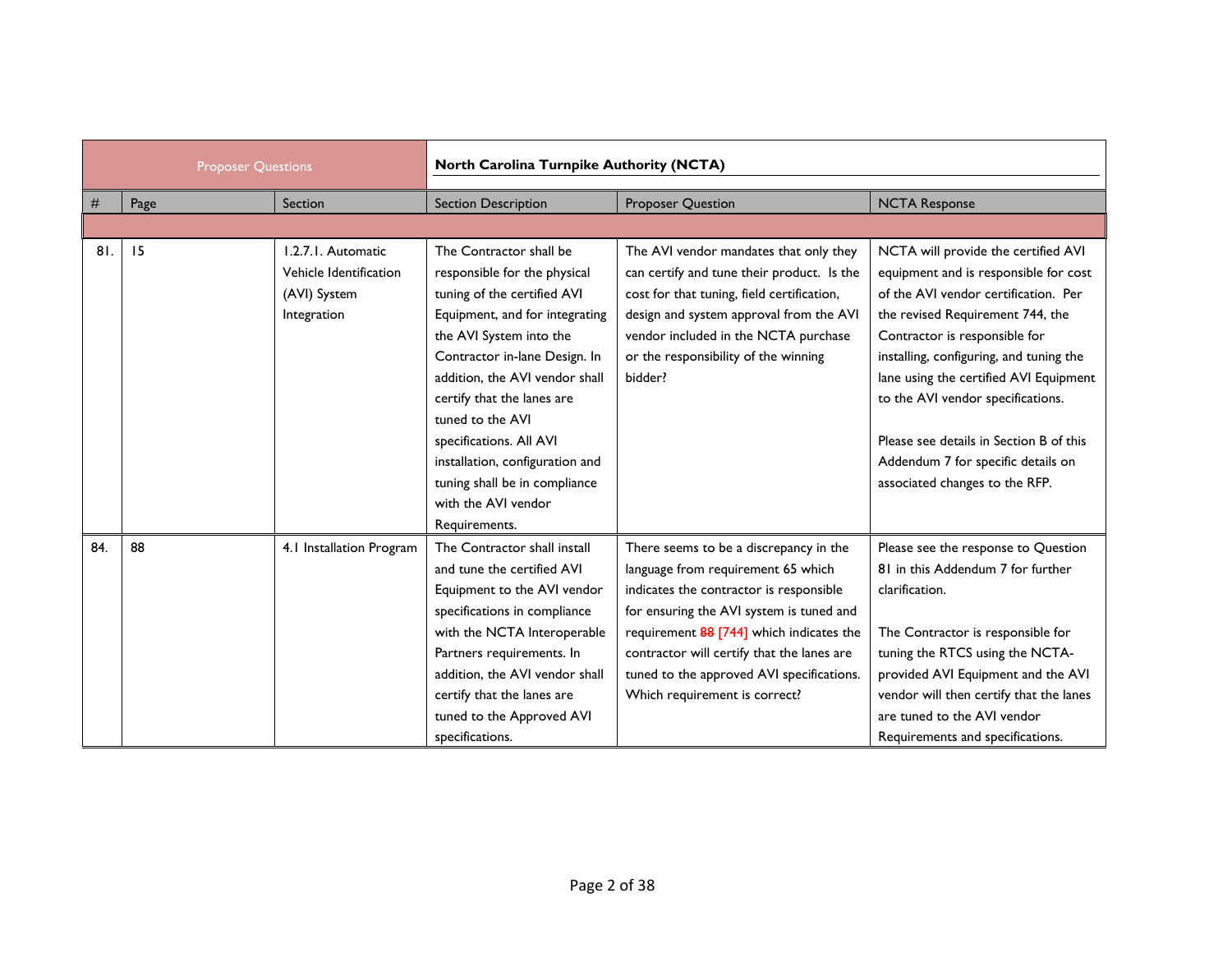| <b>Proposer Questions</b> |                | North Carolina Turnpike Authority (NCTA) |                                                      |                                                                                                                                                                                                                                 |                                                                                                                                                                                                                                                                                                                                                  |
|---------------------------|----------------|------------------------------------------|------------------------------------------------------|---------------------------------------------------------------------------------------------------------------------------------------------------------------------------------------------------------------------------------|--------------------------------------------------------------------------------------------------------------------------------------------------------------------------------------------------------------------------------------------------------------------------------------------------------------------------------------------------|
| #                         | Page           | Section                                  | <b>Section Description</b>                           | <b>Proposer Question</b>                                                                                                                                                                                                        | <b>NCTA Response</b>                                                                                                                                                                                                                                                                                                                             |
| 88.                       | N/A            | N/A                                      | Prevailing Wage                                      | Is there a prevailing wage requirement<br>for this Contract? If so, please provide<br>the applicable prevailing wage schedule.                                                                                                  | Yes, the Project as a Prevailing Wage<br>Requirement.<br>Please see details in Section B of this<br>Addendum 7 for specific details on<br>associated changes to the RFP.                                                                                                                                                                         |
| 98.                       | $\overline{2}$ |                                          | Attachment I - Future<br><b>Project Transactions</b> | Can NCTA please provide the expected<br>traffic volume for the new Morrisville<br>Parkway Interchange?                                                                                                                          | NCTA has provided segment volumes<br>for the Triangle Expressway in<br>Attachment 1: these volumes include<br>projected traffic volumes for the new<br>Morrisville Parkway.                                                                                                                                                                      |
| 99.                       | $\overline{2}$ |                                          | Attachment 12-<br><b>Communications Schematic</b>    | Can NCTA please provide approximate<br>addresses for the locations of the C540<br>Vaults? This information is needed to<br>properly estimate WAN cost for the<br>failover circuit that is being requested<br>per Attachment 12. | Detailed location information for<br>Complete 540 does not currently<br>exist, as the Constructor (Design-<br>Build) will be choosing the exact<br>location. Approximate locations can<br>be seen in Attachment 13 - C540 ITS<br>and AET Concept Plans.<br>Please see the response to Question<br>90 in Addendum 6 for further<br>clarification. |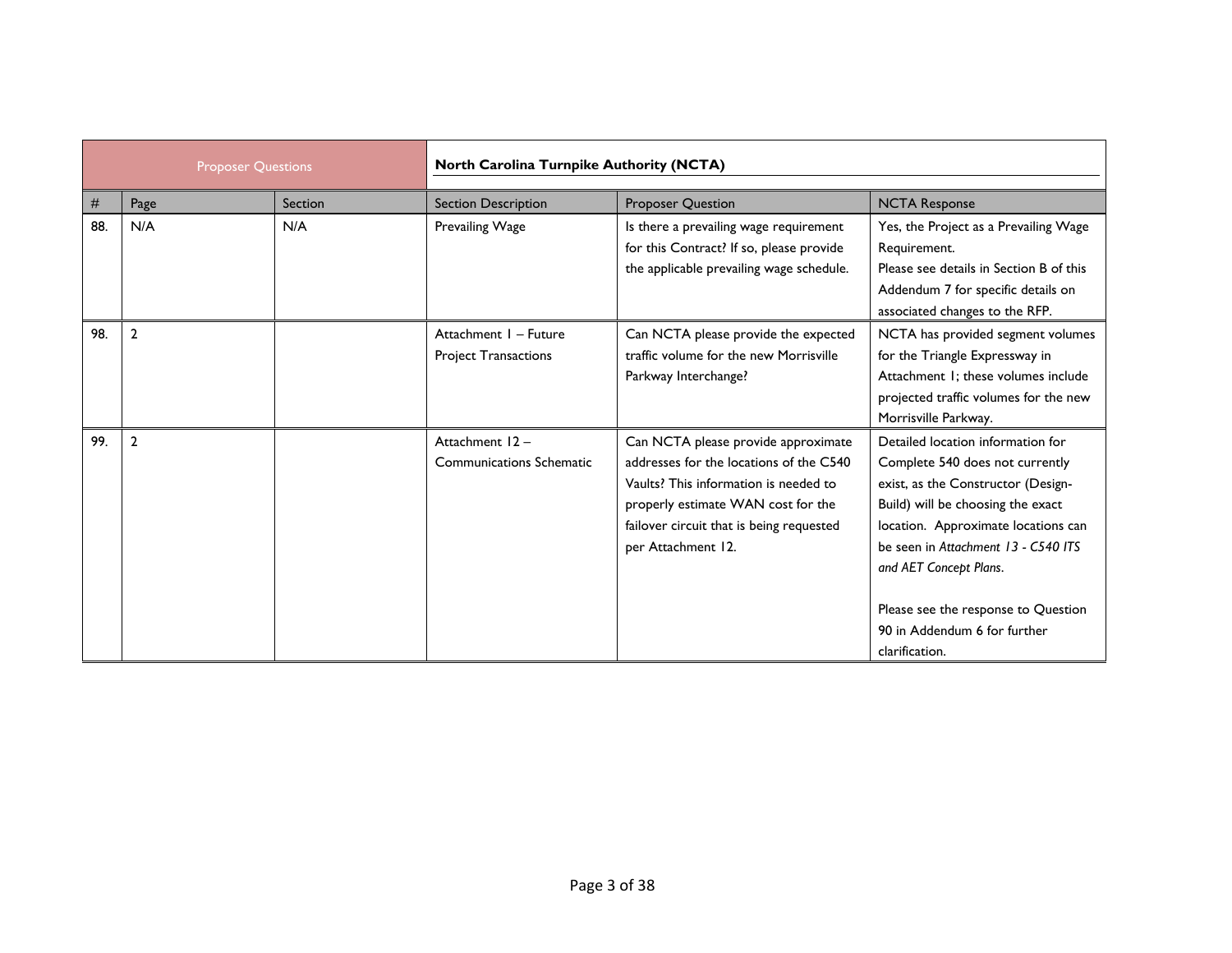| <b>Proposer Questions</b> |      | <b>North Carolina Turnpike Authority (NCTA)</b> |                                              |                                                                                        |                                                                                                                                                                                                                                                                                                                                                                                                                          |
|---------------------------|------|-------------------------------------------------|----------------------------------------------|----------------------------------------------------------------------------------------|--------------------------------------------------------------------------------------------------------------------------------------------------------------------------------------------------------------------------------------------------------------------------------------------------------------------------------------------------------------------------------------------------------------------------|
| #                         | Page | <b>Section</b>                                  | <b>Section Description</b>                   | <b>Proposer Question</b>                                                               | <b>NCTA Response</b>                                                                                                                                                                                                                                                                                                                                                                                                     |
| 100.                      | 18   | 1.2.7.3 Requirement<br>101                      | Image Capture & Processing<br>Systems (ICPS) | Please clarify what percentage of time<br>that 100% image capture will be<br>required. | The percentage of time is not known.<br>It is not anticipated that the 100%<br>image-based transactions<br>Configuration would be used under<br>normal operating conditions, but only<br>as a temporary Configuration for a<br>period of seven (7) days minimum.<br>If NCTA has misinterpreted the<br>question as stated; a future response<br>to a follow-up question will be<br>considered at such time, if submitted. |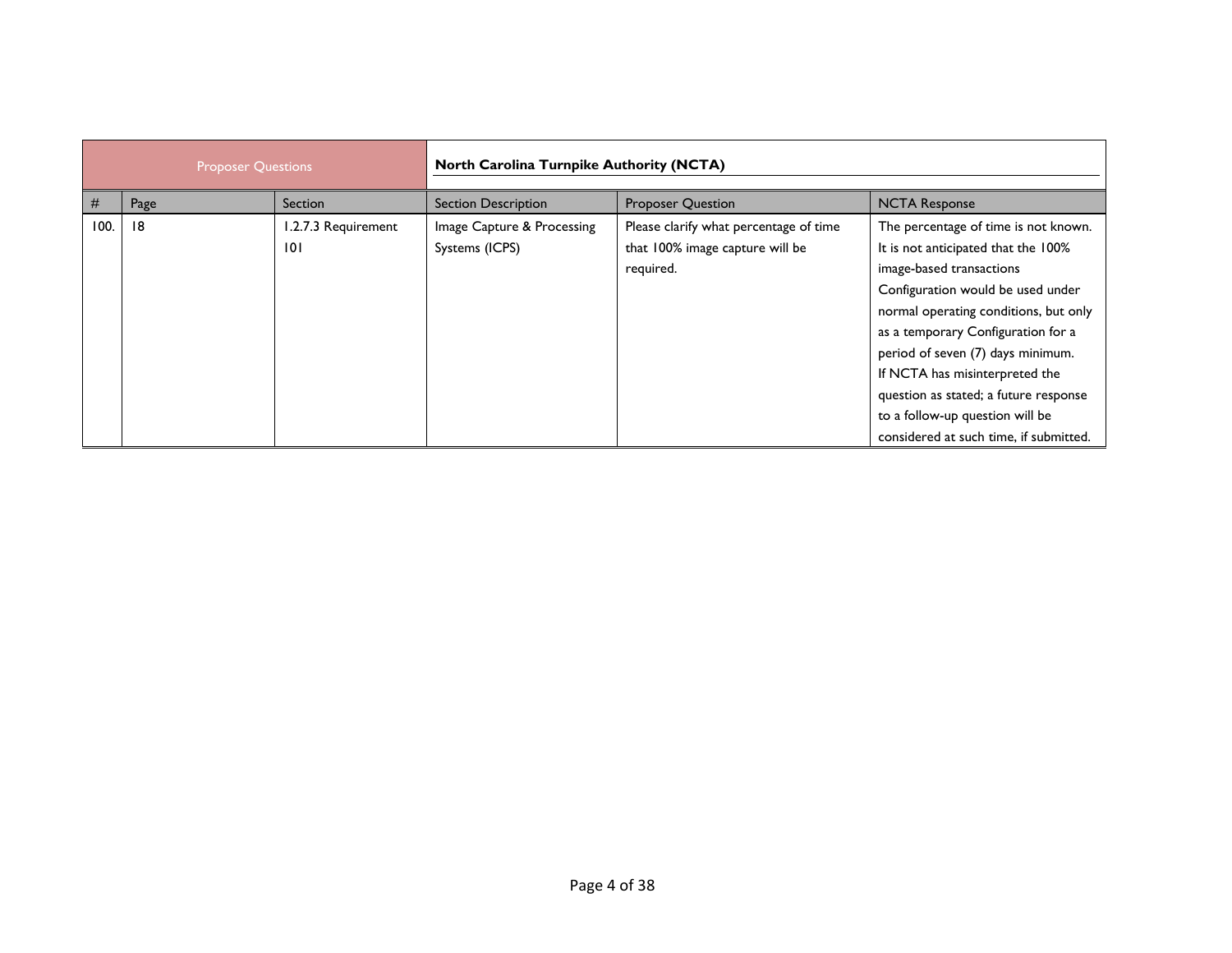| <b>Proposer Questions</b> |      | North Carolina Turnpike Authority (NCTA) |                            |                                                                                                                                                                                                                                                                       |                                                                                                                                                                                                                                                                                                                                                                                                                                                                                                                                                                                                                                                                                                                                                                                                                                                                                                                                                                                                                      |  |
|---------------------------|------|------------------------------------------|----------------------------|-----------------------------------------------------------------------------------------------------------------------------------------------------------------------------------------------------------------------------------------------------------------------|----------------------------------------------------------------------------------------------------------------------------------------------------------------------------------------------------------------------------------------------------------------------------------------------------------------------------------------------------------------------------------------------------------------------------------------------------------------------------------------------------------------------------------------------------------------------------------------------------------------------------------------------------------------------------------------------------------------------------------------------------------------------------------------------------------------------------------------------------------------------------------------------------------------------------------------------------------------------------------------------------------------------|--|
| $\#$                      | Page | Section                                  | <b>Section Description</b> | Proposer Question                                                                                                                                                                                                                                                     | <b>NCTA Response</b>                                                                                                                                                                                                                                                                                                                                                                                                                                                                                                                                                                                                                                                                                                                                                                                                                                                                                                                                                                                                 |  |
| 101.                      |      | Form D-7 - Price<br>Proposal Forms       | Sheet 6-4, Line Item 2     | Is the Contractor supplying the 9 DMS<br>for the C540 roadway? If so, what are<br>the specifications and requirements for<br>these 'Full Color DMS'! If not, what are<br>the specifications so maintenance spare<br>parts and services can accurately be<br>proposed? | No. The Contractor does not supply<br>the DMS. The DMS signs will be<br>provided by the Constructor. There<br>are no technical requirements for the<br>DMS for C540 at this time; however,<br>for Maintenance and spare parts<br>planning, each DMS assembly for<br>Complete 540 shall include:<br>• Color, full matrix LED technology<br>• Maximum pixel spacing of 1.30<br>inches (34mm) center-to-center<br>• Minimum 54 pixels high by 210<br>pixels wide display<br>• DMS controller<br>• Cabinet and accessories with<br>interconnect, power cabling and<br>conduit<br>• Electrical service and related<br>equipment<br>• All other equipment and incidentals<br>required for furnishing, installing, and<br>testing system and system<br>components<br>• Use only UL listed and approved<br>electronic and electrical components<br>in the DMS system<br>• Walk-in housing with access ladder<br>$(Qty = 4)$ or front access and<br>mounted on toll gantry ( $Qty = 5$ ) as<br>shown on the ITS Concept Plans |  |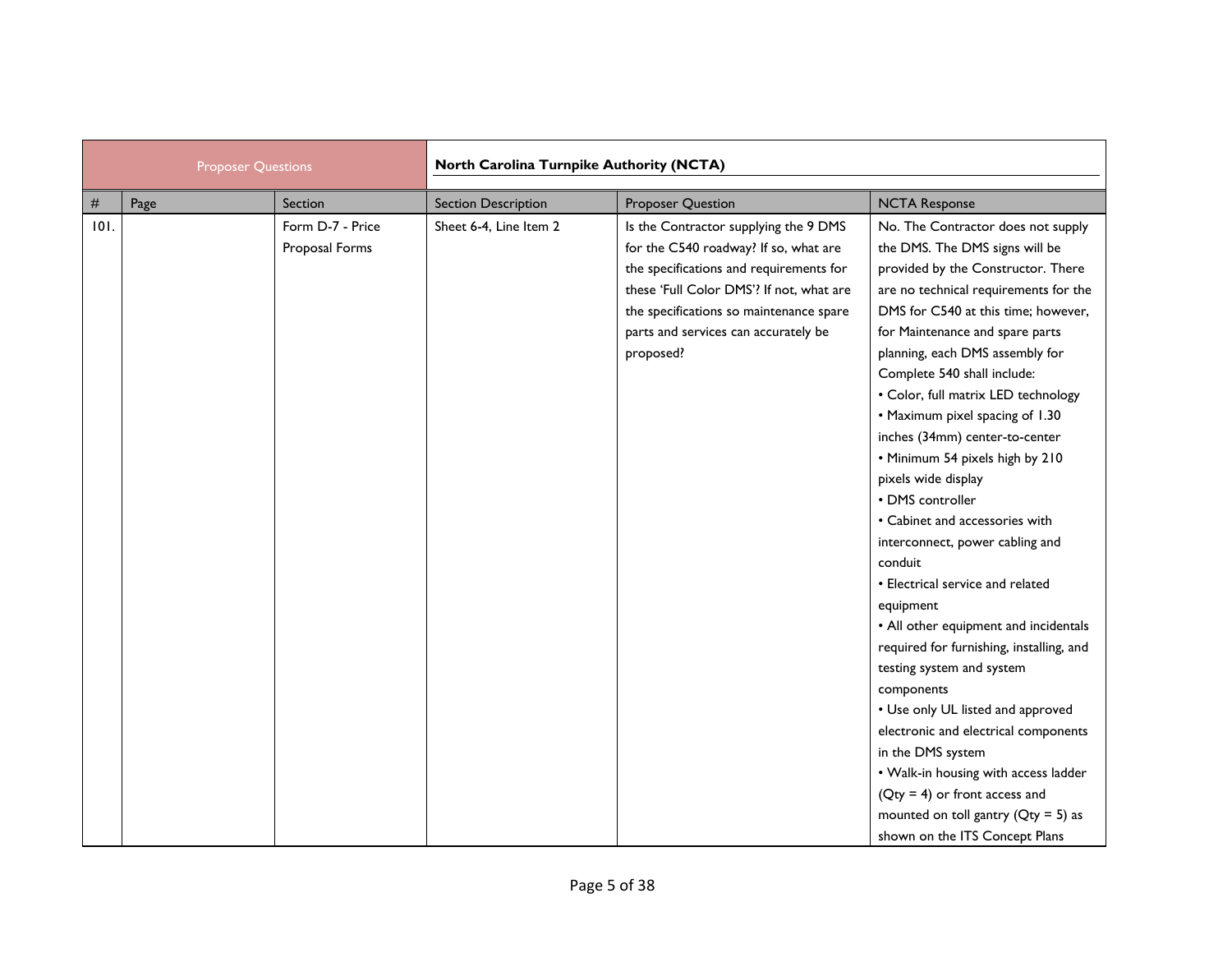| <b>Proposer Questions</b> |                    |                                    | North Carolina Turnpike Authority (NCTA) |                                                                                                                                                                                                                                                                    |                                                                                                                                                                                                                                                                                                                                                                                                                                                    |  |
|---------------------------|--------------------|------------------------------------|------------------------------------------|--------------------------------------------------------------------------------------------------------------------------------------------------------------------------------------------------------------------------------------------------------------------|----------------------------------------------------------------------------------------------------------------------------------------------------------------------------------------------------------------------------------------------------------------------------------------------------------------------------------------------------------------------------------------------------------------------------------------------------|--|
| #                         | Page               | Section                            | <b>Section Description</b>               | <b>Proposer Question</b>                                                                                                                                                                                                                                           | <b>NCTA Response</b>                                                                                                                                                                                                                                                                                                                                                                                                                               |  |
| 102.                      | 54                 | 2.1.6 Requirement 429<br>(e)       | Archive and Purge Control<br>Mechanisms  | Are the storage requirements for the<br>CCTV and Access Control and Security<br>Monitoring System the responsibility of<br>the Contractor? If it is the Contractor/s<br>responsibility, please provide the storage<br>requirements.                                | Yes, the storage requirements are<br>responsibility of the Contractor.<br>DVAS video shall be retained online<br>for one-hundred and twenty (120)<br>days as stated in Requirement 168 and<br>other video data shall be retained<br>online for ninety (90) days as stated in<br>429 i).                                                                                                                                                            |  |
| 103.                      | 47                 | 1.5.7                              | Generators                               | Please provide the Generator make and<br>model along the Roadside.                                                                                                                                                                                                 | All of the current generators on the<br>TriEx are "Generac" and consist of<br>the following models:<br>Generac 80kW - SG0080 (QTY=2)<br>Generac 45kW - SG0045 (QTY=8)<br>Generac 60kW - SG0060 (QTY=3)<br>Generac 45kW - SG0080 (QTY=2)<br>Generac 80kW - SG0045 with<br>upsized 60kW alternator (QTY=1)<br>The C540 & Morrisville Parkway<br>generator make/models will be<br>determined during System Design and<br>provided by the Constructor. |  |
| 104.                      | Tabs 4-1, 6-1, 7-1 | Form D-7 - Price<br>Proposal Forms | Columns M and N related to<br>C540       | How does The Authority plan to handle<br>columns M or N if in contract year 5<br>there is less than 12 months of<br>maintenance? Per the current timeline it<br>appears that C540 will only have 10<br>months of maintenance in contractual<br>maintenance year 5. | The planned schedule is subject to<br>change. For the purposes of this<br>procurement, Proposers should<br>submit pricing for 5 full years of<br>Operations and Maintenance as<br>requested.                                                                                                                                                                                                                                                       |  |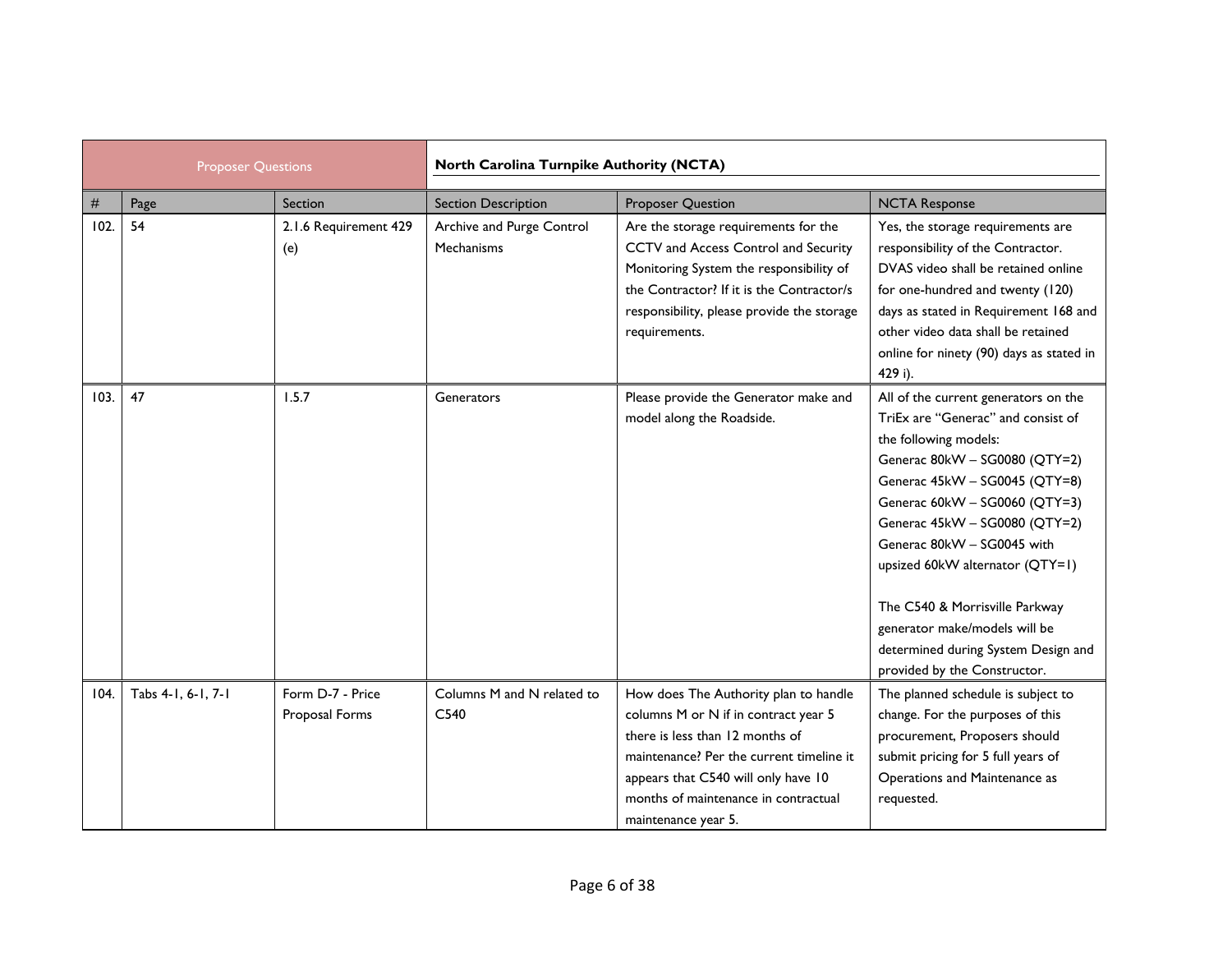| <b>Proposer Questions</b> |      | <b>North Carolina Turnpike Authority (NCTA)</b> |                            |                                                                                                                                                                                                                                                                                                                                                                                                                                                                                                                                      |                                                                |
|---------------------------|------|-------------------------------------------------|----------------------------|--------------------------------------------------------------------------------------------------------------------------------------------------------------------------------------------------------------------------------------------------------------------------------------------------------------------------------------------------------------------------------------------------------------------------------------------------------------------------------------------------------------------------------------|----------------------------------------------------------------|
| $\#$                      | Page | Section                                         | <b>Section Description</b> | Proposer Question                                                                                                                                                                                                                                                                                                                                                                                                                                                                                                                    | <b>NCTA Response</b>                                           |
| 105.                      |      | Section 6.6.2,<br>Requirement 1147              | Transponder Capture Rate   | Requirement 1147 states "Design<br>specification described in this Scope of<br>Work and Requirements with an<br>accuracy of 99.9 percent (no more than<br>ten (10) missed reads or incorrect<br>captures in ten thousand (10,000)<br>equipped vehicle passages)."<br>Our recent experience demonstrates<br>that the specified AVI vendor has agreed<br>to a performance requirement lower<br>than the requirement listed in the<br>Section 6.6.2. Is there an AVI design<br>change expected - such as addition of<br>antennae, etc.? | The Performance Requirement<br>remains as stated at this time. |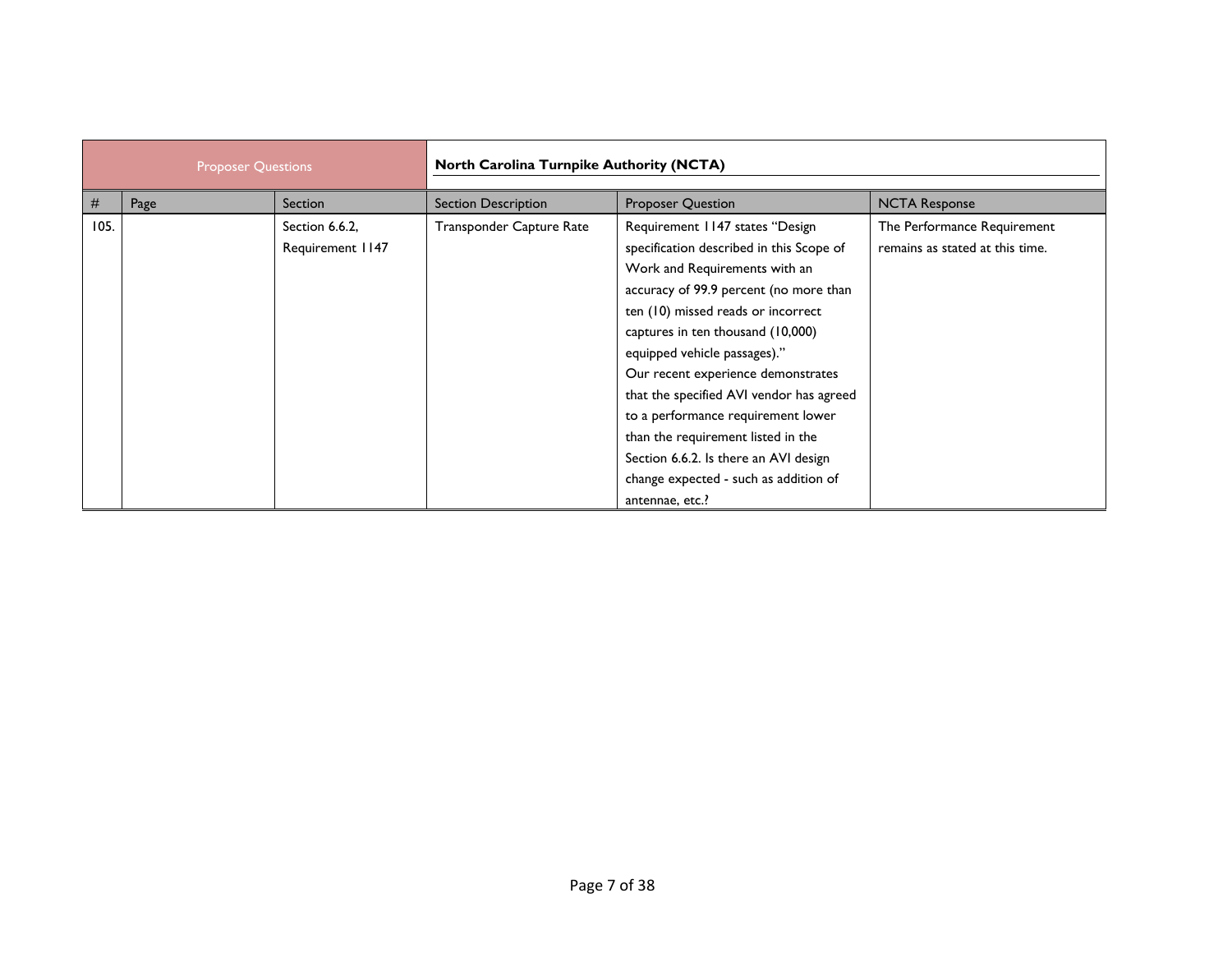| <b>Proposer Questions</b> |                          | North Carolina Turnpike Authority (NCTA) |                                |                                            |                               |  |
|---------------------------|--------------------------|------------------------------------------|--------------------------------|--------------------------------------------|-------------------------------|--|
| $\#$                      | Page                     | Section                                  | <b>Section Description</b>     | <b>Proposer Question</b>                   | <b>NCTA Response</b>          |  |
| 106.                      | Section 1, Page 13 of    | Section 3.3, 2.b.                        | 3.3. Price Proposal Evaluation | This section states that pricing will be   | No, NCTA will not provide the |  |
|                           | 19                       |                                          | I. After compilation of the    | evaluated based on the following criteria, | Engineer's Estimate.          |  |
|                           |                          |                                          | updated scores for Technical   | "Overall Proposal prices within a          |                               |  |
|                           |                          |                                          | Proposals following the oral   | reasonable proximity to the NCTA           |                               |  |
|                           |                          |                                          | presentations and interviews,  | Engineers' Estimate.". Will NCTA           |                               |  |
|                           |                          |                                          | the Evaluation Committee will  | provide the Engineers' Estimate?           |                               |  |
|                           |                          |                                          | open the sealed Price          |                                            |                               |  |
|                           |                          |                                          | Proposals only for those       |                                            |                               |  |
|                           |                          |                                          | Proposals with a technical     |                                            |                               |  |
|                           |                          |                                          | score that meets the           |                                            |                               |  |
|                           |                          |                                          | minimum requirement of 45      |                                            |                               |  |
|                           |                          |                                          | points or more.                |                                            |                               |  |
|                           |                          |                                          | 2. The Evaluation Committee    |                                            |                               |  |
|                           |                          |                                          | will review the Price          |                                            |                               |  |
|                           |                          |                                          | Proposals for:                 |                                            |                               |  |
|                           |                          |                                          | a. Completeness of the Price   |                                            |                               |  |
|                           |                          |                                          | Proposal packages,             |                                            |                               |  |
|                           |                          |                                          | b. Overall Proposal prices     |                                            |                               |  |
|                           |                          |                                          | within a reasonable proximity  |                                            |                               |  |
|                           |                          |                                          | to the NCTA Engineers'         |                                            |                               |  |
|                           |                          |                                          | Estimate.                      |                                            |                               |  |
| 107.                      | Item names, Sheets 2-1   | Item names, Sheets 2-1                   | Item names, Sheets 2-1 to 2-4  | Price sheets 2-1 to 2-4 and 3-1 to 3-3     | Confirmed.                    |  |
|                           | to 2-4 and 3-1 to 3-3 in | to 2-4 and 3-1 to 3-3 in                 | and 3-1 to 3-3 in "NCTA        | include some item descriptions that        |                               |  |
|                           | "NCTA TriEx and          | "NCTA TriEx and                          | TriEx and C540 Form D-7 -      | cannot be altered. Please confirm that     |                               |  |
|                           | C540 Form D-7 - Price    | C540 Form D-7 - Price                    | Price Proposal                 | bidders are permitted to enter a quantity  |                               |  |
|                           | Proposal                 | Proposal                                 | Forms_Add_3.xlsx"              | of 0 if that named item is not needed by   |                               |  |
|                           | Forms Add 3.xlsx"        | Forms Add 3.xlsx"                        |                                | their proposed solution.                   |                               |  |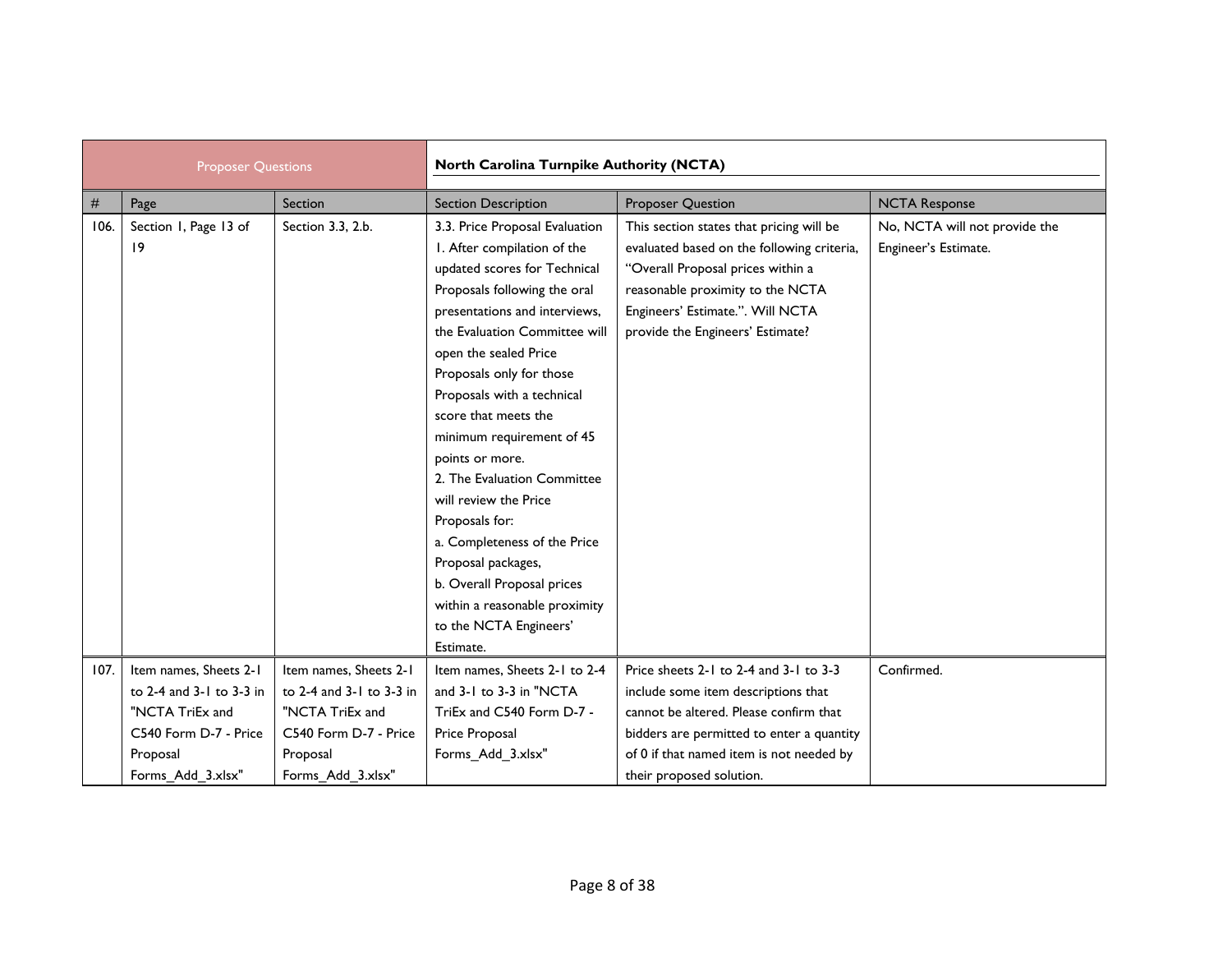| <b>Proposer Questions</b> |                         | North Carolina Turnpike Authority (NCTA) |                              |                                            |                                         |
|---------------------------|-------------------------|------------------------------------------|------------------------------|--------------------------------------------|-----------------------------------------|
| $\#$                      | Page                    | Section                                  | <b>Section Description</b>   | <b>Proposer Question</b>                   | <b>NCTA Response</b>                    |
| 108.                      | Shoulder quantities and | Shoulder quantities and                  | Shoulder quantities and      | Sheet 9 refers to travel lanes and         | Confirmed. The shoulder widths can      |
|                           | widths, Future          | widths, Future                           | widths. Future Roadside      | shoulders. However it does not indicate    | be assumed to be a maximum of           |
|                           | Roadside Pricing (Sheet | Roadside Pricing (Sheet                  | Pricing (Sheet 9) in NCTA    | the width of the shoulders. Please         | twelve (12) feet.                       |
|                           | 9) in NCTA TriEx and    | 9) in NCTA TriEx and                     | TriEx and C540 Form D-7 -    | confirm that these shoulder are all        |                                         |
|                           | C540 Form D-7 - Price   | C540 Form D-7 - Price                    | Price Proposal               | "wide" shoulders and indicate the          | Confirmed. Future Zone Type 4 and       |
|                           | Proposal                | Proposal                                 | Forms_Add_3.xlsxNew          | maximum width.                             | Type 6 have only one instrumented       |
|                           | Forms_Add_3.xlsxNew     | Forms_Add_3.xlsxNew                      |                              |                                            | shoulder and it can be assumed to be    |
|                           |                         |                                          |                              | Please confirm that Future Zone Types 4    | a maximum of twelve (12) feet.          |
|                           |                         |                                          |                              | & 6 (cited as having only one shoulder)    |                                         |
|                           |                         |                                          |                              | have a "narrow" left shoulder (no more     |                                         |
|                           |                         |                                          |                              | than 4' wide) and a "wide" right shoulder. |                                         |
| 109.                      | Travel lane, Future     | Travel lane, Future                      | Travel lane, Future Roadside | "Future Zone Type 7 - AET: I Fat (13' or   | For planning purposes, an 18-foot       |
|                           | Roadside Pricing (Sheet | Roadside Pricing (Sheet                  | Pricing (Sheet 9) in NCTA    | 18') travel + 2 shoulders"                 | "Fat" travel lane can be assumed.       |
|                           | 9) in NCTA TriEx and    | 9) in NCTA TriEx and                     | TriEx and C540 Form D-7 -    |                                            | Sheet 9 has been updated to have only   |
|                           | C540 Form D-7 - Price   | C540 Form D-7 - Price                    | Price Proposal               | Different quantities/types of equipment    | the 18-foot Fat travel lane and to      |
|                           | Proposal                | Proposal                                 | Forms Add 3.xlsx             | are required for 13' Fat travel lanes and  | remove the reference to the 13-foot     |
|                           | Forms_Add_3.xlsx        | Forms_Add_3.xlsx                         |                              | 18' Fat travel lanes. Would NCTA           | "Fat" travel lane.                      |
|                           |                         |                                          |                              | consider revising this table to include    |                                         |
|                           |                         |                                          |                              | different "zone types" for each so they    | Please see details in Section B of this |
|                           |                         |                                          |                              | can be priced appropriately?               | Addendum 7 for specific details on      |
|                           |                         |                                          |                              |                                            | associated changes to the RFP.          |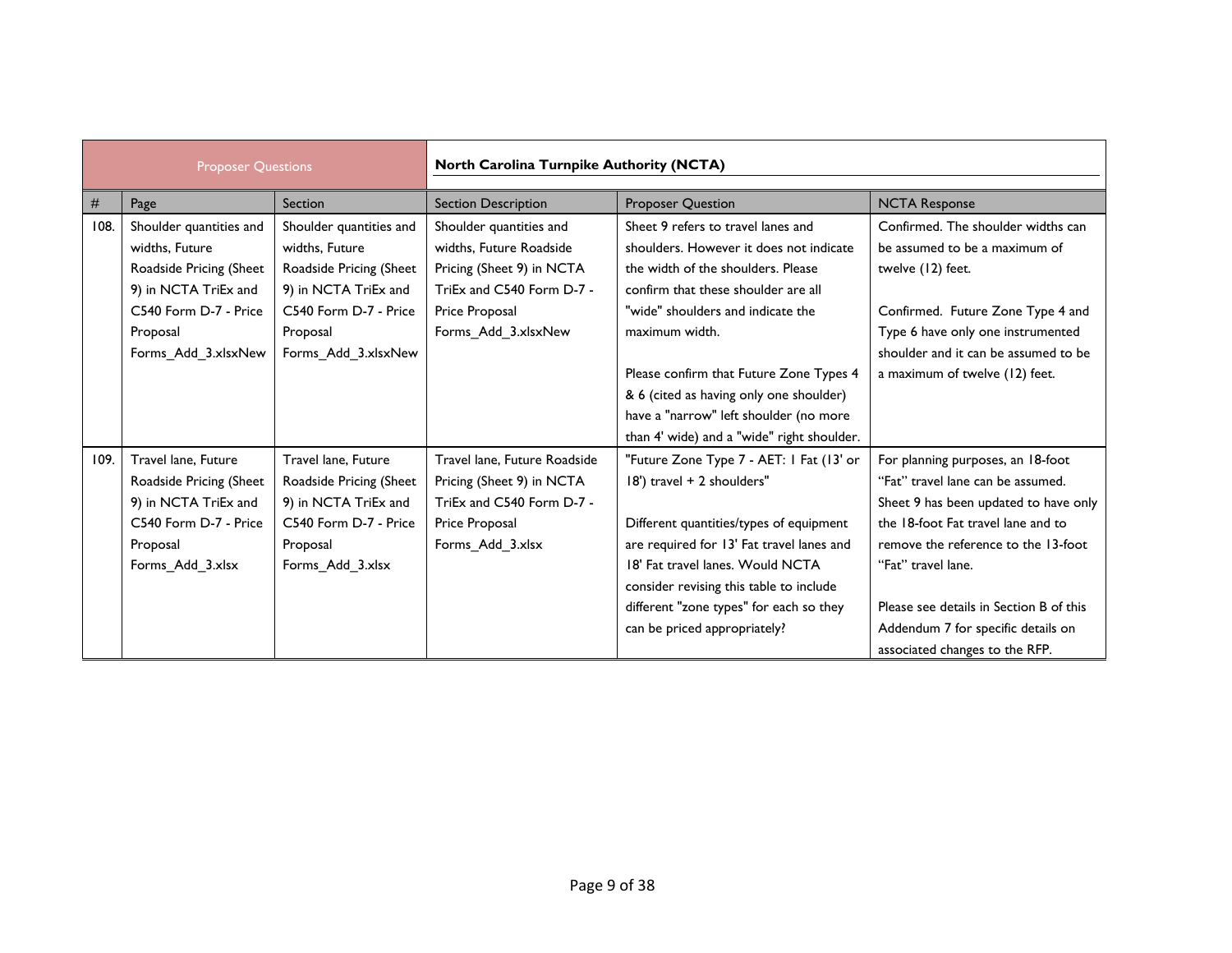| <b>Proposer Questions</b> |                                                                                                                                                                                                             |                                                                                                                                                                                                             | North Carolina Turnpike Authority (NCTA)                                                                                                                                                                 |                                                                                                                                                                                                                                                                                                                                                                   |                                                                                                                                                                                                                                                                                                                                                                  |  |  |
|---------------------------|-------------------------------------------------------------------------------------------------------------------------------------------------------------------------------------------------------------|-------------------------------------------------------------------------------------------------------------------------------------------------------------------------------------------------------------|----------------------------------------------------------------------------------------------------------------------------------------------------------------------------------------------------------|-------------------------------------------------------------------------------------------------------------------------------------------------------------------------------------------------------------------------------------------------------------------------------------------------------------------------------------------------------------------|------------------------------------------------------------------------------------------------------------------------------------------------------------------------------------------------------------------------------------------------------------------------------------------------------------------------------------------------------------------|--|--|
| #                         | Page                                                                                                                                                                                                        | Section                                                                                                                                                                                                     | <b>Section Description</b>                                                                                                                                                                               | <b>Proposer Question</b>                                                                                                                                                                                                                                                                                                                                          | <b>NCTA Response</b>                                                                                                                                                                                                                                                                                                                                             |  |  |
| 110.                      | Extra T13 outer<br>shoulder, Roadside<br>Sum (Sheet 2) in<br>"NCTA TriEx and<br>C540 Form D-7 - Price<br>Proposal<br>Forms_Add_3.xlsx"                                                                      | Extra T13 outer<br>shoulder, Roadside<br>Sum (Sheet 2) in<br>"NCTA TriEx and<br>C540 Form D-7 - Price<br>Proposal<br>Forms_Add_3.xlsx"                                                                      | Extra T13 outer shoulder.<br>Roadside Sum (Sheet 2) in<br>"NCTA TriEx and C540 Form<br>D-7 - Price Proposal<br>Forms_Add_3.xlsx"                                                                         | In Table-I of RFP Section III, it shows<br>Zone T13 as having three 12' travel lanes<br>and three 12' shoulders (one 12' inner<br>shoulder and two 12' outer shoulders).<br>In the pricing tables Sheet-2, it lists the<br>Toll Zone Type for T13 as a AET (1-12'<br>inside should, 3-12' travel lanes & 1-12'<br>shoulder)<br>How are bidders to account for the | T13 only has two shoulders; however,<br>T14 has three travel lanes and three<br>"shoulders" which can be assumed to<br>be three travel lanes and two<br>shoulders for pricing purposes to<br>match the pricing sheet standard<br>"AET" Toll Zone Type configuration.<br>Please see the response to Question                                                      |  |  |
|                           |                                                                                                                                                                                                             |                                                                                                                                                                                                             |                                                                                                                                                                                                          | extra outer shoulder, shown in Table-I,<br>when completing the pricing tables?                                                                                                                                                                                                                                                                                    | III in this Addendum 7 for further<br>clarification.                                                                                                                                                                                                                                                                                                             |  |  |
| 111.                      | T29, T30, T31 and T32,<br>Roadside Sum (Sheet 2)<br>in "NCTA TriEx and<br>C540 Form D-7 - Price<br>Proposal<br>Forms_Add_3.xlsx";<br>and Table I in Section<br>III on PDF page 61 of<br>316 in RTCS_RFP.pdf | T29, T30, T31 and T32,<br>Roadside Sum (Sheet 2)<br>in "NCTA TriEx and<br>C540 Form D-7 - Price<br>Proposal<br>Forms Add 3.xlsx";<br>and Table I in Section<br>III on PDF page 61 of<br>316 in RTCS_RFP.pdf | T29, T30, T31 and T32,<br>Roadside Sum (Sheet 2) in<br>"NCTA TriEx and C540 Form<br>D-7 - Price Proposal<br>Forms_Add_3.xlsx"; and<br>Table I in Section III on PDF<br>page 61 of 316 in<br>RTCS_RFP.pdf | In Table-I of RFP Section III, it shows a<br>single 16' travel lane for T01, and it<br>shows T15, T16, T29 and T30 as each<br>having a single 18' travel lane.<br>In the pricing tables Sheet-2, the Toll<br>Zone Type for T01, T15, T16, T29 and<br>T30 is shown as Ramp 1 (one 4' inside<br>shoulder, one 12' travel lane and one 12'<br>outer shoulder).       | For pricing purposes, these fat 16' and<br>18' travel lanes are to be priced as<br>Toll Zone Type - Ramp I<br>configurations. The Price Proposal<br>Forms in Exhibit Form D-7, Exhibit C,<br>Price Proposal Instructions, Table 1 of<br>the RFP, and Attachment 19 have<br>been updated to indicate the proper<br>lane widths and Toll Zone Type<br>assignments. |  |  |
|                           |                                                                                                                                                                                                             |                                                                                                                                                                                                             |                                                                                                                                                                                                          | How are bidders to account for the<br>extra equipment that may be needed for<br>the 16' and 18' fat travel lanes, shown in<br>Table-I, when completing the pricing<br>tables?                                                                                                                                                                                     | Please see details in Section B of this<br>Addendum 7 for specific details on<br>associated changes to the RFP.                                                                                                                                                                                                                                                  |  |  |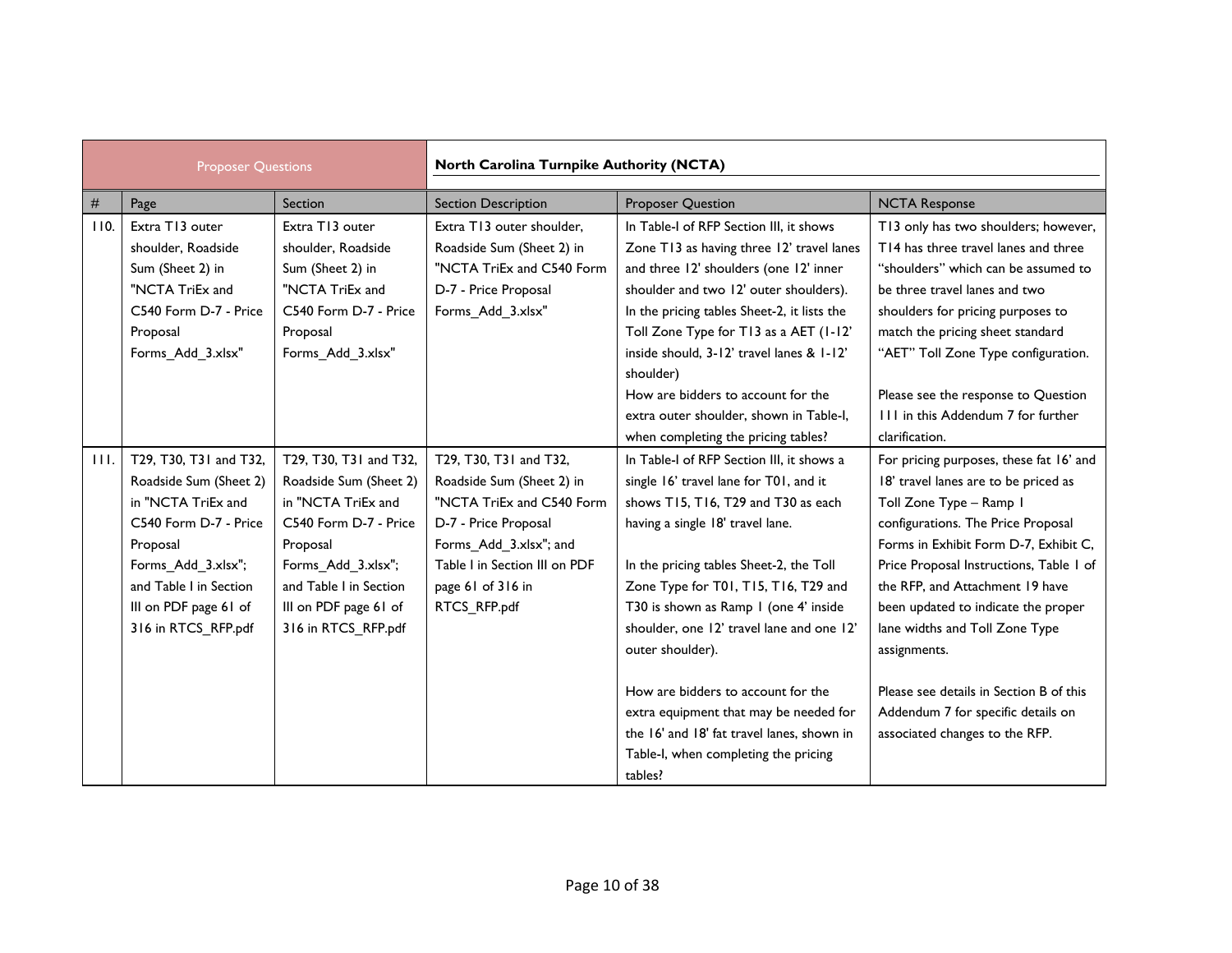| <b>Proposer Questions</b> |                        | North Carolina Turnpike Authority (NCTA) |                               |                                             |                                       |
|---------------------------|------------------------|------------------------------------------|-------------------------------|---------------------------------------------|---------------------------------------|
| #                         | Page                   | Section                                  | <b>Section Description</b>    | <b>Proposer Question</b>                    | <b>NCTA Response</b>                  |
| 112.                      | Additional             | Additional                               | Additional instrumented       | In Table-I of RFP Section III, it shows T22 | The lane widths for T22 have been     |
|                           | instrumented shoulder  | instrumented shoulder                    | shoulder at T22, Roadside     | as having one 16' travel lane, one 8'       | updated throughout the RFP to have a  |
|                           | at T22, Roadside Sum   | at T22, Roadside Sum                     | Sum (Sheet 2) in "NCTA        | (wide) shoulder, and one 12' (wide)         | 12' travel lane, one 8' shoulder, and |
|                           | (Sheet 2) in "NCTA     | (Sheet 2) in "NCTA                       | TriEx and C540 Form D-7 -     | shoulder.                                   | one 12' shoulder and are to be priced |
|                           | TriEx and C540 Form    | TriEx and C540 Form                      | Price Proposal                |                                             | as Toll Zone Type - Ramp I            |
|                           | D-7 - Price Proposal   | D-7 - Price Proposal                     | Forms_Add_3.xlsx"; and        | In the pricing tables Sheet-2, the Toll     | configuration.                        |
|                           | Forms_Add_3.xlsx";     | Forms_Add_3.xlsx";                       | Table I in Section III on PDF | Zone Type for T22 is listed as Ramp 1       | Please see the response to Question   |
|                           | and Table I in Section | and Table I in Section                   | page 61 of 316 in             | (one 4' inside shoulder, one 12' travel     | 111 in this Addendum 7 for further    |
|                           | III on PDF page 61 of  | III on PDF page 61 of                    | RTCS_RFP.pdf                  | lane and one 12' outer shoulder).           | clarification.                        |
|                           | 316 in RTCS_RFP.pdf    | 316 in RTCS_RFP.pdf                      |                               |                                             |                                       |
|                           |                        |                                          |                               | How are bidders to account for the          |                                       |
|                           |                        |                                          |                               | extra equipment needed for the              |                                       |
|                           |                        |                                          |                               | additional "wide" shoulder, shown in        |                                       |
|                           |                        |                                          |                               | Table-I, when completing the pricing        |                                       |
|                           |                        |                                          |                               | tables?                                     |                                       |
| 113.                      | SOW and                | SOW and                                  | SOW and Requirements:         | "m) Interface with NCTA or third-party      | Requirement 385 m) has been           |
|                           | Requirements:          | Requirements:                            | Requirement ID 385            | solution that facilitates occupancy         | deleted.                              |
|                           | Requirement ID 385     | Requirement ID 385                       |                               | declaration via web / mobile                | Please see details in Section B of    |
|                           |                        |                                          |                               | application(s). Distribute occupancy        | Addendum 6 for specific details on    |
|                           |                        |                                          |                               | declaration status to lanes on a near real- | associated changes to the RFP.        |
|                           |                        |                                          |                               | time basis" There are no other functional   |                                       |
|                           |                        |                                          |                               | requirements. Are there discounts for       |                                       |
|                           |                        |                                          |                               | declared vehicles on this project? Is there |                                       |
|                           |                        |                                          |                               | an ICD?                                     |                                       |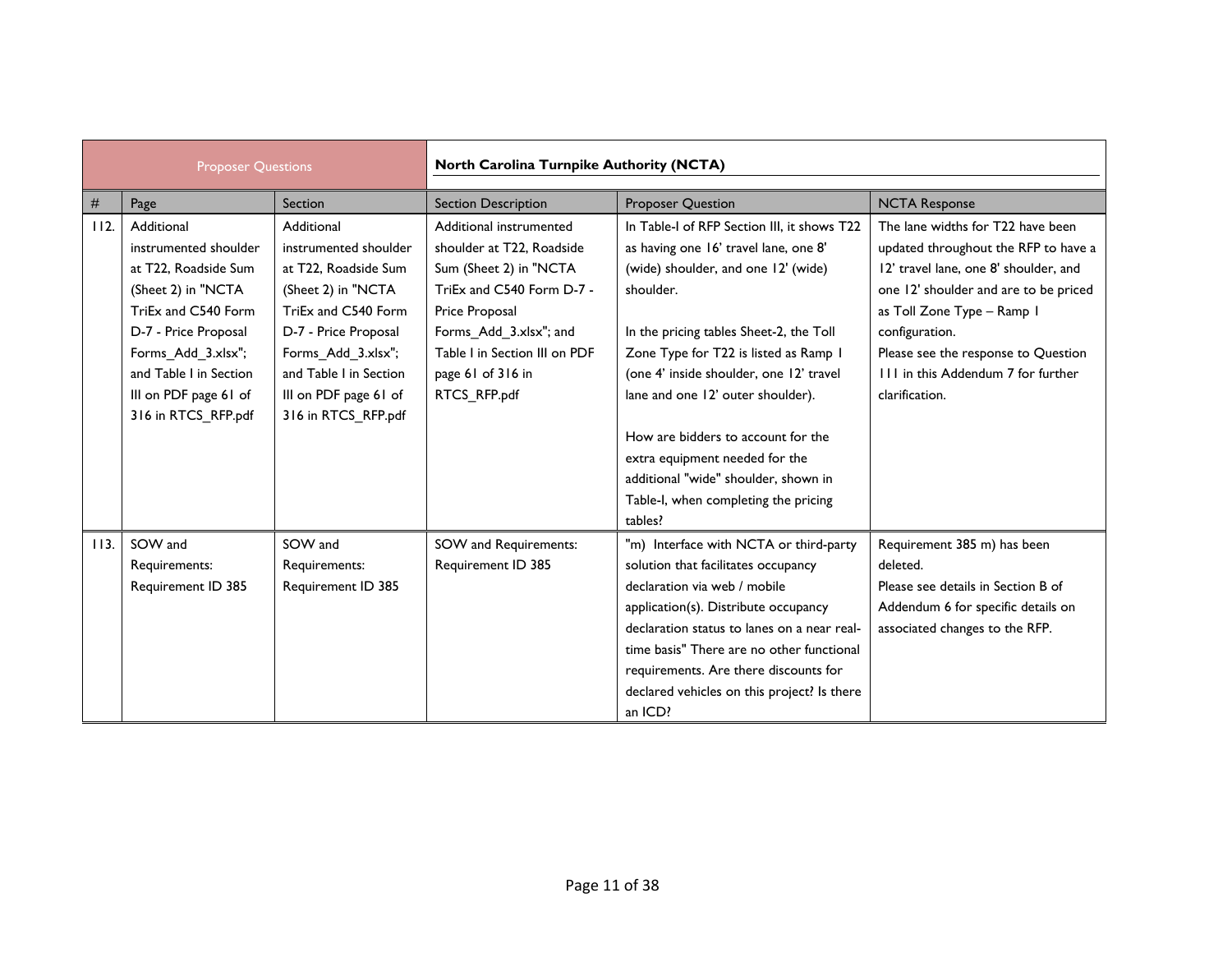| <b>Proposer Questions</b> |      |                                                    | North Carolina Turnpike Authority (NCTA)                                                                                                                                                                                                                                  |                                                                                                                                                                                                                                                                                                                                                                                                          |                                                                                                                                                                                                     |  |
|---------------------------|------|----------------------------------------------------|---------------------------------------------------------------------------------------------------------------------------------------------------------------------------------------------------------------------------------------------------------------------------|----------------------------------------------------------------------------------------------------------------------------------------------------------------------------------------------------------------------------------------------------------------------------------------------------------------------------------------------------------------------------------------------------------|-----------------------------------------------------------------------------------------------------------------------------------------------------------------------------------------------------|--|
| #                         | Page | Section                                            | <b>Section Description</b>                                                                                                                                                                                                                                                | <b>Proposer Question</b>                                                                                                                                                                                                                                                                                                                                                                                 | <b>NCTA Response</b>                                                                                                                                                                                |  |
| 114.                      | 40   | 1.2.15 RTCS Business<br><b>Continuity Solution</b> | Requirement 302:<br>The RTCS Business<br>Continuity Solution shall<br>support the following<br>assumptions:<br>no equipment shall<br>a)<br>be placed over the active<br>traffic lanes;<br>j) only rear images will be<br>captured by the Business<br>Continuity Solution; | Given the limitation in Assumption a)<br>and the image capture requirement in<br>Assumption j) of RFP Requirement 302,<br>it is unclear what equipment the Agency<br>would expect or permit to provide<br>reliable tolling capabilities in the event<br>the gantry at a Toll Point is damaged.<br>Can the Agency provide some guidance<br>on what type of solution they envisioned<br>in this situation? | NCTA envisions a low-cost, quickly<br>deployable, and temporary tolling<br>zone solution to meet the<br>Requirements stated in Section III,<br>Section 1.2.15 RTCS Business Continuity<br>Solution. |  |
| 115.                      | 41   | 1.3.3 Lane Mode                                    | Requirements 307 - 309<br>identify three (3) modes:<br>Maintenance, Emergency and<br>Closed                                                                                                                                                                               | Requirement 209 identified four (4) lane<br>modes: Maintenance, Emergency, Closed<br>and Save Image. Can the Agency please<br>clarify if the lanes must support three (3)<br>modes or four (4)?                                                                                                                                                                                                          | For clarity, Requirement 209 and<br>Section 1.3.3 have been revised.<br>Please see details in Section B of this<br>Addendum 7 for specific details on<br>associated changes to the RFP.             |  |
| 116.                      | 26   | 1.2.9 Enforcement<br>Notification                  | Requirements 178 - 184                                                                                                                                                                                                                                                    | Can we assume that the enforcement list<br>referenced in the requirements in<br>Section 1.2.9 is identical to the Violation<br>Enforcement List (VEL) referenced in<br>Requirements 448 b) and 453 f)?                                                                                                                                                                                                   | Yes. For clarity, Requirements 178 -<br>181 have been revised.<br>Please see details in Section B of this<br>Addendum 7 for specific details on<br>associated changes to the RFP.                   |  |
| 117.                      | 26   | 1.2.9 Enforcement<br>Notification                  | Requirements 178 - 184                                                                                                                                                                                                                                                    | If the enforcement list referenced in<br>Section 1.2.9 is identical to the Violation<br>Enforcement List (VEL) referenced in<br>Requirements 448 b) and 453 f), can we<br>assume that the requirements in Section<br>1.2.9 are also options to be exercised at<br>the Agency's discretion?                                                                                                               | Yes.<br>Please see the response to Question<br>116 in this Addendum 7 for further<br>clarification.                                                                                                 |  |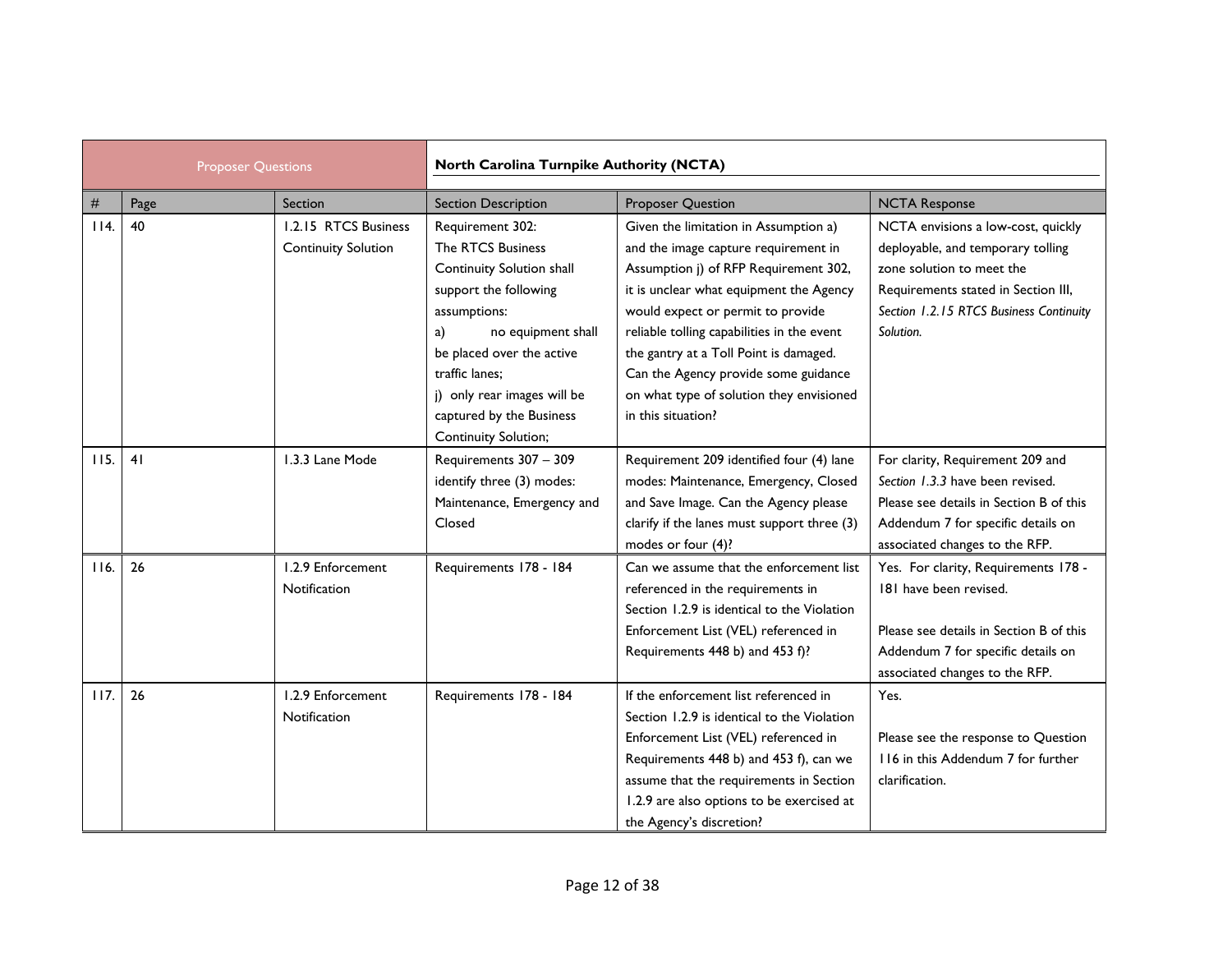| <b>Proposer Questions</b> |      | North Carolina Turnpike Authority (NCTA)  |                                                                                                                                                                                                                                                                                                        |                                                                                                                                                                                                                                                                                                                                                                                |                                                                                                                                                                                                                                                                                                                                                            |
|---------------------------|------|-------------------------------------------|--------------------------------------------------------------------------------------------------------------------------------------------------------------------------------------------------------------------------------------------------------------------------------------------------------|--------------------------------------------------------------------------------------------------------------------------------------------------------------------------------------------------------------------------------------------------------------------------------------------------------------------------------------------------------------------------------|------------------------------------------------------------------------------------------------------------------------------------------------------------------------------------------------------------------------------------------------------------------------------------------------------------------------------------------------------------|
| #                         | Page | Section                                   | <b>Section Description</b>                                                                                                                                                                                                                                                                             | Proposer Question                                                                                                                                                                                                                                                                                                                                                              | <b>NCTA Response</b>                                                                                                                                                                                                                                                                                                                                       |
| 118.                      | 74   | 2.1.17.9. Toll Rates and<br>Schedule      | Requirement 620: At a<br>minimum, capability shall be<br>provided to establish toll rates<br>based on facility, tolling point,<br>vehicle class, trip<br>segment/zone permutation or<br>payment type and shall<br>support time of day and<br>Holiday toll rates as defined<br>during the Design phase. | This requirement is the only reference to<br>tolling based on trips (segment or zone-<br>based) in this RFP although the BOS ICD<br>appears to support both trip and<br>transaction based tolling. Will any type of<br>trip creation/processing be required for<br>the toll roads in this project?                                                                             | No. Please see the response to<br>Question 41 in Addendum 6 for<br>further clarification.                                                                                                                                                                                                                                                                  |
| 119.                      | 9    | 2.12 Oral Presentations<br>and Interviews | NCTA may also provide<br>demonstration scripts to be<br>followed and sample<br>demonstration data, for<br>example, for the dynamic<br>pricing module                                                                                                                                                   | There is a reference in Section 2.12 and<br>Item 4 in Table 5 to dynamic pricing<br>("100% of required traffic data is<br>transmitted to the DPS for processing in<br>time to be used in the calculations 99.5%<br>or greater of the time."), but no other<br>DPS specific requirements are contained<br>in the RFP. Will a true DPS solution be<br>required for this project? | No. Dynamic pricing is not a part of<br>this Project.<br>Table 5: RTCS Performance Measures in<br>Section III Scope of Work and<br>Requirements has been revised to<br>update Performance Measure #4 to<br>remove the reference to DPS.<br>Please see details in Section B of this<br>Addendum 7 for specific details on<br>associated changes to the RFP. |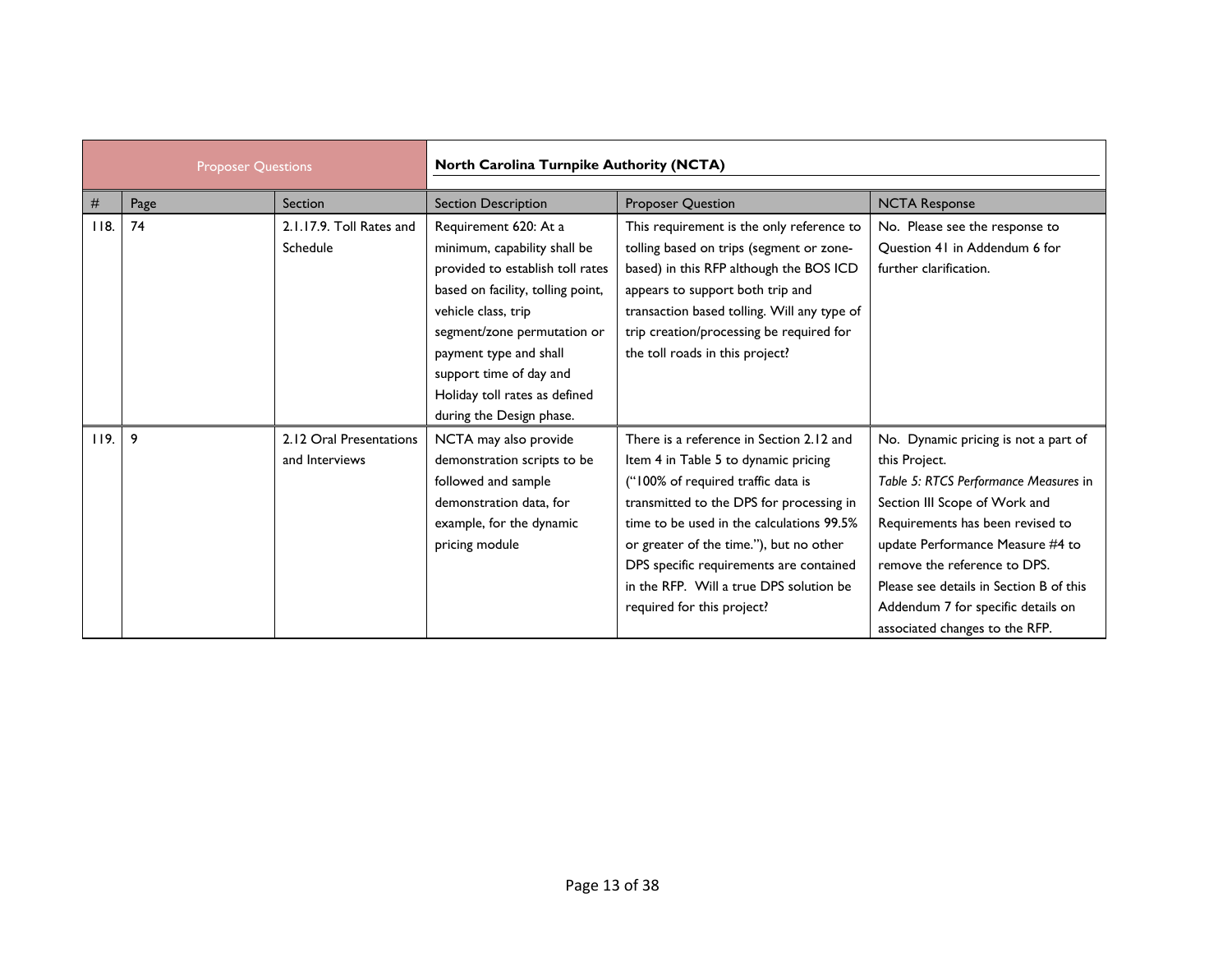| <b>Proposer Questions</b> |         | North Carolina Turnpike Authority (NCTA) |                                                                                                                                                                                                                                                                                                                                                                                                                                                                   |                                                                                                                                                                                                                                                                         |                                                                                                                                                                                                                                                                                                                   |  |
|---------------------------|---------|------------------------------------------|-------------------------------------------------------------------------------------------------------------------------------------------------------------------------------------------------------------------------------------------------------------------------------------------------------------------------------------------------------------------------------------------------------------------------------------------------------------------|-------------------------------------------------------------------------------------------------------------------------------------------------------------------------------------------------------------------------------------------------------------------------|-------------------------------------------------------------------------------------------------------------------------------------------------------------------------------------------------------------------------------------------------------------------------------------------------------------------|--|
| #                         | Page    | Section                                  | <b>Section Description</b>                                                                                                                                                                                                                                                                                                                                                                                                                                        | <b>Proposer Question</b>                                                                                                                                                                                                                                                | <b>NCTA Response</b>                                                                                                                                                                                                                                                                                              |  |
| 120.                      | 31      | 1.2.11.5                                 | Requirement ID 213:<br>d) each transaction shall<br>contain, and be reported with,<br>various classification data,<br>including AVDC class;<br>Transponder class, default<br>class, and fare class (if<br>applicable);<br>f) each transaction shall<br>contain the toll amount due<br>(based on when the vehicle<br>passed under the AET Toll<br>Zone) and the toll amount<br>collected (based on the<br><b>NCTA CSC Back Office</b><br>posting disposition); and | Can NCTA clarify why, in an AET based<br>system, fare class tables and toll amount<br>due are needed at the toll point? Could<br>this not be completely handled by RSS?<br>Also Requirement 221 appears to allow a<br>flexibility on where fare determination<br>occurs | Please see the response to Question<br>53 in Addendum 6 for further<br>clarification.<br>Requirement 221 has been modified.<br>Please see details in Section B of this<br>Addendum 7 for specific details on<br>associated changes to the RFP.                                                                    |  |
| 121.                      | $40-41$ | 1.2.15                                   | Requirement ID 302:<br>g) the solution shall be for a<br>single lane and shall be able to<br>expand to cover up to two<br>lanes of operation;<br>o) the Business Continuity<br>Solution shall be capable of<br>capturing sufficient data for<br>revenue collection on 75% of<br>all traffic that passes through<br>the tolling point.                                                                                                                             | As there are numerous toll points with 3<br>lanes, is the performance requirement of<br>part o) only applicable for the lanes that<br>are covered?                                                                                                                      | Requirement 302 g) has been deleted.<br>Requirements 302 b) and 302 o) have<br>been modified to allow innovation in<br>the Business Continuity Solution and<br>to maximize revenue collection.<br>Please see details in Section B of this<br>Addendum 7 for specific details on<br>associated changes to the RFP. |  |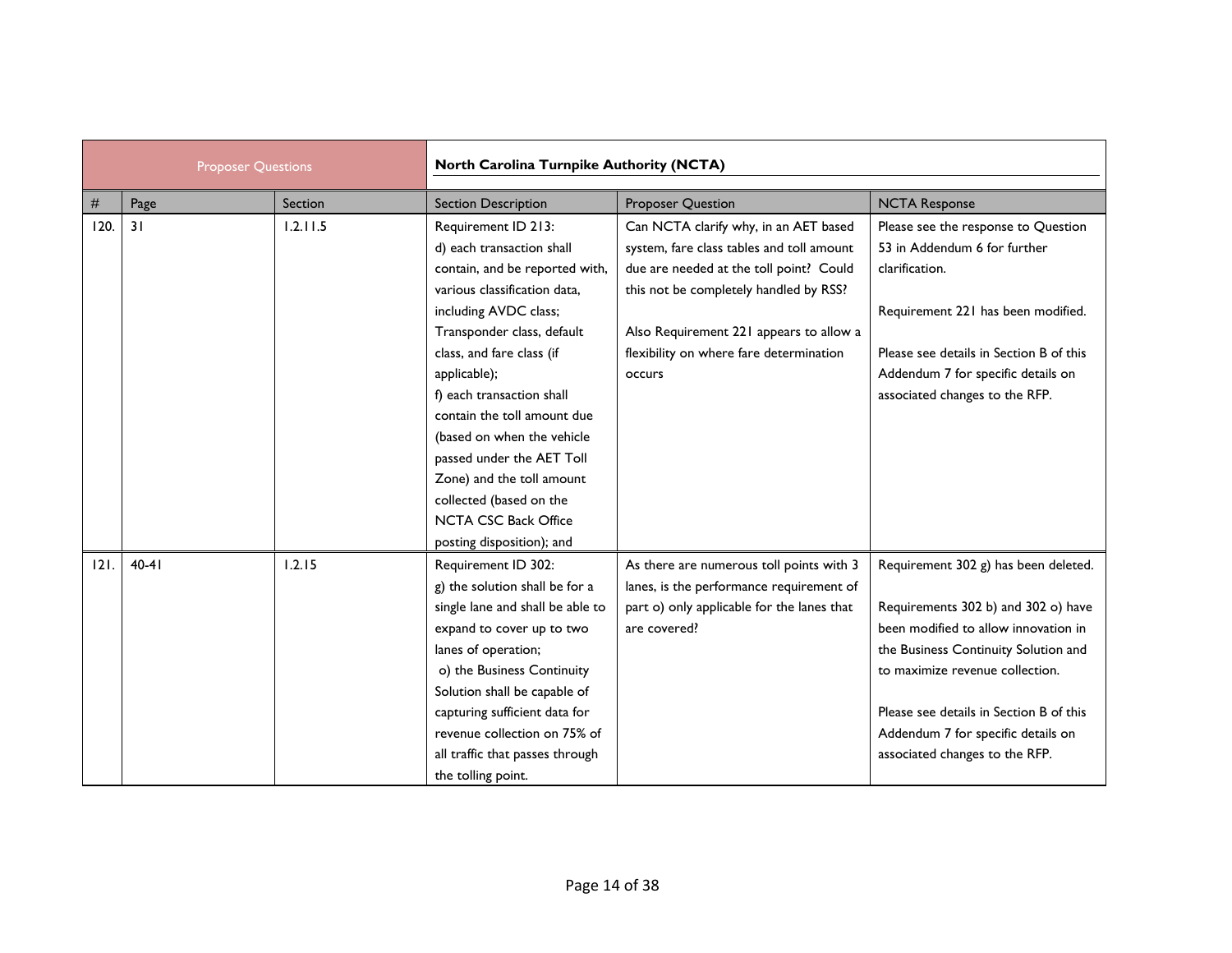| <b>Proposer Questions</b> |      | North Carolina Turnpike Authority (NCTA) |                                 |                                           |                      |
|---------------------------|------|------------------------------------------|---------------------------------|-------------------------------------------|----------------------|
| $\#$                      | Page | Section                                  | <b>Section Description</b>      | <b>Proposer Question</b>                  | <b>NCTA Response</b> |
| 122.                      | 150  | 6.6.2                                    | Requirement ID: 1147 A          | As NCTA is providing the transponders,    | Yes.                 |
|                           |      |                                          | Transponder mounted in          | antennas, and readers, will the OEM of    |                      |
|                           |      |                                          | accordance with the             | this equipment be providing certification |                      |
|                           |      |                                          | manufacturer mounting           | that their equipment performs to these    |                      |
|                           |      |                                          | instructions shall be captured  | levels?                                   |                      |
|                           |      |                                          | by the AVI System under all     |                                           |                      |
|                           |      |                                          | conditions within the Design    |                                           |                      |
|                           |      |                                          | specification described in this |                                           |                      |
|                           |      |                                          | Scope of Work and               |                                           |                      |
|                           |      |                                          | Requirements with an            |                                           |                      |
|                           |      |                                          | accuracy of 99.9 percent (no    |                                           |                      |
|                           |      |                                          | more than ten (10) missed       |                                           |                      |
|                           |      |                                          | reads or incorrect captures in  |                                           |                      |
|                           |      |                                          | ten thousand (10,000)           |                                           |                      |
|                           |      |                                          | equipped vehicle passages).     |                                           |                      |
|                           |      |                                          | Modifications to this AVI       |                                           |                      |
|                           |      |                                          | accuracy requirement may be     |                                           |                      |
|                           |      |                                          | required based on future        |                                           |                      |
|                           |      |                                          | implementation decisions        |                                           |                      |
|                           |      |                                          | required by the AVI System      |                                           |                      |
|                           |      |                                          | vendor and Approved by the      |                                           |                      |
|                           |      |                                          | NCTA.                           |                                           |                      |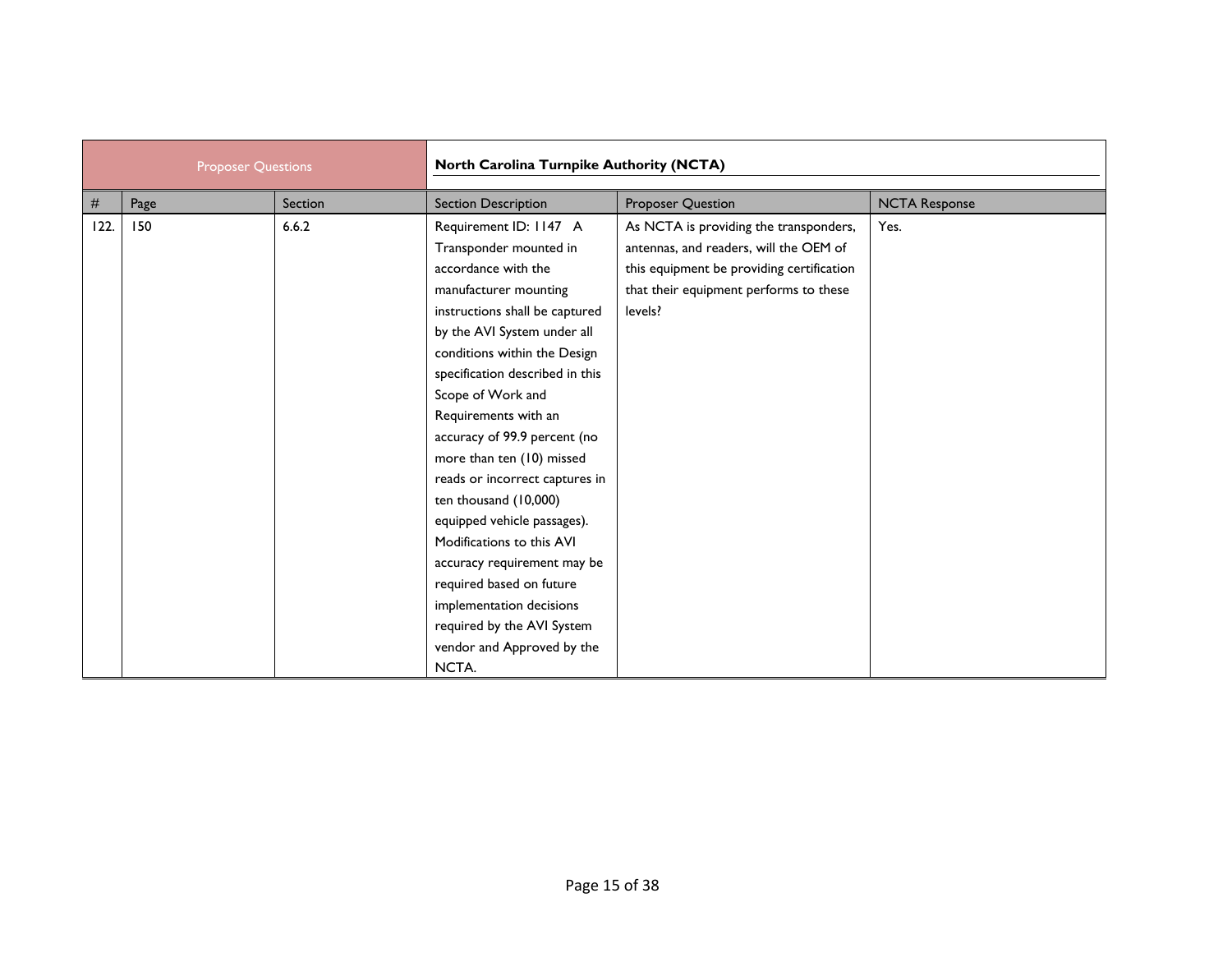| <b>Proposer Questions</b> |      | <b>North Carolina Turnpike Authority (NCTA)</b> |                                                                        |                                                                                                                                                                                                                                                                                                                                                                      |                                                                                                                                                                                                          |
|---------------------------|------|-------------------------------------------------|------------------------------------------------------------------------|----------------------------------------------------------------------------------------------------------------------------------------------------------------------------------------------------------------------------------------------------------------------------------------------------------------------------------------------------------------------|----------------------------------------------------------------------------------------------------------------------------------------------------------------------------------------------------------|
| #                         | Page | Section                                         | <b>Section Description</b>                                             | <b>Proposer Question</b>                                                                                                                                                                                                                                                                                                                                             | <b>NCTA Response</b>                                                                                                                                                                                     |
| 123.                      | 16   | III / 1.2.7.1 / 59                              | <b>Automatic Vehicle</b><br>Identification (AVI) System<br>Integration | Please confirm that even though the RFP<br>AVI section requirement 59 on pg 16 of<br>204 states reuse of the antennas, and<br>addendum 3 attachment 02A shows the<br>antennas mounted in a straight line, the<br>current configuration is not properly<br>optimized and instead the triangular<br>antenna pattern detailed in Kapsch<br>documentation shall be used. | Detailed AVI design elements will not<br>be provided at this time, but will be<br>coordinated between the selected<br>Contractor, NCTA and the AVI<br>Vendor during the Design phase of<br>this project. |
| 124.                      | 16   | III / 1.2.7.1 / 59                              | <b>Automatic Vehicle</b><br>Identification (AVI) System<br>Integration | Please provide all other details of the<br>Kapsch AVI Vendor Requirements as<br>referenced.<br>Please provide details on the current AVI<br>reader frequency plan used at each plaza-<br>direction and ramp.                                                                                                                                                         | Please see the response to Question<br>123 in this Addendum 7 for further<br>clarification.                                                                                                              |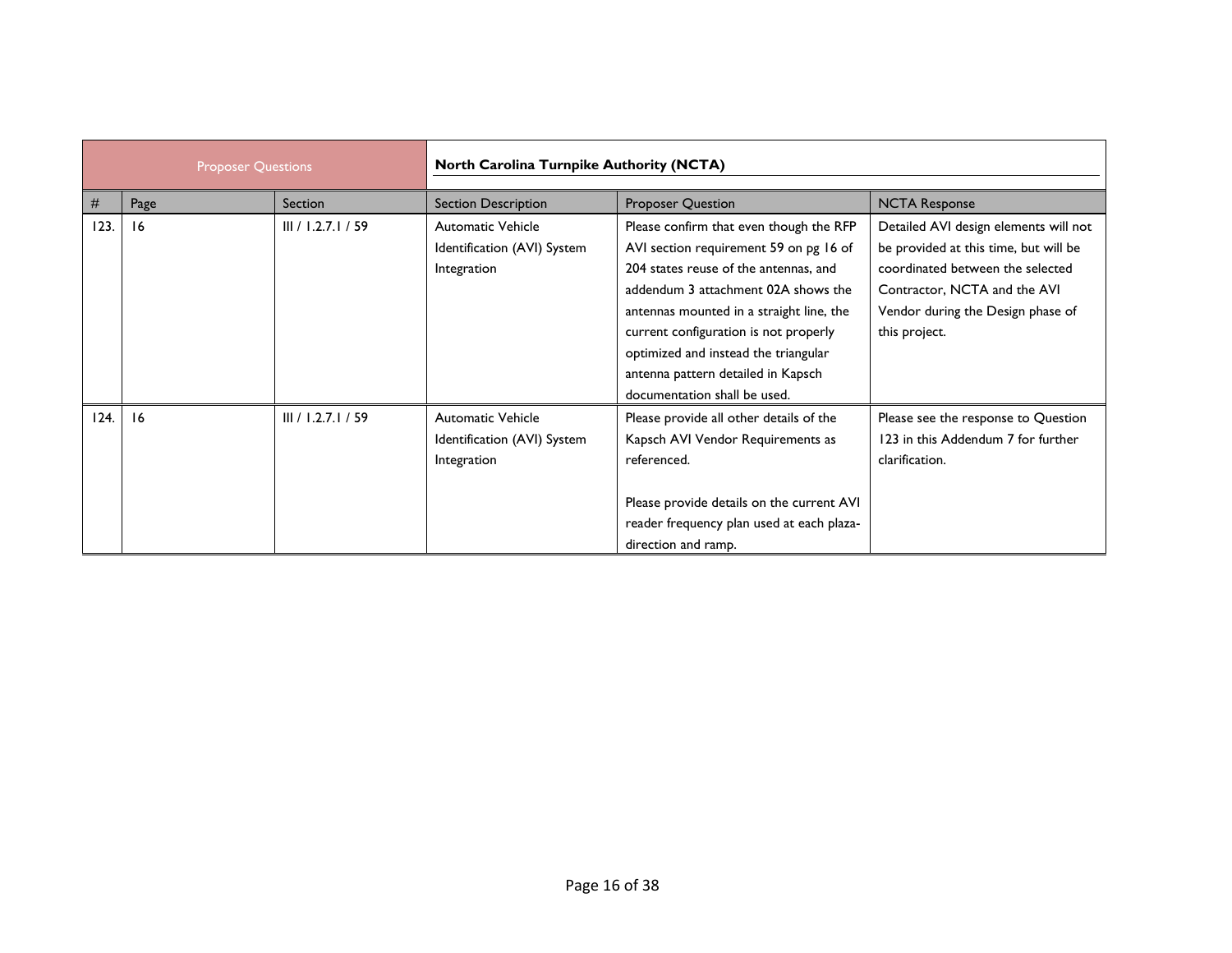| <b>Proposer Questions</b> |      | North Carolina Turnpike Authority (NCTA) |                                                            |                                                                                                                                                                                                                                                                                                                                                                                                                                                                                                                                                                                                                                                                                                   |                                                                                                                                                                                                                                                                                                                                                                                                                                                                                                                                       |
|---------------------------|------|------------------------------------------|------------------------------------------------------------|---------------------------------------------------------------------------------------------------------------------------------------------------------------------------------------------------------------------------------------------------------------------------------------------------------------------------------------------------------------------------------------------------------------------------------------------------------------------------------------------------------------------------------------------------------------------------------------------------------------------------------------------------------------------------------------------------|---------------------------------------------------------------------------------------------------------------------------------------------------------------------------------------------------------------------------------------------------------------------------------------------------------------------------------------------------------------------------------------------------------------------------------------------------------------------------------------------------------------------------------------|
| #                         | Page | Section                                  | <b>Section Description</b>                                 | <b>Proposer Question</b>                                                                                                                                                                                                                                                                                                                                                                                                                                                                                                                                                                                                                                                                          | <b>NCTA Response</b>                                                                                                                                                                                                                                                                                                                                                                                                                                                                                                                  |
| 125.                      | 86   | III / 3.1 / 710 and 711                  | Roadway System Transition -<br><b>General Requirements</b> | In order to gauge the expected range of<br>a "sufficiently flexible," Contractor<br>schedule, [REDACTED] requests that<br>the NCTA Approved Schedule for<br>external projects (particularly Schedules<br>for the Morrisville Parkway Interchange<br>and Complete 540 Civil Projects) be<br>provided for review and use during our<br>proposal schedule development. Should<br>a full schedule not be available.<br>[REDACTED] requests that anticipated<br>site access dates, gantry erection dates,<br>power and communications<br>infrastructure available dates, pavement<br>completion at toll zone dates, and<br>substantial completion dates for the<br>Morrisville Parkway Interchange and | The requested schedules for<br>Morrisville Parkway Interchange and<br>Complete 540 are not currently<br>available as these projects have not<br>been let for construction. The<br>Proposer is asked to develop their<br>proposed Preliminary Project<br>Implementation Schedule based on<br>the milestones provided in Exhibit A.<br>Then, as stated in Section V, Section<br>2.5.1 Time Extensions and Schedule<br>Changes, the Contractor shall submit a<br>revised Preliminary Project<br>Implementation Schedule for<br>Approval. |
| 126.                      | 150  | III / 6.5 / 1133                         | RTCS Operational and<br>Acceptance Test                    | Complete 540 (Phase I) be provided.<br>Should we assume the Operational and<br>Acceptance Test is a 60 calendar day test<br>based on "minimum of 2 monthly audit<br>cycles?"                                                                                                                                                                                                                                                                                                                                                                                                                                                                                                                      | The Operational and Acceptance Test<br>will require at least a 60-day test to<br>cover the required "minimum of 2<br>monthly audit cycles", but likely will<br>require additional days allocated in<br>the schedule to cover the required<br>monthly cycles.                                                                                                                                                                                                                                                                          |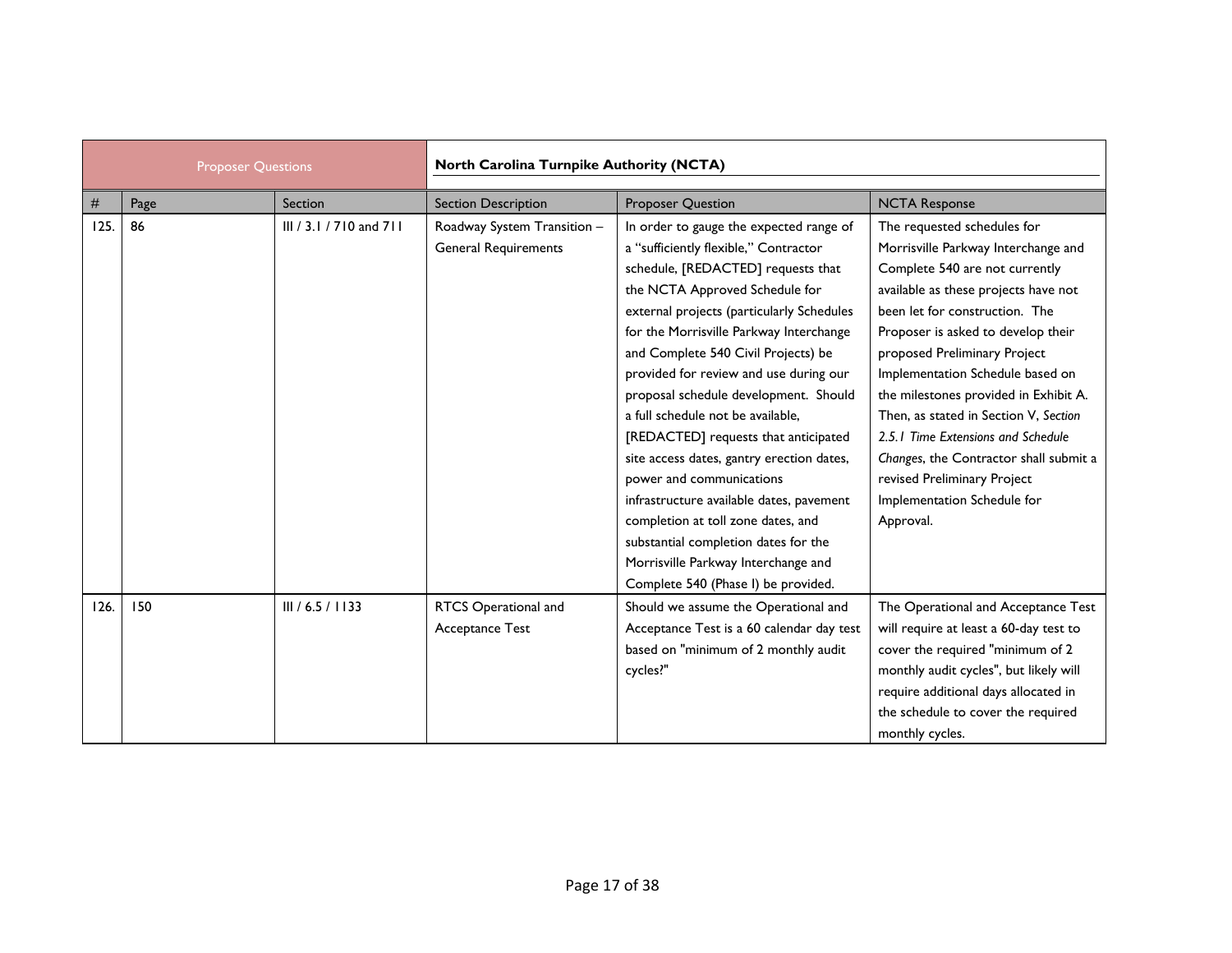| <b>Proposer Questions</b> |                | North Carolina Turnpike Authority (NCTA)                                          |                                                                                                                                                                                                                                                                                                                                                                                                                                                                                                                       |                                                                                                                                                                                                                                                                                                                          |                                                                                                                                                                                                                                            |
|---------------------------|----------------|-----------------------------------------------------------------------------------|-----------------------------------------------------------------------------------------------------------------------------------------------------------------------------------------------------------------------------------------------------------------------------------------------------------------------------------------------------------------------------------------------------------------------------------------------------------------------------------------------------------------------|--------------------------------------------------------------------------------------------------------------------------------------------------------------------------------------------------------------------------------------------------------------------------------------------------------------------------|--------------------------------------------------------------------------------------------------------------------------------------------------------------------------------------------------------------------------------------------|
| $\#$                      | Page           | Section                                                                           | <b>Section Description</b>                                                                                                                                                                                                                                                                                                                                                                                                                                                                                            | <b>Proposer Question</b>                                                                                                                                                                                                                                                                                                 | <b>NCTA Response</b>                                                                                                                                                                                                                       |
| 127.                      | 10             | IV / F / Proposal<br>Section 4: Approach to<br>Project Plan and<br>Implementation | "The Complete 540 and<br>Morrisville Parkway<br>Interchange will be active<br>construction projects with<br>schedule affected by delays or<br>acceleration due to many<br>factors including weather,<br>resource availability, etc. The<br>Contractor shall be able to<br>accommodate these schedule<br>adjustments for Complete 540<br>without a change to the<br>Contract price, subject to<br>NCTA notifying the<br>Contractor of the change in<br>milestone date(s) at least nine<br>months in advance of the Go- | For pricing and schedule consideration in<br>developing our plan to accommodate<br>these potential schedule adjustments, can<br>NCTA provide a maximum and minimum<br>limit to the time period of acceleration<br>or delay which Proposer could<br>reasonably expect due changes in the<br>active construction projects. | No. NCTA cannot provide the<br>requested information since the<br>Morrisville Parkway Interchange and<br>Complete 540 projects have not been<br>let for construction. See also response<br>provided in Question 125 in this<br>Addendum 7. |
| 128.                      | $\overline{2}$ | V/P/I.3.1                                                                         | Live date"<br>Bonus Payments for<br>Substantial Completion                                                                                                                                                                                                                                                                                                                                                                                                                                                            | Will "acts of God" be taken into account<br>for extending the Go-Live date for the<br>Substantial Completion Bonus?                                                                                                                                                                                                      | No.                                                                                                                                                                                                                                        |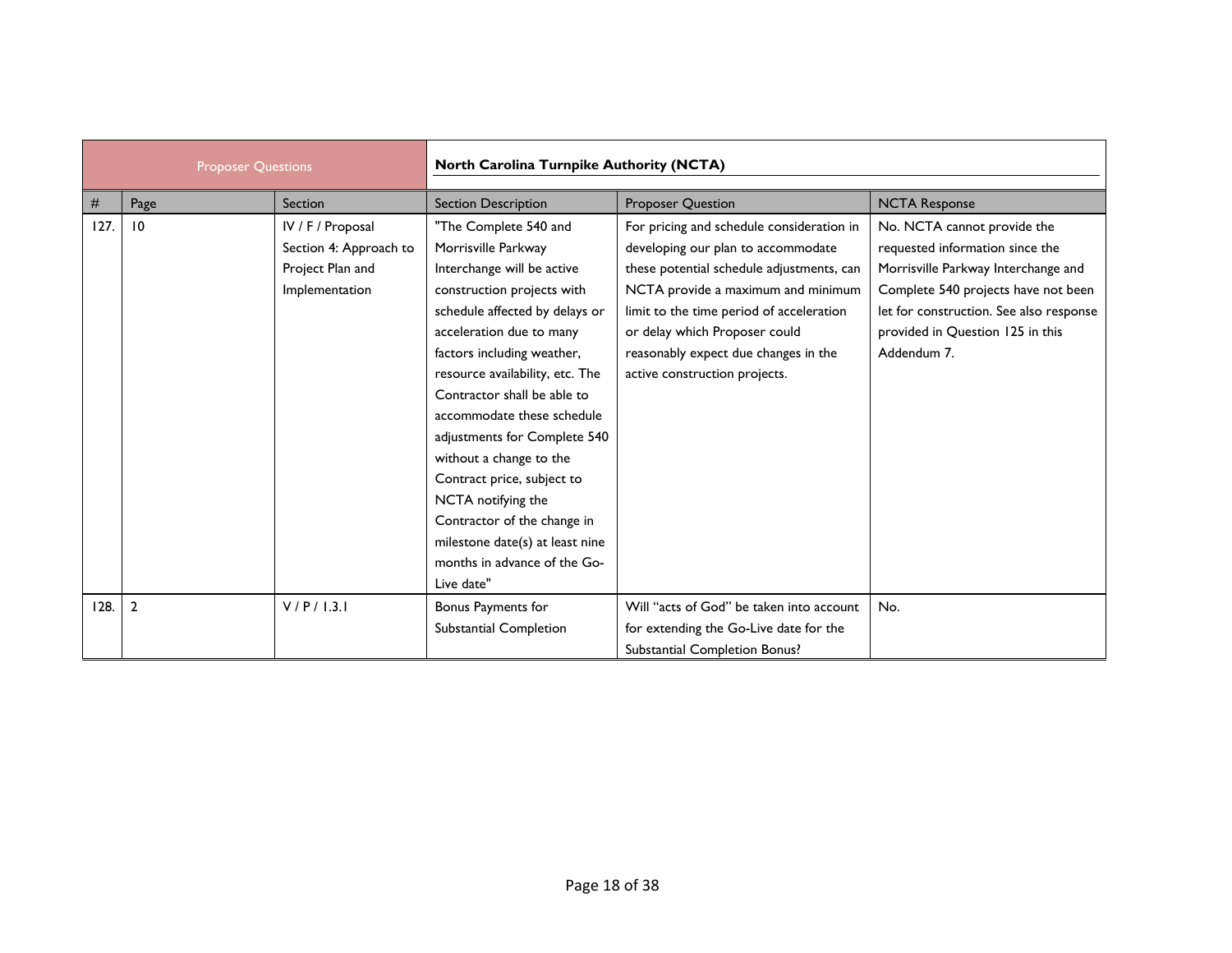| <b>Proposer Questions</b> |      | <b>North Carolina Turnpike Authority (NCTA)</b> |                                           |                                                                                                                                                                                                                                                                                                 |                                                                                                                                                                                                      |
|---------------------------|------|-------------------------------------------------|-------------------------------------------|-------------------------------------------------------------------------------------------------------------------------------------------------------------------------------------------------------------------------------------------------------------------------------------------------|------------------------------------------------------------------------------------------------------------------------------------------------------------------------------------------------------|
| #                         | Page | Section                                         | <b>Section Description</b>                | <b>Proposer Question</b>                                                                                                                                                                                                                                                                        | <b>NCTA Response</b>                                                                                                                                                                                 |
| 129.12                    |      | Exhibit A                                       | Implementation Schedule -<br>Complete 540 | The Projected End date shown in the<br>table for Maintenance Plan is Oct. 2021<br>and Training Complete is Nov. 2021.<br>These dates appear early based on Fall<br>2022 Complete 540 Go-Live date. Is<br>NCTA requesting Training be held<br>almost I year prior to Go-Live of all<br>Segments? | The dates for the 'Maintenance Plan'<br>and 'Training Complete' are<br>intentionally suggested to be<br>completed prior to any planned Go-<br>Live activity for Complete 540 at any<br>time in 2022. |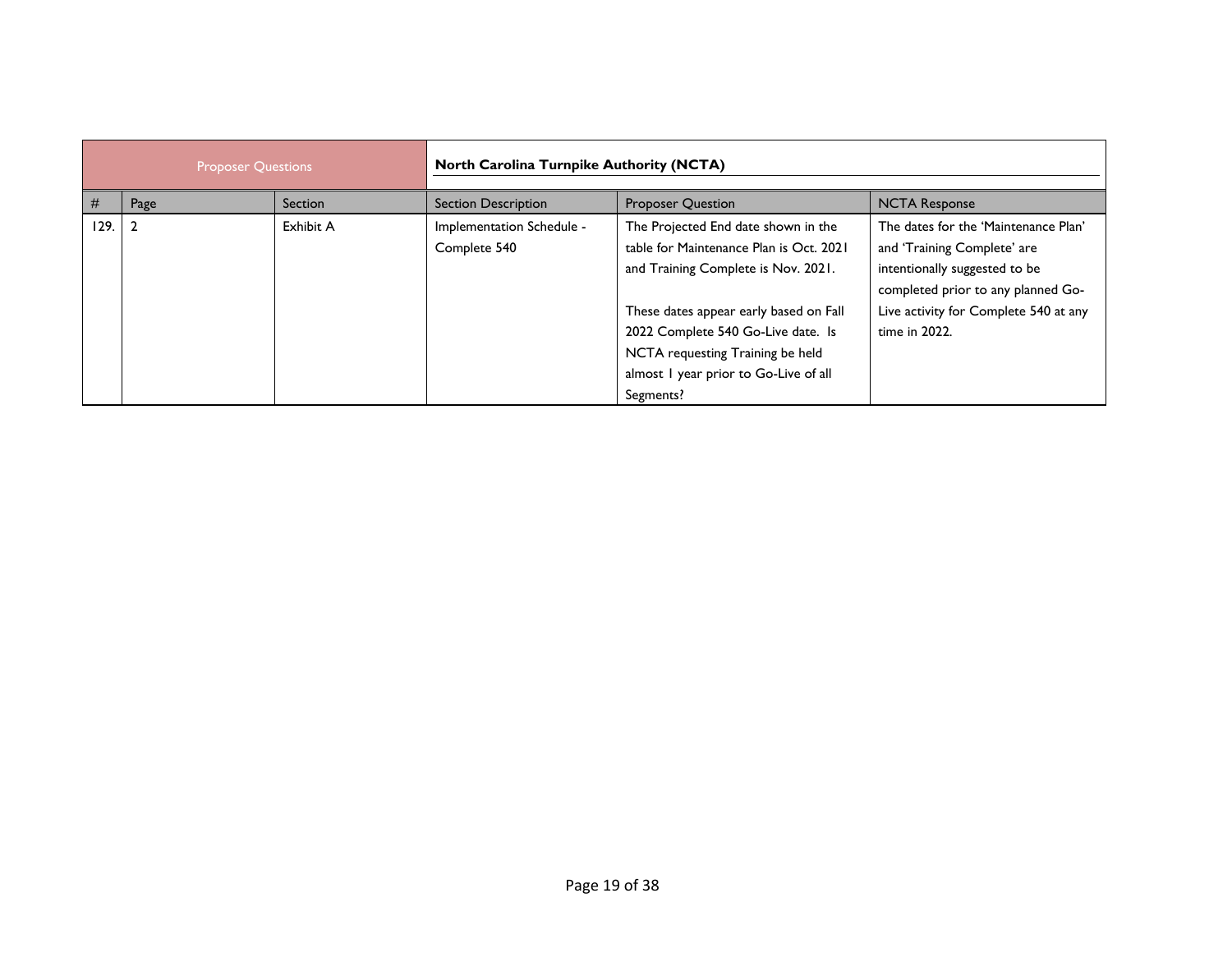| <b>Proposer Questions</b> |      | North Carolina Turnpike Authority (NCTA) |                                                 |                                                                             |                                                                                                                  |
|---------------------------|------|------------------------------------------|-------------------------------------------------|-----------------------------------------------------------------------------|------------------------------------------------------------------------------------------------------------------|
| $\#$                      | Page | Section                                  | <b>Section Description</b>                      | <b>Proposer Question</b>                                                    | <b>NCTA Response</b>                                                                                             |
| 130.                      |      | Exhibit A                                | Implementation Schedule -<br>ITS Implementation | Is any/all ITS Implementation tied to Go-<br>Live of any/all corridors?     | Yes, the ITS Implementation and<br>RTCS Go-Live should be considered<br>as a parallel activity, but not strictly |
|                           |      |                                          |                                                 | Will the ITS Implemented equipment<br>need to be tested and accepted at the | tied to one another.                                                                                             |
|                           |      |                                          |                                                 | same time as the original RTCS                                              | No, the ITS equipment can be                                                                                     |
|                           |      |                                          |                                                 | equipment?                                                                  | implemented and tested in advance of<br>the RTCS equipment.                                                      |
|                           |      |                                          |                                                 | Will the ITS Implemented equipment                                          |                                                                                                                  |
|                           |      |                                          |                                                 | require any additional design or<br>documentation? If so, what is the       | Yes, the ITS Implementation will<br>require some Design discussions with                                         |
|                           |      |                                          |                                                 | anticipated timeline for ITS design and                                     | NCTA and documentation to be                                                                                     |
|                           |      |                                          |                                                 | documentation?                                                              | submitted. The timeline for this<br>activity is flexible and is to be                                            |
|                           |      |                                          |                                                 | What is the anticipated timeline for ITS                                    | proposed by the Contractor so that it                                                                            |
|                           |      |                                          |                                                 | Implementation training? Does it need                                       | best suits their overall Approach to                                                                             |
|                           |      |                                          |                                                 | to be held at the same time as the                                          | Scope of Work and Requirements.                                                                                  |
|                           |      |                                          |                                                 | original RTCS training?                                                     | The ITS training should occur prior to                                                                           |
|                           |      |                                          |                                                 |                                                                             | ITS Implementation, which may be                                                                                 |
|                           |      |                                          |                                                 | What are the access dates for starting                                      | independent of RTCS training.                                                                                    |
|                           |      |                                          |                                                 | ITS Implementation at each Corridor?                                        |                                                                                                                  |
|                           |      |                                          |                                                 |                                                                             | Access dates for starting the ITS                                                                                |
|                           |      |                                          |                                                 | Will ITS Implemented equipment need to                                      | Implementation is after NTP and                                                                                  |
|                           |      |                                          |                                                 | be included as a part of RTCS                                               | limited by ITS Design Approval. For                                                                              |
|                           |      |                                          |                                                 | Operational and Acceptance Testing, or                                      | C540, access dates are subject to the                                                                            |
|                           |      |                                          |                                                 | will a separate operational testing period                                  | Construction schedule.                                                                                           |
|                           |      |                                          |                                                 | be required for ITS Implementation?                                         |                                                                                                                  |
|                           |      |                                          |                                                 |                                                                             | The ITS Implemented Equipment                                                                                    |
|                           |      |                                          |                                                 |                                                                             | <b>Operational and Acceptance Testing</b>                                                                        |
|                           |      |                                          |                                                 |                                                                             | (OAT) can be a separate activity from                                                                            |
|                           |      |                                          |                                                 |                                                                             | RTCS OAT.                                                                                                        |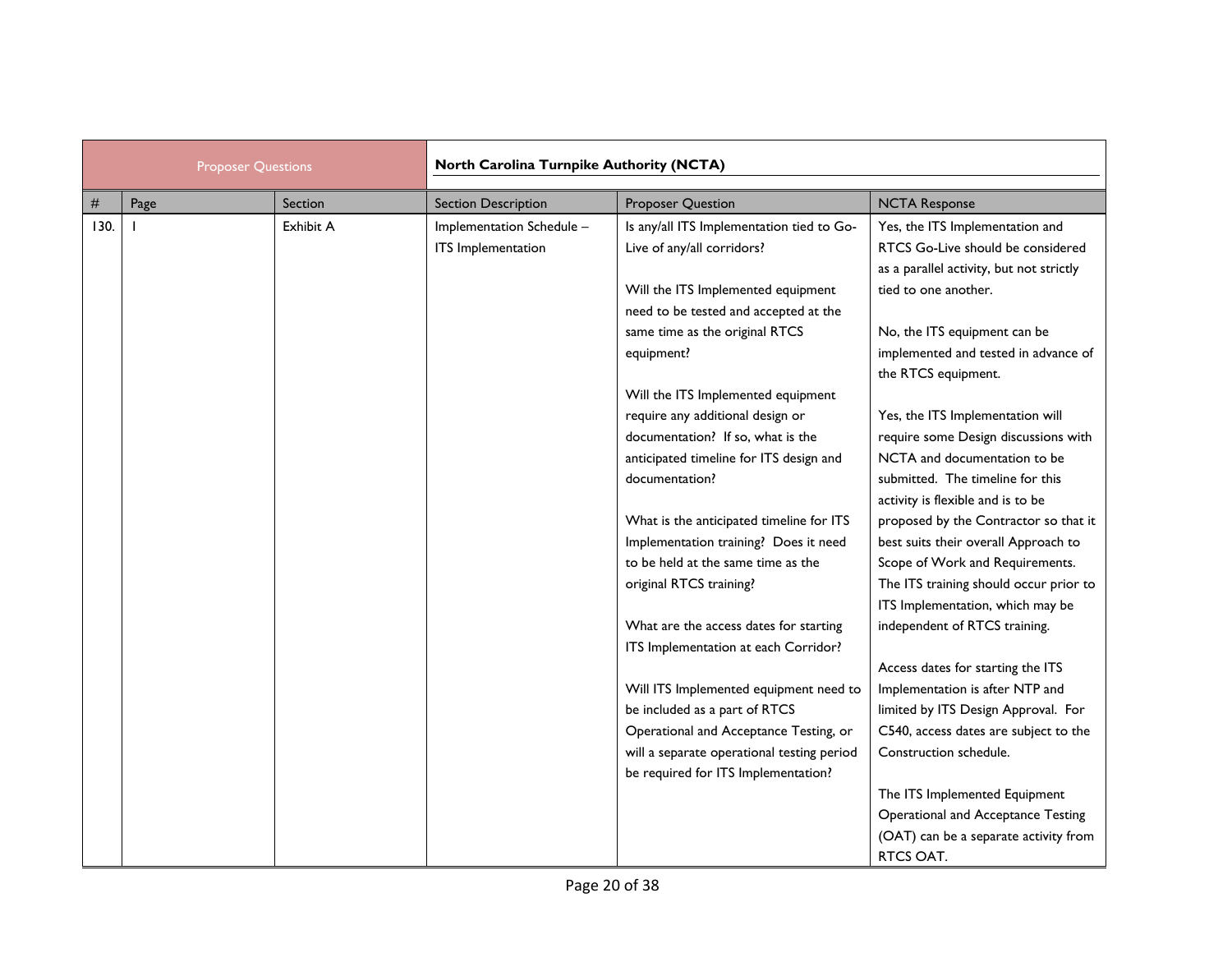| <b>Proposer Questions</b> |               | North Carolina Turnpike Authority (NCTA) |                                          |                                                                                                                                                                                                                                                                                   |                                                                                                                                                                                                                                 |
|---------------------------|---------------|------------------------------------------|------------------------------------------|-----------------------------------------------------------------------------------------------------------------------------------------------------------------------------------------------------------------------------------------------------------------------------------|---------------------------------------------------------------------------------------------------------------------------------------------------------------------------------------------------------------------------------|
| #                         | Page          | Section                                  | <b>Section Description</b>               | Proposer Question                                                                                                                                                                                                                                                                 | <b>NCTA Response</b>                                                                                                                                                                                                            |
| 131.                      | 3             | III / 5.5.2.5 /<br>5.5.1_Table 4         | Documentation and Manual<br>Requirements | Section 5.5.2.5 requires a RTCS System<br>User Manual. Table 4 requires a<br>Roadway Support System (RSS) User<br>Manual.<br>Please clarify the discrepancy in Manual<br>names, for proposer to determine if one<br>(1) or two (2) User Manuals for RSS and<br>RTCS are required. | Table 4 has been revised. The<br>reference to an RSS User Manual<br>should be an RTCS System User<br>Manual.<br>Please see details in Section B of this<br>Addendum 7 for specific details on<br>associated changes to the RFP. |
| 132.                      | $I$ of $I9$   | 1.2                                      | Content of Technical Proposal            | Given the required information for the<br>Technical Proposal, would NCTA<br>increase the page count from 80 pages to<br>120 pages?                                                                                                                                                | Please see the response to Question<br>54 in Addendum 6 for further<br>clarification.                                                                                                                                           |
| 133.                      | Page 1 of 19  | Section IV, 1.1                          | Section IV, 1.1                          | Given the page limitations, in lieu of<br>repeating the full RFP text before each<br>response, is a brief heading description<br>and the related RFP section number a<br>sufficient reference?                                                                                    | Yes, a brief heading description and<br>the related RFP section number is a<br>sufficient reference.                                                                                                                            |
| 134.                      | Page 17 of 19 | Section IV, 2.1.2                        | Section IV, 2.1.2                        | Are the RFP-specified headers and<br>footers required NCTA-provided forms<br>and our Cover Letter?                                                                                                                                                                                | Additional headers and footers are<br>not required on NCTA-provided<br>forms or the Cover Letter.                                                                                                                               |
| 135.                      | Page 2 of 19  | Section IV, I.2.C                        | Section IV, I.2.C                        | Due to the page limitations, will NCTA<br>consider limiting the requirements<br>related to subcontractors to major<br>subcontractors (i.e., subcontracted dollar<br>value of over \$100K per year)?                                                                               | Firm qualifications shall be provided<br>for Proposer and all subcontractors<br>intended to perform any Work under<br>this Project.                                                                                             |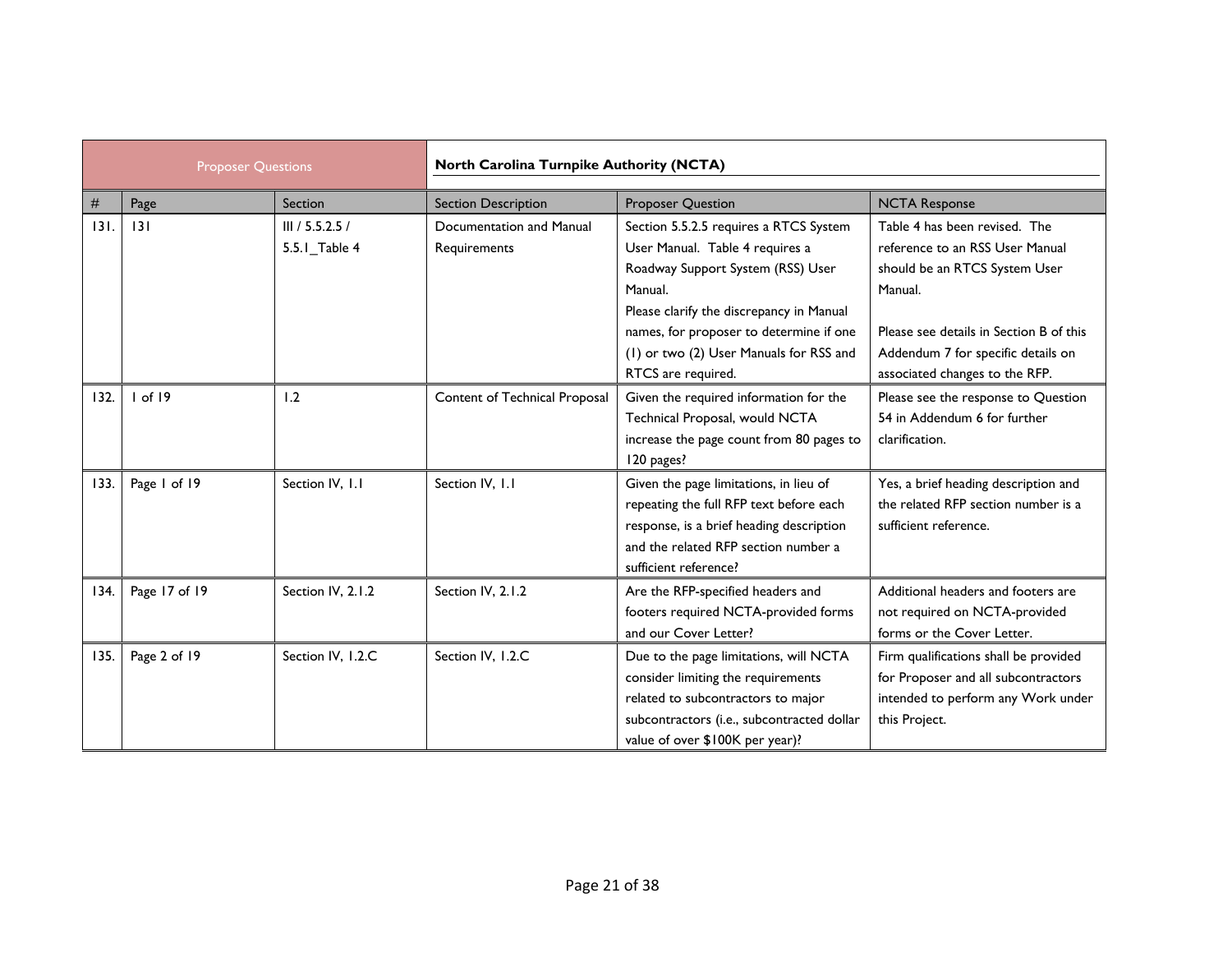| <b>Proposer Questions</b> |              | North Carolina Turnpike Authority (NCTA) |                            |                                                                                                                                                                                                                                                                                                                                                                                                                          |                                                                                                                                                                                                                                                                                                                                                                                                                                                                                                                                                                                                                                                                                                                               |
|---------------------------|--------------|------------------------------------------|----------------------------|--------------------------------------------------------------------------------------------------------------------------------------------------------------------------------------------------------------------------------------------------------------------------------------------------------------------------------------------------------------------------------------------------------------------------|-------------------------------------------------------------------------------------------------------------------------------------------------------------------------------------------------------------------------------------------------------------------------------------------------------------------------------------------------------------------------------------------------------------------------------------------------------------------------------------------------------------------------------------------------------------------------------------------------------------------------------------------------------------------------------------------------------------------------------|
| #                         | Page         | Section                                  | <b>Section Description</b> | <b>Proposer Question</b>                                                                                                                                                                                                                                                                                                                                                                                                 | <b>NCTA Response</b>                                                                                                                                                                                                                                                                                                                                                                                                                                                                                                                                                                                                                                                                                                          |
| 136.                      | Page 2 of 19 | Section IV, I.2.C                        | Section IV, I.2.C          | Due to the page limitations, please<br>confirm that subcontractor information<br>is only required in Section C. Proposal<br>Section 1: Firm Qualifications, when<br>subcontractors are specifically<br>referenced in the requirement.<br>If this is not correct, please clarify what<br>specific information is required for<br>subcontractors as part of our response<br>to Proposal Section 1: Firm<br>Qualifications. | As noted in Section IV, Section 1.2<br>Content of Technical Proposal, the<br>following sections require a response<br>which include Subcontractor<br>information:<br><b>B.</b> Executive Summary<br>C. Proposal Section 1: Firm<br>Qualifications<br>D. Proposal Section 2: Key Team<br>Qualifications<br>In addition, Subcontractor Forms<br>must be completed as noted in IV,<br>Section 2.21.4 Listing of Subcontractors.<br>Further, depending upon<br>Subcontractor roles there may be<br>other areas of Proposers' responses<br>that would require mention of<br>Subcontractors.<br>Notwithstanding the above<br>information, it is the Proposer's<br>responsibility to thoroughly review<br>the RFP to determine where |
|                           |              |                                          |                            |                                                                                                                                                                                                                                                                                                                                                                                                                          | Subcontractors should be mentioned.                                                                                                                                                                                                                                                                                                                                                                                                                                                                                                                                                                                                                                                                                           |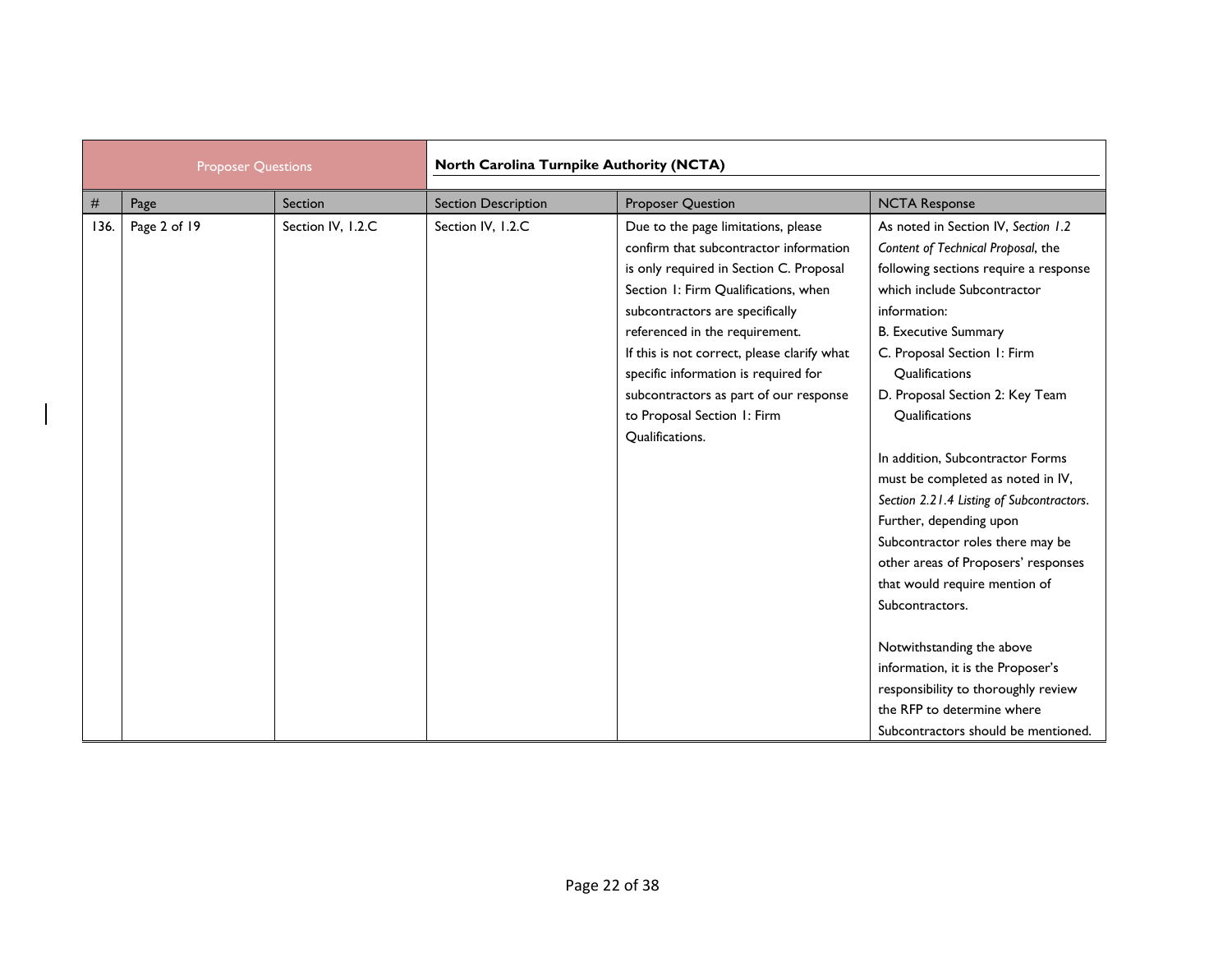| <b>Proposer Questions</b> |                                        | North Carolina Turnpike Authority (NCTA) |                            |                                                                                                                                                                                                                                                                                                                                                      |                                                                                                                                                                                                                                                                                                                                    |
|---------------------------|----------------------------------------|------------------------------------------|----------------------------|------------------------------------------------------------------------------------------------------------------------------------------------------------------------------------------------------------------------------------------------------------------------------------------------------------------------------------------------------|------------------------------------------------------------------------------------------------------------------------------------------------------------------------------------------------------------------------------------------------------------------------------------------------------------------------------------|
| #                         | Page                                   | Section                                  | <b>Section Description</b> | Proposer Question                                                                                                                                                                                                                                                                                                                                    | <b>NCTA Response</b>                                                                                                                                                                                                                                                                                                               |
| 137.                      | Exhibit D-5, Page 1 of 1               | Form D-5                                 | Form D-5                   | Would NCTA please clarify whether it<br>expects the Reference Company Name<br>and Project Manager information to be<br>for an outside client reference (e.g.,<br>tolling agency) or whether internal<br>company reference information may be<br>provided especially for those positions<br>with more limited interaction with the<br>agency clients? | Proposers must provide external<br>references from an outside<br>client/agency for which services were<br>provided for all positions. Internal<br>company references will not be<br>accepted for Form D-5 Reference<br>Forms Part 2.                                                                                               |
| 138.                      | Sheet 5-1 Backup RW<br>Sys Maint TriEx | Form D-7<br>Price Proposal               | Form D-7<br>Price Proposal | For the Price Proposal Forms, regarding<br>Sheet '5-1 Backup RW Sys Maint TriEx',<br>cell H2 references Sheet 5-2, whereas<br>the formulas in column H are referencing<br>Sheet 5-1a.<br>Is the correct reference point Sheet 5-<br>$1a$ ?                                                                                                           | The heading for column H on Sheets<br>5-1 and 5-2 have been corrected to<br>reference Sheet 5-1a and Sheet 5-2a,<br>respectively. The heading changes<br>have no impact on the price<br>calculation or formula.<br>Please see details in Section B of this<br>Addendum 7 for specific details on<br>associated changes to the RFP. |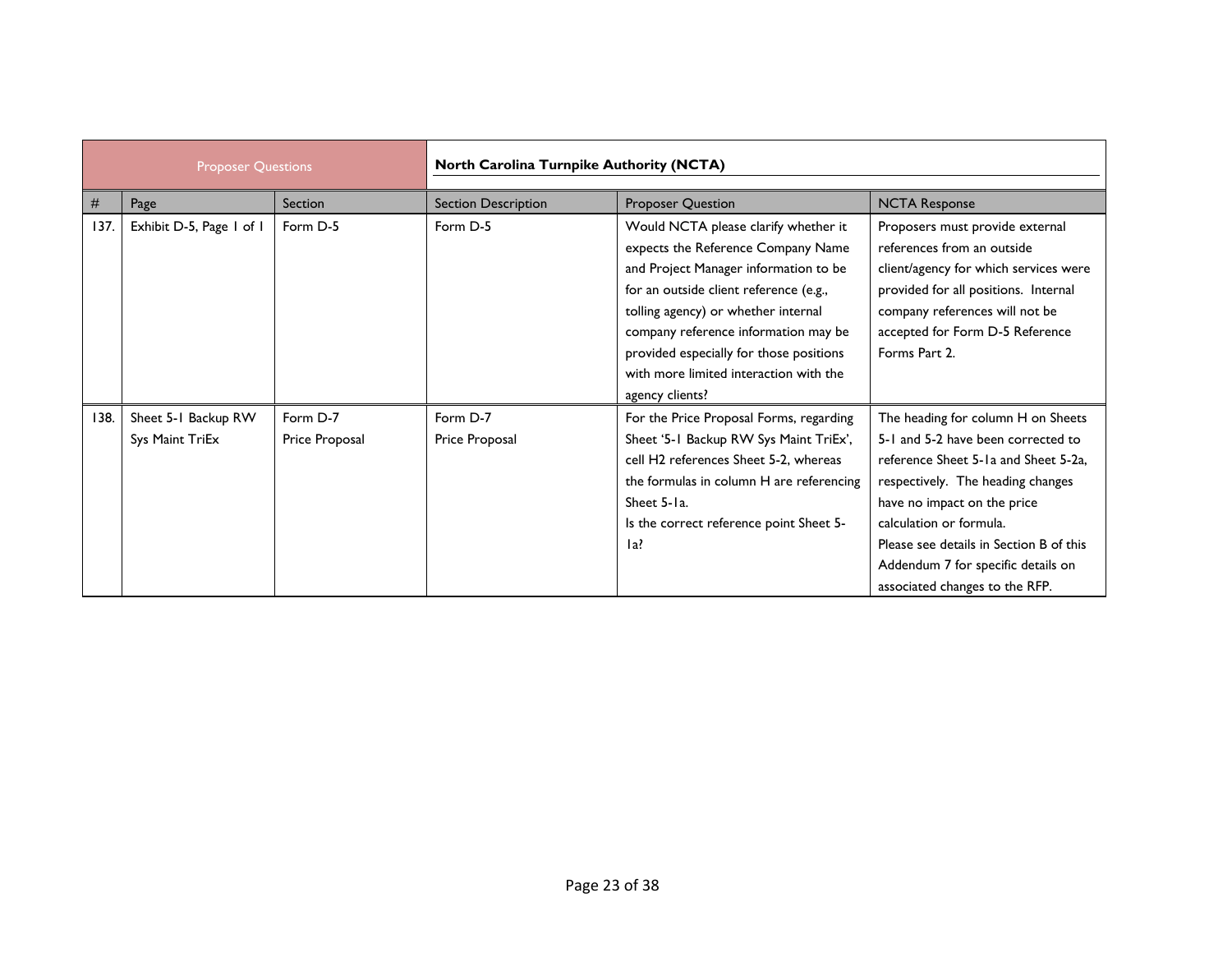| <b>Proposer Questions</b> |                                           | North Carolina Turnpike Authority (NCTA) |                                                                                                                                                                                                                                                             |                                                                                                                                                                                                                                                                                                                                                                                                                                                                                              |                                                                                                                                                                                                                                                                             |  |
|---------------------------|-------------------------------------------|------------------------------------------|-------------------------------------------------------------------------------------------------------------------------------------------------------------------------------------------------------------------------------------------------------------|----------------------------------------------------------------------------------------------------------------------------------------------------------------------------------------------------------------------------------------------------------------------------------------------------------------------------------------------------------------------------------------------------------------------------------------------------------------------------------------------|-----------------------------------------------------------------------------------------------------------------------------------------------------------------------------------------------------------------------------------------------------------------------------|--|
| $\#$                      | Page                                      | Section                                  | <b>Section Description</b>                                                                                                                                                                                                                                  | <b>Proposer Question</b>                                                                                                                                                                                                                                                                                                                                                                                                                                                                     | <b>NCTA Response</b>                                                                                                                                                                                                                                                        |  |
| 139.                      | Sheets 4-1, 5-1, 6-1, 7-<br>$1, 8-2, 8-4$ | Form D-7<br>Price Proposal               | Form D-7<br>Price Proposal                                                                                                                                                                                                                                  | For the Price Proposal Forms, Sheets 4-<br>I, 5-1, 6-1, 7-1, 8-2, 8-4, each assume a<br>full 12 months for each operation year<br>for either Morrisville Pkwy Interchange<br>or Complete 540 roadways. However,<br>based on the schedule provided in the<br>RFP, there will be one partial year (< 12<br>months) for both of these roadways.<br>Would NCTA consider adjusting the<br>price sheets so that the appropriate<br>number of months is used for the<br>calculation in these forms? | No. The planned schedule is subject<br>to change. For the purposes of this<br>procurement, Proposers should<br>submit pricing for 5 full years of<br>Operations and Maintenance as<br>requested.                                                                            |  |
| 140.                      | 262                                       | IV, 1.2.                                 | Proposal Appendices -<br>Appendix I - Hardware Cut<br><b>Sheets</b>                                                                                                                                                                                         | Please confirm that Appendix I is to<br>contain Hardware and Software Cut<br>Sheets; or alternatively, Product Cut<br>Sheets.                                                                                                                                                                                                                                                                                                                                                                | Appendix I shall contain Hardware<br>and Software; therefore, has been<br>renamed to Product Cut Sheets.<br>Please see details in Section B of this<br>Addendum 7 for specific details on<br>associated changes to the RFP.                                                 |  |
| $ 4 $ .                   | 8                                         | 1, 1.1                                   | Background and Purpose:<br>"NCTA is requesting<br>written Technical and Price<br>Proposals from qualified<br>Proposing contractors<br>("Proposers") interested in<br>providing an All-Electronic<br>Tolling (AET) Roadside Toll<br>Collection System (RTCS) | Please advise if Proposers are required<br>to be prequalified with NCDOT prior to<br>submitting a Proposal.                                                                                                                                                                                                                                                                                                                                                                                  | There is no prequalification<br>Requirement except as stated in<br>Section I, Section 2.21.5. Also see<br>Section I, Section 2.20.<br>For the purpose of this RFP,<br>Proposers must also meet the<br>minimum project and experience<br>requirements set forth in this RFP. |  |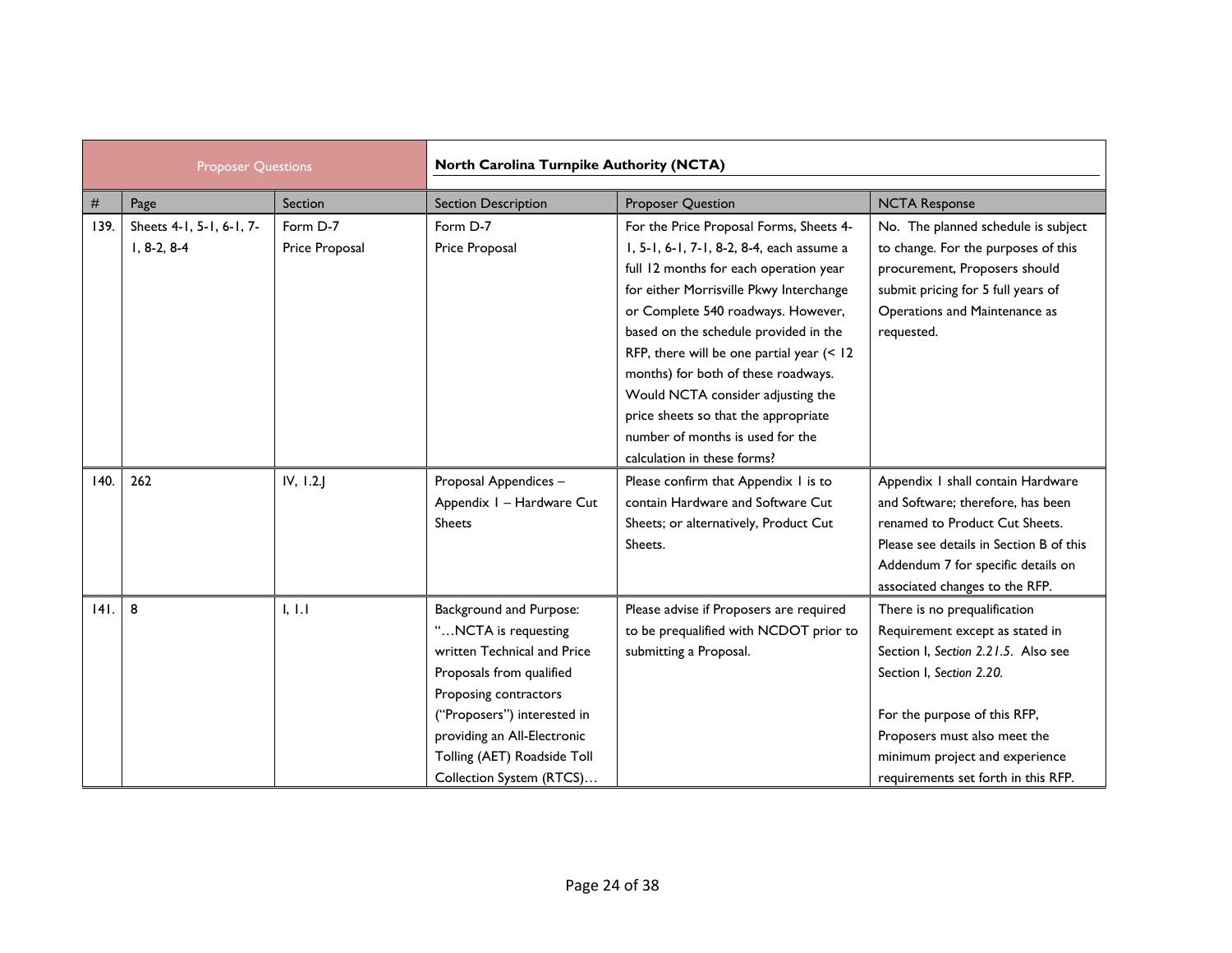| <b>Proposer Questions</b> |           | North Carolina Turnpike Authority (NCTA) |                                                                                                                                                                                       |                                                                                                                                                                                                                                                                          |                                                                                                                                                                                                                                                                                                          |
|---------------------------|-----------|------------------------------------------|---------------------------------------------------------------------------------------------------------------------------------------------------------------------------------------|--------------------------------------------------------------------------------------------------------------------------------------------------------------------------------------------------------------------------------------------------------------------------|----------------------------------------------------------------------------------------------------------------------------------------------------------------------------------------------------------------------------------------------------------------------------------------------------------|
| #                         | Page      | Section                                  | <b>Section Description</b>                                                                                                                                                            | Proposer Question                                                                                                                                                                                                                                                        | <b>NCTA Response</b>                                                                                                                                                                                                                                                                                     |
| 142.                      | 26        | III, 1.2.9                               | <b>Enforcement Notification</b>                                                                                                                                                       | Is the enforcement notification list the<br>same as the violation enforcement list<br>(VEL) as mentioned in item j) of section<br>2.1, requirement #385?                                                                                                                 | Yes.<br>Please see the response to Question<br>116 in this Addendum 7 for further<br>clarification.                                                                                                                                                                                                      |
| 143.                      | 48        | III, 2.1                                 | 378: The secondary RSS shall<br>be configured as a "hot stand-<br>by" in an active-active state to<br>allow continuous Operations<br>in the event of a failure of the<br>primary RSS. | Please expand on the intent of the<br>"active-active state" terminology. Is it<br>supposed to communicate the type of<br>failover cluster? Would a secondary RSS<br>configured in an active-passive high-<br>availability cluster meet the requirement?                  | The term "active-active" is industry<br>standard and used as intended for the<br>Primary and Secondary RSS nodes.<br>An "active-passive" high-availability<br>cluster would not meet the<br>Requirement as stated. Please see the<br>response to Question 43 in<br>Addendum 6 for further clarification. |
| 144.                      | $16 - 18$ | $I, 4.2 (1-6)$                           | <b>Insurance Requirements</b>                                                                                                                                                         | Can Umbrella polices be held by a parent<br>company global insurance programs,<br>(example Cyber)?                                                                                                                                                                       | Yes, umbrella policies may be held by<br>a parent company global insurance<br>program. Proof of insurance coverage<br>is required and shall be submitted<br>with all required insurance<br>documentation.                                                                                                |
| 145.                      | 8         | I, 4.2                                   | Subcontractor Insurance                                                                                                                                                               | Since NCTA is recommending using<br>MBE/WBE/DBE subcontractors, the<br>limits of required insurance for the prime<br>may be too high for smaller<br>subcontractors. Can there be reduced<br>limits or limits associated to only the<br>type of work being subcontracted? | Refer to Section IV, Section 1.2.1. H -<br>Proposal Section 6: Adherence to the<br>Scope of Work, Requirements and Terms<br>and Conditions which addresses<br>exceptions.                                                                                                                                |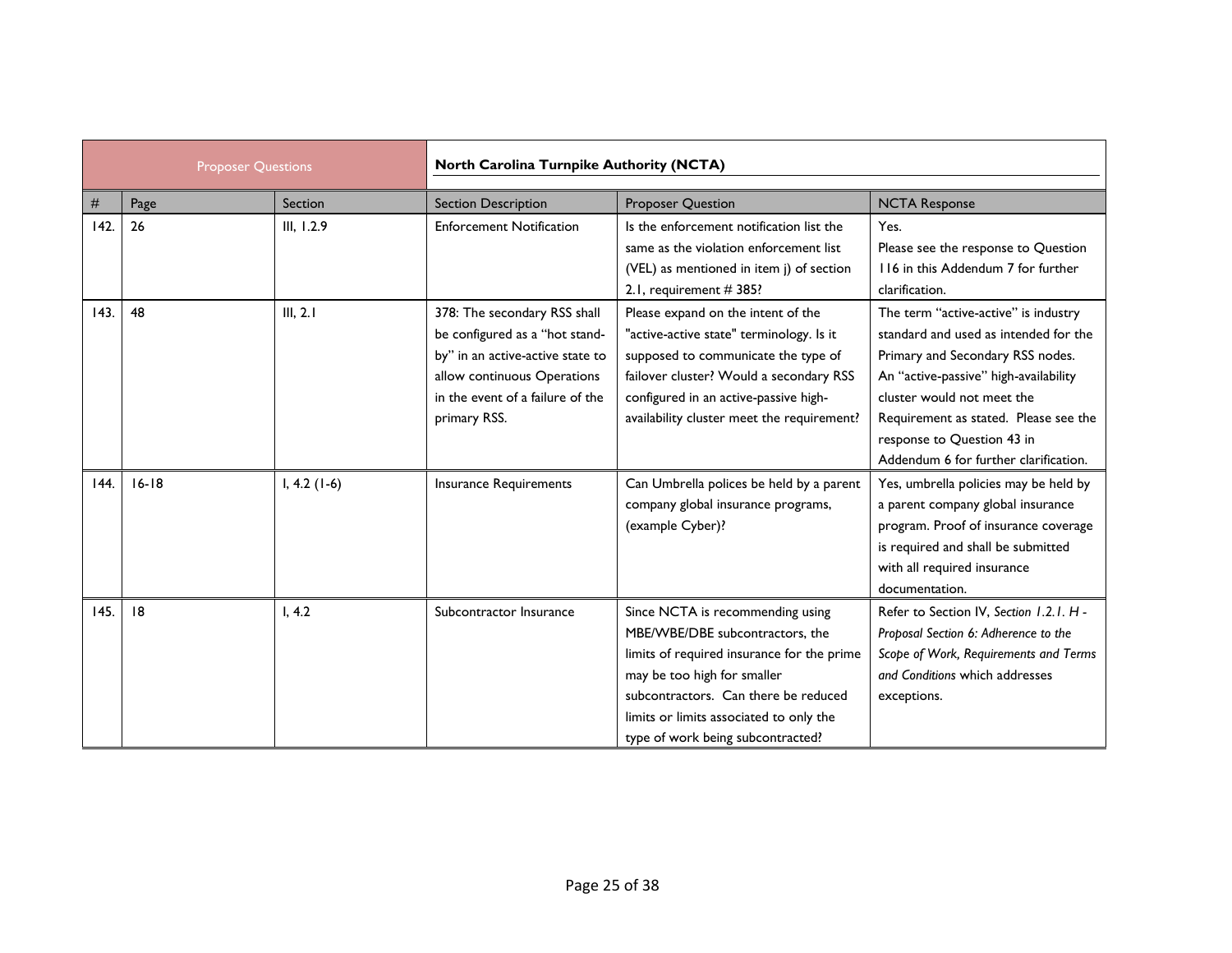|      | <b>Proposer Questions</b> |             | North Carolina Turnpike Authority (NCTA)                                                                                                                                                                                                                                                                                                                                                                                    |                                                                                                                                                                                                                                                                                    |                                                                                                                                                                                                                                                                                          |
|------|---------------------------|-------------|-----------------------------------------------------------------------------------------------------------------------------------------------------------------------------------------------------------------------------------------------------------------------------------------------------------------------------------------------------------------------------------------------------------------------------|------------------------------------------------------------------------------------------------------------------------------------------------------------------------------------------------------------------------------------------------------------------------------------|------------------------------------------------------------------------------------------------------------------------------------------------------------------------------------------------------------------------------------------------------------------------------------------|
| #    | Page                      | Section     | <b>Section Description</b>                                                                                                                                                                                                                                                                                                                                                                                                  | <b>Proposer Question</b>                                                                                                                                                                                                                                                           | <b>NCTA Response</b>                                                                                                                                                                                                                                                                     |
| 146. | 16                        | I, 4.1(2)   | <b>Bid Bond</b>                                                                                                                                                                                                                                                                                                                                                                                                             | Can the bid bond or bid deposit be in<br>the form of a Letter of Credit?                                                                                                                                                                                                           | No, a letter of credit is not an<br>acceptable substitute for the bid bond.<br>Section 1, Section 4.1 (2) states that<br>certified and cashier's checks are<br>acceptable substitutes.                                                                                                   |
| 147. | 22                        | I, 4.1.1(a) | Payment and Performance<br><b>Bonds</b>                                                                                                                                                                                                                                                                                                                                                                                     | By what amount will the bond amount be<br>decreased upon Final Acceptance of each<br>of the Triangle Expressway, Morrisville<br>Parkway, and Complete 540<br>implementation phases?<br>Will the decrease be in an amount equal<br>to the Contract price for each such<br>facility? | Upon acceptance of the<br>Implementation Phase for each of the<br>individual projects (e.g. Triangle<br>Expressway), the Implementation<br>Phase bond shall be decreased in an<br>amount equal to the value of the<br>completed Implementation Phase<br>Work for the individual project. |
| 148. | 105                       | III, 5.1.4  | 838: The Contractor shall<br>cooperate to the fullest<br>extent with the Constructor,<br>Civil Designer, NCTA,<br>NCDOT, and existing system<br>integrators to ensure the<br>Roadway System<br>Implementation and<br>Maintenance do not conflict<br>with or cause any interruption<br>in capability or service or<br>safety issues to the traveling<br>public or customers or<br>impede NCTA's ability to<br>collect tolls. | Please confirm that the phrase<br>"cooperate to the fullest extent" shall<br>not require the Contractor to perform<br>any tasks outside its scope of work.                                                                                                                         | Confirmed.                                                                                                                                                                                                                                                                               |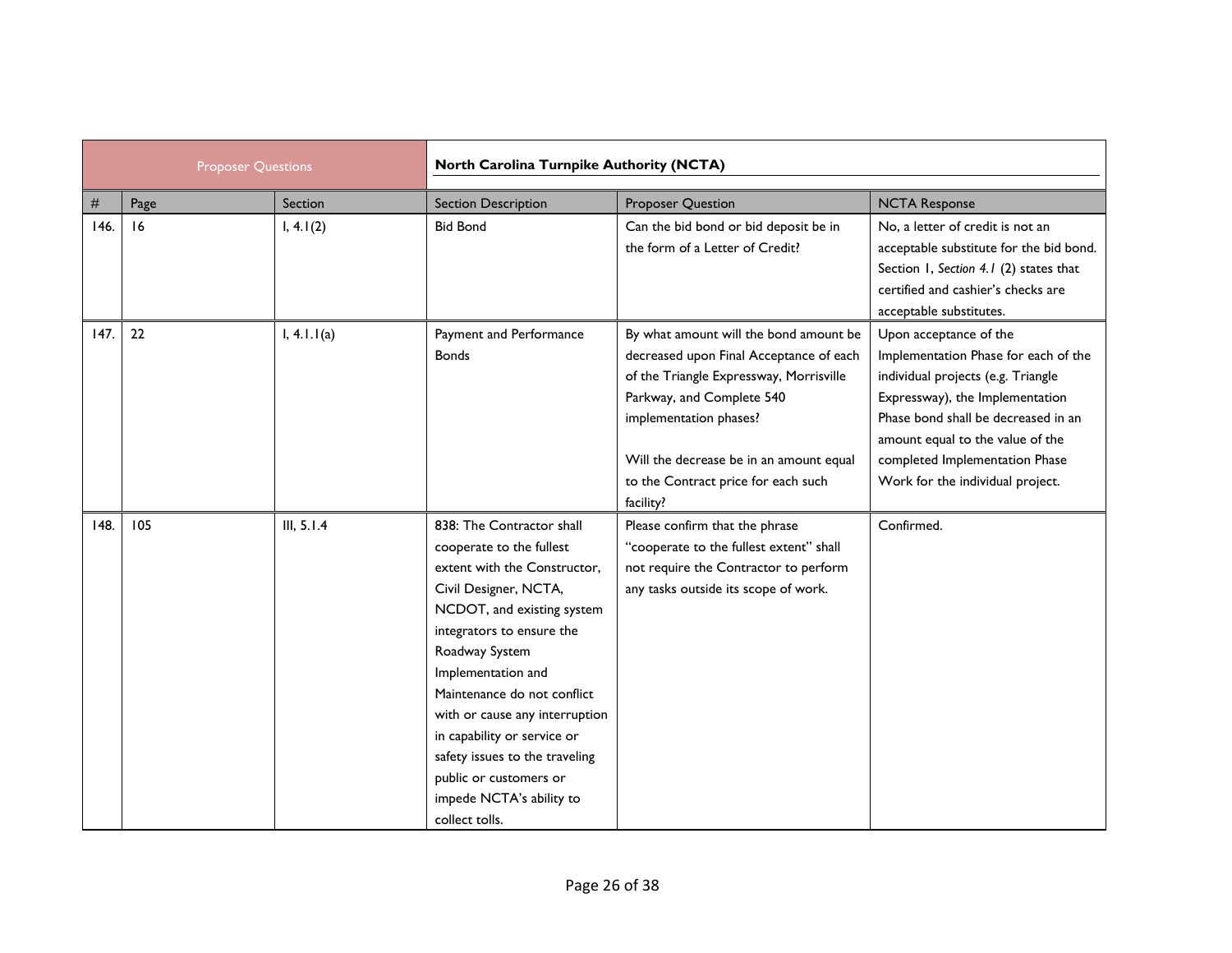| <b>Proposer Questions</b> |                | North Carolina Turnpike Authority (NCTA) |                                   |                                                                                                                                                                                                                                  |                                                                                                                                                                                                                                                                                                                                                                                                                                                      |
|---------------------------|----------------|------------------------------------------|-----------------------------------|----------------------------------------------------------------------------------------------------------------------------------------------------------------------------------------------------------------------------------|------------------------------------------------------------------------------------------------------------------------------------------------------------------------------------------------------------------------------------------------------------------------------------------------------------------------------------------------------------------------------------------------------------------------------------------------------|
| #                         | Page           | Section                                  | <b>Section Description</b>        | <b>Proposer Question</b>                                                                                                                                                                                                         | <b>NCTA Response</b>                                                                                                                                                                                                                                                                                                                                                                                                                                 |
| 149.                      | 109            | III, 5.2                                 | <b>End of Contract Transition</b> | Please confirm that "best efforts and<br>cooperation" shall not include any tasks<br>that are not defined in the Transition<br>Plan.                                                                                             | The Contractor shall provide those<br>Transition Services identified in<br>Section III, Section 5.2 prior to end of<br>Contract as a part of the Contract<br>price; however, Contractor shall also<br>be required to perform additional<br>services requested by NCTA in<br>accordance with Section V, Section<br>2.7, End of Contract Transition at rates<br>specified in the Contract, for a term<br>of up to six months after end of<br>Contract. |
| 150.                      | $\overline{3}$ | V, 1.3.2.5                               | Liquidated Damages                | Consequential and incidental damages<br>create unreasonable and unquantifiable<br>risk for the Contractor. Will NCTA<br>agree to delete the reference to<br>"consequential or incidental damages"?                               | Refer to Section IV, Section 1.2.1. H -<br>Proposal Section 6: Adherence to the<br>Scope of Work, Requirements and Terms<br>and Conditions which addresses<br>exceptions.                                                                                                                                                                                                                                                                            |
| 151.                      | $\overline{4}$ | V, 1.3.4                                 | <b>Risk of Loss</b>               | It is not reasonable for the Contractor<br>to be made to assume the risk of damage<br>to NCTA property based on mere<br>allegations that such damage was caused<br>by the Services. Will NCTA agree to<br>delete this provision? | Refer to Section IV, Section 1.2.1. H -<br>Proposal Section 6: Adherence to the<br>Scope of Work, Requirements and Terms<br>and Conditions which addresses<br>exceptions.                                                                                                                                                                                                                                                                            |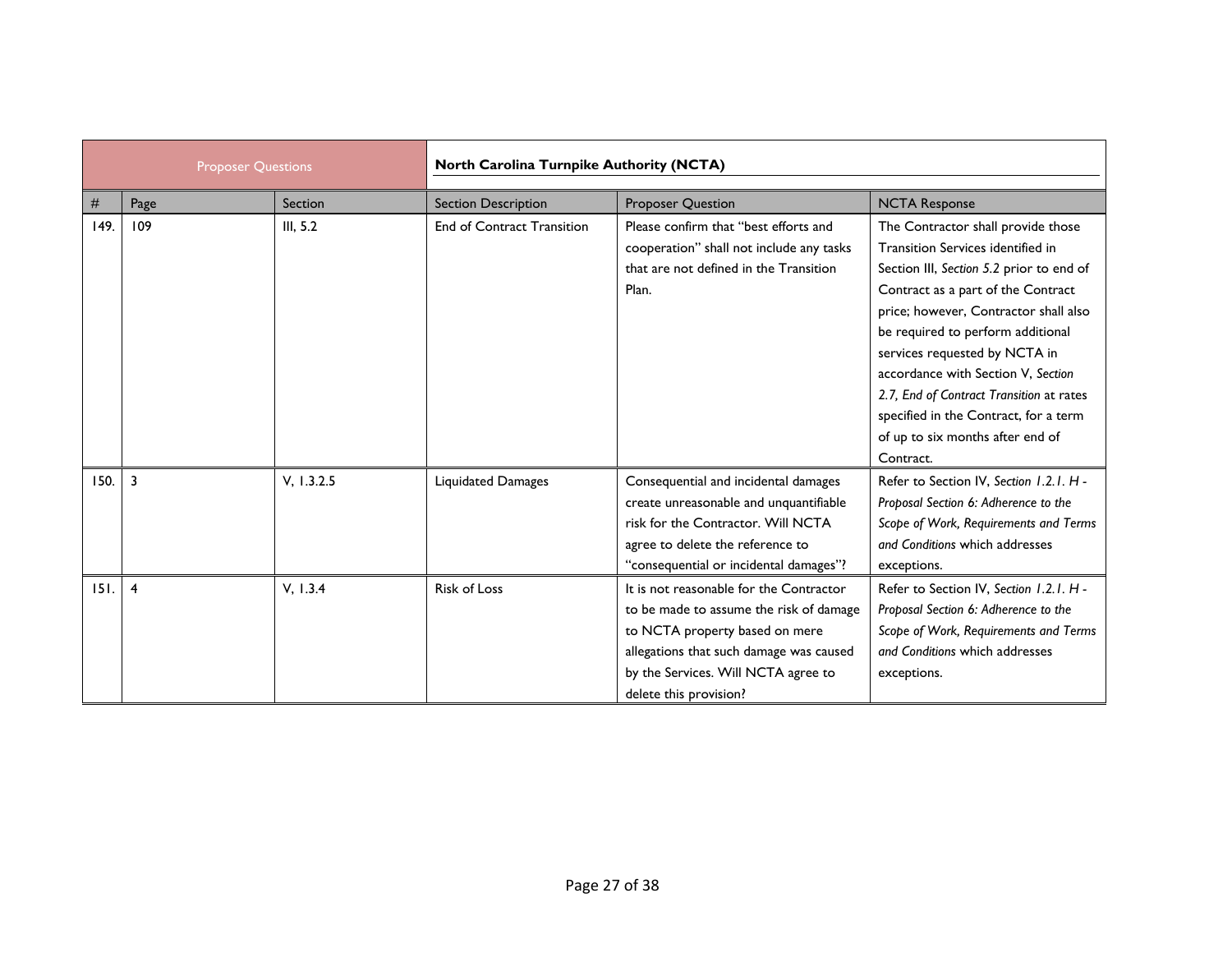| <b>Proposer Questions</b> |      |            | North Carolina Turnpike Authority (NCTA) |                                                                                                                                       |                                                                                                                                                                                                                                                                                                                                                                                                                                                                                           |  |
|---------------------------|------|------------|------------------------------------------|---------------------------------------------------------------------------------------------------------------------------------------|-------------------------------------------------------------------------------------------------------------------------------------------------------------------------------------------------------------------------------------------------------------------------------------------------------------------------------------------------------------------------------------------------------------------------------------------------------------------------------------------|--|
| #                         | Page | Section    | <b>Section Description</b>               | <b>Proposer Question</b>                                                                                                              | <b>NCTA Response</b>                                                                                                                                                                                                                                                                                                                                                                                                                                                                      |  |
| 152.                      | 4    | V, 1.4.2.1 | Audit and Examination of<br>Records      | Please confirm that Contract Records<br>and Proposal Records shall not include<br>documents covered by legal privilege.               | Contract Records, Proposal Records<br>and any and all materials submitted in<br>response to this RFP are subject to<br>public inspection, upon completion of<br>the procurement process. Proposers<br>that decide to submit information<br>they believe should be exempt from<br>disclosure under the Public Records<br>Act shall clearly mark such items<br>confidential as set forth in G.S. 132-<br>1.2. Please consult your legal counsel<br>for questions regarding legal privilege. |  |
| 153.                      | 5    | V, 1.4.2.2 | Audit and Examination of<br>Records      | Please confirm that audits will be<br>conducted during regular business hours<br>and upon reasonable notice.                          | Audits by the State Auditor will be<br>conducted as set forth in G.S.147-64.7                                                                                                                                                                                                                                                                                                                                                                                                             |  |
| 154.                      | 6    | V, 1.5     | <b>Contractor Cooperation</b>            | Please confirm that the "cooperation"<br>required by this section will not include<br>tasks beyond the Contractor's scope of<br>work. | Confirmed.                                                                                                                                                                                                                                                                                                                                                                                                                                                                                |  |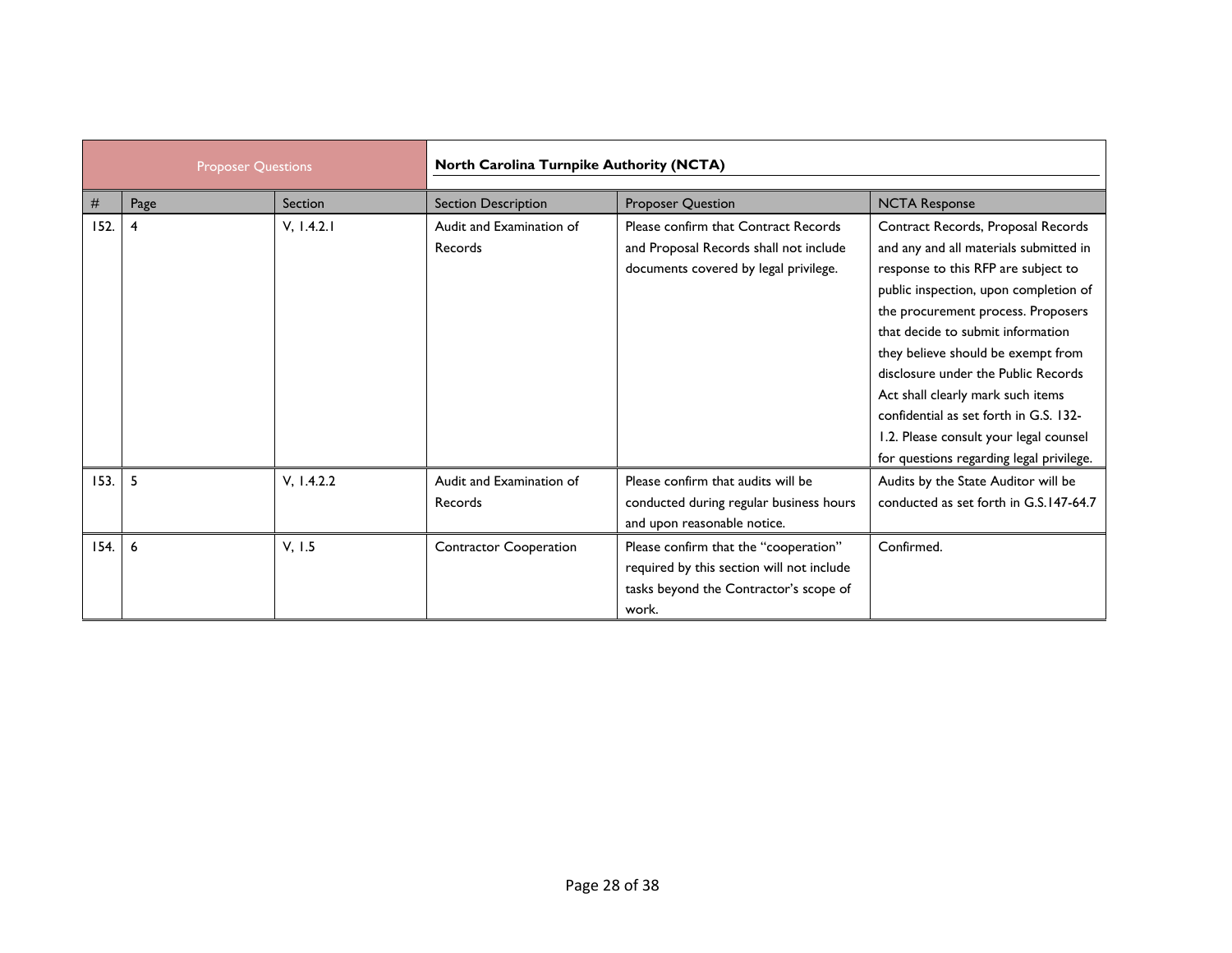| <b>Proposer Questions</b> |      | North Carolina Turnpike Authority (NCTA) |                            |                                                                                                                                                                                                                                                                                                                                                                                                                                                                                                                                                                                                                                                                      |                                                                                                                                                                                                                                                                                                                                                                 |
|---------------------------|------|------------------------------------------|----------------------------|----------------------------------------------------------------------------------------------------------------------------------------------------------------------------------------------------------------------------------------------------------------------------------------------------------------------------------------------------------------------------------------------------------------------------------------------------------------------------------------------------------------------------------------------------------------------------------------------------------------------------------------------------------------------|-----------------------------------------------------------------------------------------------------------------------------------------------------------------------------------------------------------------------------------------------------------------------------------------------------------------------------------------------------------------|
| #                         | Page | Section                                  | <b>Section Description</b> | <b>Proposer Question</b>                                                                                                                                                                                                                                                                                                                                                                                                                                                                                                                                                                                                                                             | <b>NCTA Response</b>                                                                                                                                                                                                                                                                                                                                            |
| 155.                      | 9    | V, 1.6.2(13)                             | Software Warranties        | If NCTA's refusal to use the latest<br>version of the Software results in damage<br>to the RTCS, it is not reasonable to<br>require the Contractor to repair such<br>damage without interfering with the<br>operation of the system during such<br>repairs. Please confirm (a) that<br>Contractor shall not be liable for the<br>effect of any error or defect that could<br>have been avoided if RTCS had installed<br>all recommended Software versions or<br>updates and (b) Contractor will be<br>compensated by Extra Work Order for<br>all work required to correct adverse<br>consequences of RTCS's failure to allow<br>installation of recommended Software | a) Please review the entirety of sub-<br>paragraph 13 which clearly releases<br>the Contractor from liability for<br>errors if the conditions identified in<br>the paragraph have been met by the<br>Contractor.<br>b) NCTA will not commit to agreeing<br>to an Extra Work Order for a<br>hypothetical and unsubstantiated<br>change in advance of a Contract. |
| 156.                      | 12   | V, 1.7.1                                 | Description of License     | versions or updates.<br>Please confirm that the License shall be<br>non-assignable.                                                                                                                                                                                                                                                                                                                                                                                                                                                                                                                                                                                  | No, NCTA cannot confirm this.<br>Please refer to Section V, Section 1.7.2<br>Scope of License which identifies terms<br>regarding assignment and use of the<br>license.                                                                                                                                                                                         |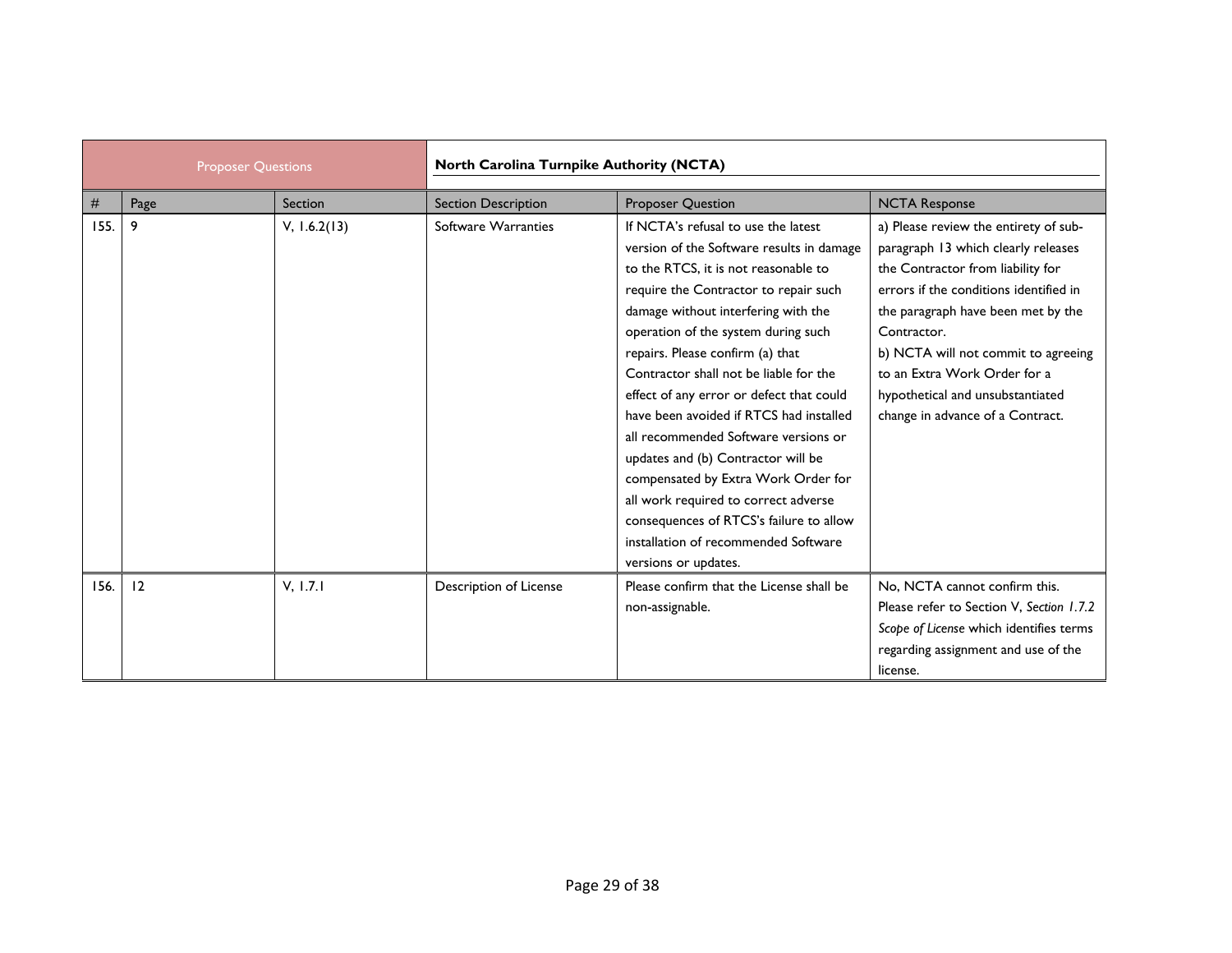| <b>Proposer Questions</b> |      | North Carolina Turnpike Authority (NCTA) |                                     |                                                                                                                                                                                                                                                                                                                                                                                                                                        |                                                                                                                                                                                                                                                                                     |
|---------------------------|------|------------------------------------------|-------------------------------------|----------------------------------------------------------------------------------------------------------------------------------------------------------------------------------------------------------------------------------------------------------------------------------------------------------------------------------------------------------------------------------------------------------------------------------------|-------------------------------------------------------------------------------------------------------------------------------------------------------------------------------------------------------------------------------------------------------------------------------------|
| #                         | Page | Section                                  | <b>Section Description</b>          | <b>Proposer Question</b>                                                                                                                                                                                                                                                                                                                                                                                                               | <b>NCTA Response</b>                                                                                                                                                                                                                                                                |
| 157.                      | 19   | V, 2                                     | Contract Changes and<br>Termination | Please confirm (a) that Contractor shall<br>be entitled to request that NCTA issue a<br>Change Order, Extra Work Order,<br>Maintenance Task Order, Time<br>Extension, or Schedule Change if<br>Contractor believes it has been<br>instructed to perform Work requiring<br>issuance of any such Order, Extension,<br>or Schedule Change and (b) that<br>Contractor shall be entitled to submit a<br>claim if such a request is refused. | Confirmed.                                                                                                                                                                                                                                                                          |
| 158.                      | 22   | V, 2.6.2                                 | <b>Termination for Cause</b>        | Please confirm that Contractor shall<br>entitled to payment, less any deductions<br>authorized by the Contract, for all Work<br>confirming to the Requirements that are<br>performed before the effective date and<br>time of termination for cause.                                                                                                                                                                                   | The assumption in confirmed;<br>however, with the caveat that only<br>work that is Approved by NCTA shall<br>be considered to be Work<br>conforming to the requirements and<br>that the Contractor would not be<br>entitled to payment for partial or<br>incomplete Work performed. |
| 159.                      | 24   | V, 2.6.2.2(n)                            | <b>Termination for Cause</b>        | Please explain what is meant by the<br>phrase "failed in the representation of<br>any warranties." What is a<br>representation of a warranty?                                                                                                                                                                                                                                                                                          | This sub-paragraph refers to an event<br>where the Contractor specifically<br>made or represented warranties as a<br>part of this agreement, upon which it<br>then failed to meet the warranty<br>obligation.                                                                       |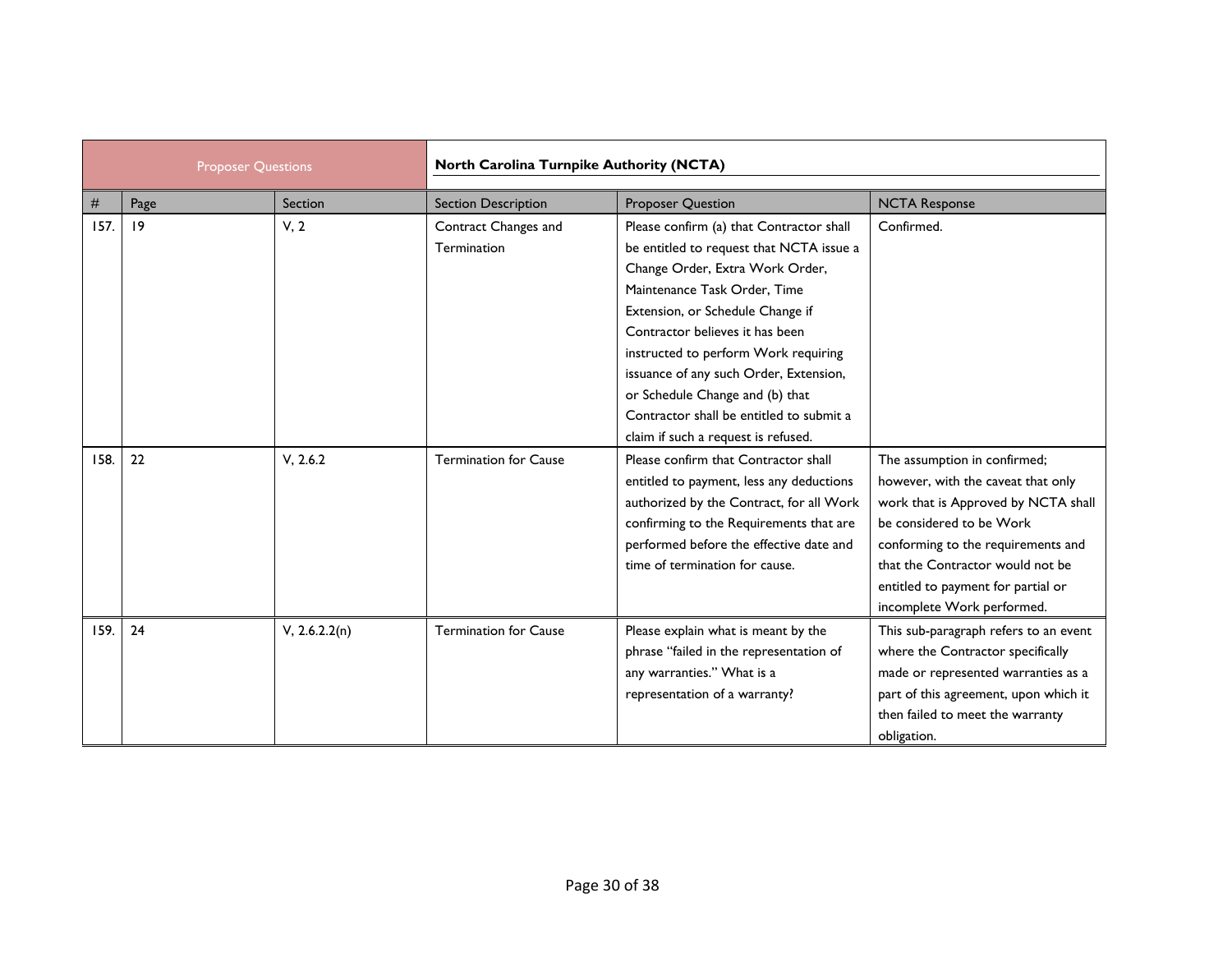| <b>Proposer Questions</b> |      | North Carolina Turnpike Authority (NCTA) |                                                            |                                                                                                                                                                                                                                                                                                                                                                                                                                                |                                                                                                                                                                                                                                                                                                                                              |
|---------------------------|------|------------------------------------------|------------------------------------------------------------|------------------------------------------------------------------------------------------------------------------------------------------------------------------------------------------------------------------------------------------------------------------------------------------------------------------------------------------------------------------------------------------------------------------------------------------------|----------------------------------------------------------------------------------------------------------------------------------------------------------------------------------------------------------------------------------------------------------------------------------------------------------------------------------------------|
| #                         | Page | Section                                  | <b>Section Description</b>                                 | <b>Proposer Question</b>                                                                                                                                                                                                                                                                                                                                                                                                                       | <b>NCTA Response</b>                                                                                                                                                                                                                                                                                                                         |
| 160.                      | 24   | V, 2.6.3                                 | <b>Termination for Convenience</b><br><b>Without Cause</b> | Please confirm that in case of<br>termination for convenience Contractor<br>will be entitled to reasonable<br>compensation for its breakage and<br>demobilization costs.                                                                                                                                                                                                                                                                       | Contractor will be entitled to<br>payment only as stated in Section V,<br>Section 2.6.3. NCTA cannot confirm<br>that Contractor will be entitled to<br>compensation for these specific items.                                                                                                                                                |
| 161.                      | 34   | V, 3.7.12.2                              | Default                                                    | Please explain (a) how the "penalty" for<br>failure to cure will be determined, (b)<br>that such "penalty" shall not be in<br>addition to liquidated damages for delay<br>or any other damages claimed by NCTA<br>to arise from the same alleged default.                                                                                                                                                                                      | The RFP has been updated in Section<br>V, Terms and Conditions, Section<br>3.7.12 Default to replace the term<br>"penalty" with "liquidated damages" as<br>described in Section V, Terms and<br>Conditions. Section 1.3.2<br>Please see details in Section B of this<br>Addendum 7 for specific details on<br>associated changes to the RFP. |
| 162.                      | 35   | V, 3.7.14                                | Limitation of Contractor's<br>Liability                    | (a) Please confirm that the "penalty"<br>mentioned in Section 3.7.12.2 is subject<br>to the limitation on Contractor's liability.<br>(b) Excluding liquidated damages from<br>the limitation on Contractor's liability<br>would result in unfair double<br>compensation because liquidated dames<br>are intended as an estimate of actual<br>damages caused by delay and not as a<br>penalty. Will NCTA agree to delete<br>Subsection 3.7.14.3 | Please see the response to Question<br>161 in this Addendum 7 for further<br>clarification. In addition, Section V,<br>Section 3.7.14 has been modified.<br>Please see details in Section B of this<br>Addendum 7 for specific details on<br>associated changes to the RFP.                                                                  |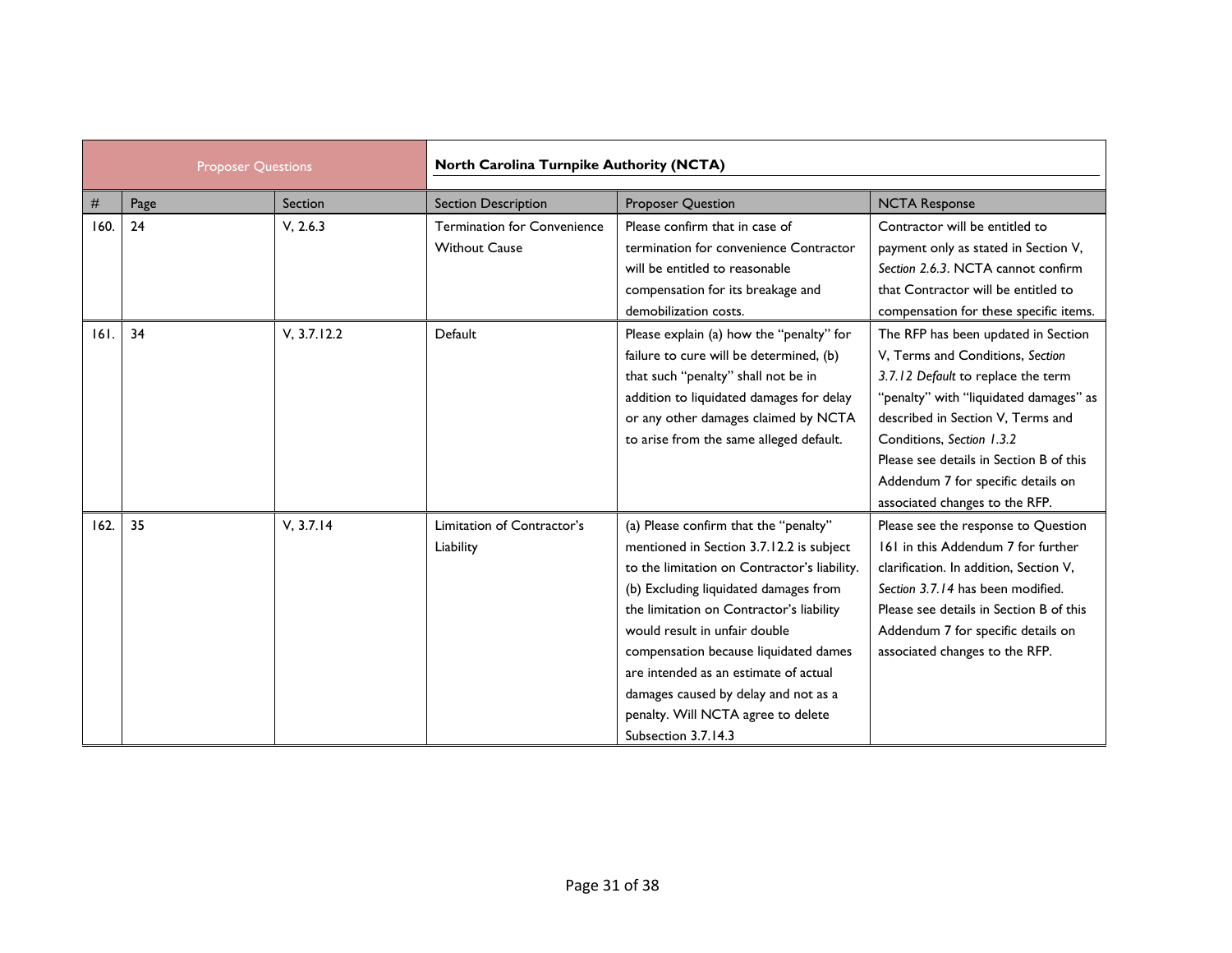#### **B. REVISIONS (Deletions are shown in red text strikeout mode and additions are in red text and underlined)**

**1.** Section III, Section 4.1 Installation Program, Requirement 744 has been edited on page 89 of 204 (139 of 318 in original RFP PDF file):

744 The Contractor shall install, configure and tune the RTCS using the NCTA-provided, certified AVI Equipment to the AVI vendor specifications and shall be in compliance with the NCTA Interoperable Partners requirements. In addition, the AVI vendor shall-will then certify that the lanes are tuned to the Approved AVI specifications.

**2.** Section I, Section 2. General Information for Proposers, page 12 of 19 (19 of 318 in original RFP PDF file) has been added as follows:

## 2.22. Federal Aid Requirements

Due to the potential of Federal Aid in the development of various portions of the NCTA Roadside Toll Collection System, NCTA has provided related instructions and information in Appendix A, Standard Special Provisions Required Contract Provisions Federal-Aid Construction Contracts and Appendix C, U.S. Department of Transportation Hotline. Proposers shall also include the appropriate completed Non-Collusion Forms provided in Exhibit D-9, Forms in Proposal Section 7.

## 2.23. Prevailing Wages

Contractor shall pay or cause to be paid to applicable workers employed by it or its subcontractors to perform the Work not less than the prevailing rates of wages, as provided in the statutes and regulations applicable to public work contracts, including the Davis-Bacon Act, and as provided in Appendix E. Contractor shall comply and cause its subcontractors to comply with all laws pertaining to prevailing wages. For the purpose of applying such laws, the Project shall be treated as a public work paid for in whole or in part with public funds (regardless of whether public funds are actually used to pay for the Project). It is Contractor's sole responsibility to determine the wage rates required to be paid. In the event rates of wages and benefits change while this Contract is in effect, Contractor shall bear the cost of such changes and shall have no claim against NCTA on account of such changes. See the US DOL's Wage and Hour Division Web site for additional information regarding labor policies (http://www.dol.gov/whd/contracts/dbra.htm.)

**3.** RFP Table of Contents, Appendices, page ii of ii (4 of 318 in original RFP PDF file) has been revised to include Appendix E – Standard Special Provision Minimum Wages, as follows:

#### **APPENDICES**

| Appendix A | Standard Special Provision Required Contract Provisions Federal-Aid<br><b>Construction Contracts</b>                         |
|------------|------------------------------------------------------------------------------------------------------------------------------|
| Appendix B | Standard Special Provision Title VI                                                                                          |
| Appendix C | U.S. Department of Transportation Hotline                                                                                    |
| Appendix D | North Carolina Turnpike Authority Policies and Procedures for the<br>Procurement of Commodities and Services (February 2009) |
| Appendix E | <b>Standard Special Provision Minimum Wages</b>                                                                              |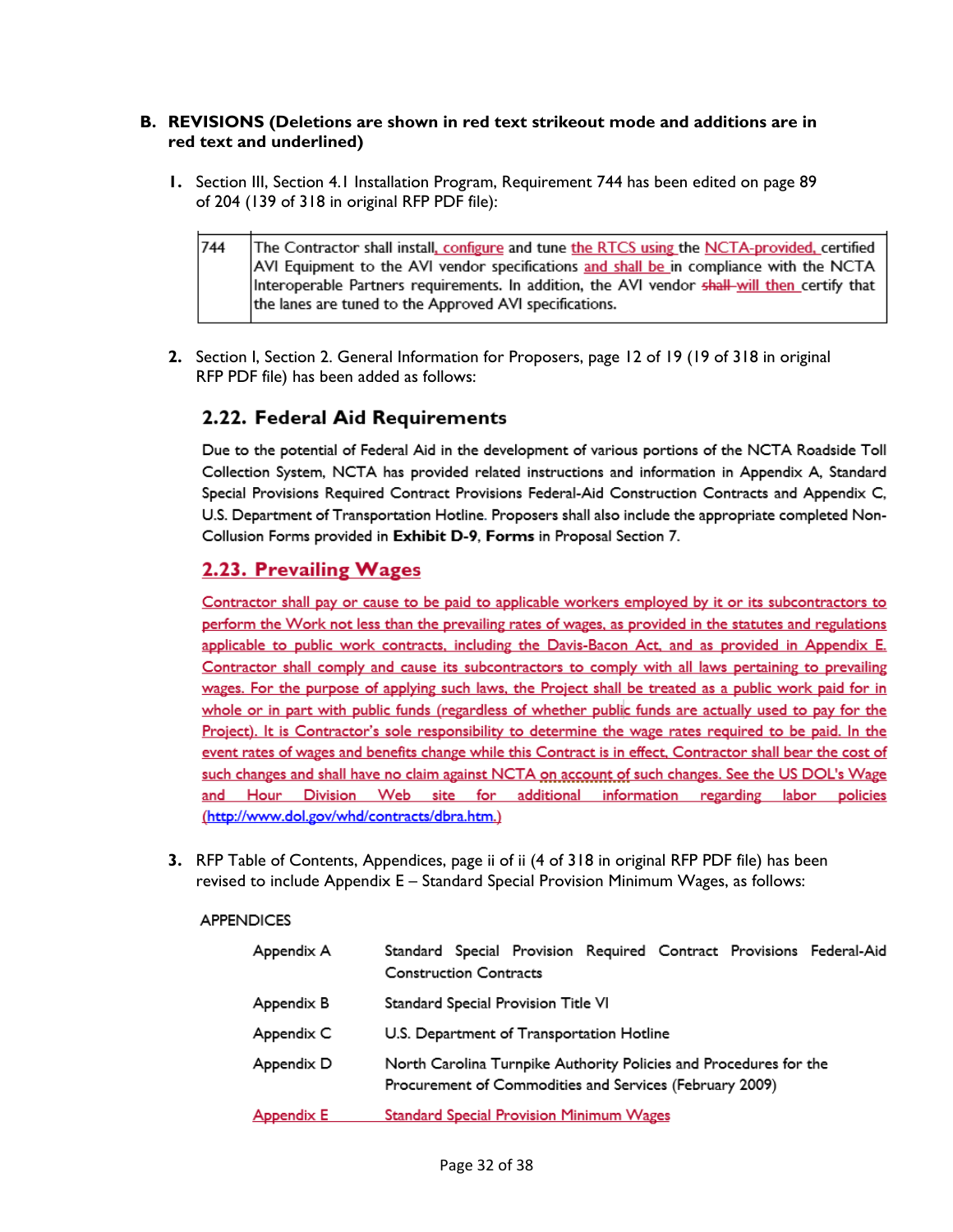- **4.** Appendix E Standard Special Provision Minimum Wages has been added to RTCS\_RFP\_Appendices.pdf
- **5.** Exhibit D Form D-7 Price Proposal Forms has been updated in its entirety and "paper clipped" to the NCTA RTCS Exhibits file for ease of completion. Changes include the following:

Sheet 9 – Future Roadside Pricing, Item 7 has been updated to remove the reference to the 13-foot Fat travel lane and only reference the 18-foot Fat travel lane.

|  | -uture Zone Type / - AET:<br>enoulders<br>- 21 |  |  |
|--|------------------------------------------------|--|--|
|--|------------------------------------------------|--|--|

Sheet 2 – Roadside System Cost by Roadway Summary has been updated and Backup Sheets 2-4 and 2-4a have been replaced with Backup Sheets 2-4a1, 2-4a2, 2-4b1, and 2-4-b2 to differentiate between AET 3 and AET 4 Toll Zone Type configurations.

Exhibit B – Payment Schedule has been updated to add Payments Related to ITS Implementation.

- **6.** Exhibit C Price Proposal Instructions has been updated in the NCTA RTCS Exhibits file to replace Backup Sheets 2-4 and 2-4a with Backup Sheets 2-4a1, 2-4a2, 2-4b1, and 2-4-b2.
- **7.** Attachment 19 Triangle Expressway Toll Zone Lane Configurations has been replaced in its entirety and attached to this Addendum 7.
- **8.** Section III, Section 1.3.3 Lane Modes has been edited on page 42 of 204 (93 of 318 in original RFP PDF file):

#### $1.3.3$ Lane Modes

The System shall support configuring an individual lane, Toll Zone, or Tolling Location in the following operating modes specified above in Section 1.2.

Maintenance Mode: Opened by Maintenance technicians to service the lanes. Transactions 307 created in Maintenance are transmitted to the RSS but not to the existing NCTA CSC Back Office.(REQUIREMENT DELETED)

| 308 | Emergency Mode: Invoked by Authorized User either by lane, Toll Zone, or Tolling Location<br>where tolls are suspended for the selected duration for all modes of payment. Transactions in<br>emergence mode are transmitted to the RSS and to the existing NCTA CSC Back Office for<br>reporting.(REQUIREMENT DELETED)                                                                                                                                                    |
|-----|----------------------------------------------------------------------------------------------------------------------------------------------------------------------------------------------------------------------------------------------------------------------------------------------------------------------------------------------------------------------------------------------------------------------------------------------------------------------------|
| 309 | for tall collection. The System sh<br>specifically designed for tracking transactions in certain modes)<br>HEAP II ). La spacial Heap ID<br><del>usar</del><br><del>emeany acsigned for</del><br>cking vobicles and activity in the closed<br>lano shall prosess<br><del>acking venities and activity in the</del><br>sutomatic chifts<br>similar to an open lane and support the creation of<br>transaction reconciliation purposes) if applicable.(REOUIREME<br>)ELETED) |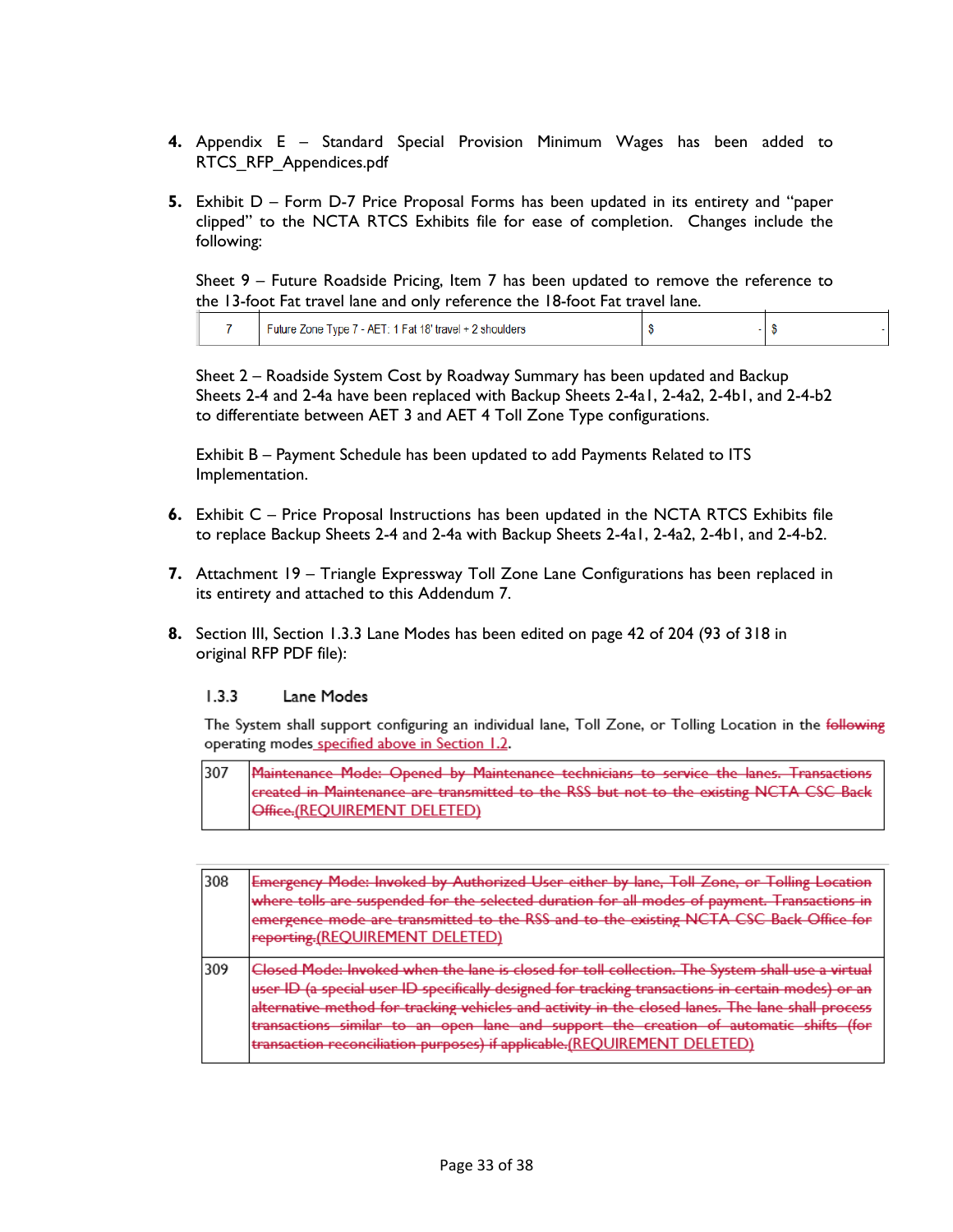**9.** Section III, Section 1.2.11.4 Zone Operations, Requirement 209 has been edited on page 31 of 204 (82 of 318 in original RFP PDF file):

| 209 | The RTCS shall support the following modes of Operations:                                                                                                                                                                                                                                                                                                                                                                                                                                           |  |  |  |  |
|-----|-----------------------------------------------------------------------------------------------------------------------------------------------------------------------------------------------------------------------------------------------------------------------------------------------------------------------------------------------------------------------------------------------------------------------------------------------------------------------------------------------------|--|--|--|--|
|     | Open Mode: All transactions shall be processed normally in an open mode;<br>a)                                                                                                                                                                                                                                                                                                                                                                                                                      |  |  |  |  |
|     | Closed Mode: Invoked when the lane is closed for toll collection. The System shall use a<br>b)<br>virtual user ID (a special user ID specifically designed for tracking transactions in certain<br>modes) or an alternative method for tracking vehicles and activity in the closed lanes. The<br>lane shall process transactions similar to an open lane and support the creation of<br>automatic shifts (for transaction reconciliation purposes) if applicable.                                  |  |  |  |  |
|     | $\frac{b}{c}$ Maintenance Mode: Transactions created in Maintenance mode are processed as normal<br>transaction but are identified as Maintenance mode transactions and transmitted to the<br>RSS. Transactions that occur during Maintenance mode are not reported as traffic or<br>revenue transactions.                                                                                                                                                                                          |  |  |  |  |
|     | e)d) <b>Emergency Mode:</b> Transactions created during emergency mode shall be identified as<br>emergency mode transactions and processed in accordance with NCTA Business Rules to<br>be determined during the Design phase.                                                                                                                                                                                                                                                                      |  |  |  |  |
|     | <del>d)</del> e)Save Image Mode: Capability shall be provided whereby Authorized Users can enable<br>and disable a zone controller to save one hundred (100) percent of vehicle images<br>processed through the ICPS based on various selection criteria. Transactions under such<br>condition shall be processed normally; however, these transactions and images shall be<br>flagged with the save image mode and processed according to the NCTA Business Rules<br>(for example audit purposes). |  |  |  |  |

**10.** Section III, Section 1.2.9 Enforcement Notification, Requirements 178 – 181 have been edited on pages 27-28 of 204 (78-79 of 318 in original RFP PDF file):

|  | 1.2.9 | <b>Enforcement Notification</b> |
|--|-------|---------------------------------|
|--|-------|---------------------------------|

| 178 | The RTCS shall support the Maintenance and update of a <del>n</del> <u>Violation Enforcement List (VEL)</u><br>enforcement notification list that contains Transponder and/or license plate numbers that<br>NCTA requires notification on.                                                                                                                                           |
|-----|--------------------------------------------------------------------------------------------------------------------------------------------------------------------------------------------------------------------------------------------------------------------------------------------------------------------------------------------------------------------------------------|
| 179 | The enforcement notification listVEL will be provided to the RTCS at frequent Configurable<br>increments and when changes to the list take place.                                                                                                                                                                                                                                    |
| 180 | The RTCS or Roadside Support System shall provide the capability to Alert authorized<br>personnel if the System detects a Transponder passing through the Tolling Location that is<br>identified for enforcement notification. The criteria for notification shall include the status of<br>the Transponder and presence of the Transponder on the enforcement notification listVEL. |
| 181 | The System shall Alert personnel within ten (10) seconds (Configurable) of the vehicle passing<br>through the Tolling Location if a vehicle on the enforcement notification list VEL is identified.<br>The Transponder ID and status (if any), and a picture shall be included in the Alert.                                                                                         |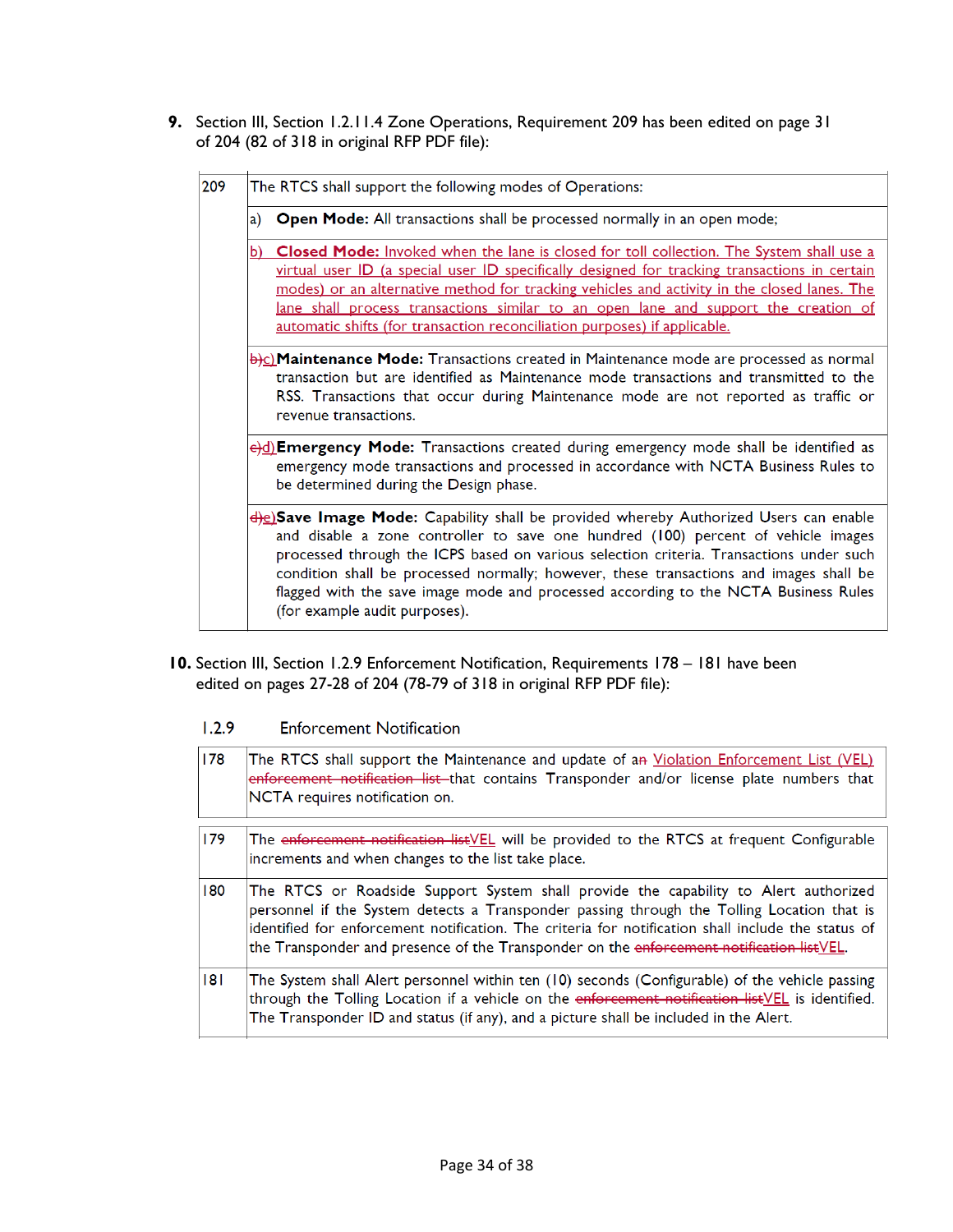**11.** Section III, Section 8.1.1. Performance Measurement, Table 5: RTCS Performance Measures has been edited to remove Performance Measurement #4 on page 190 of 204 (240 of 318 in original RFP PDF file):

| l 4 | <b>Operations</b> | ITS - Complete<br>and timely data<br>transmission | 100% of required traffic<br>data is transmitted to the<br><b>DPSNCTA</b> for processing<br>in time to be used in the<br>calculations-99.5% or<br>greater of the time. | Monthly | I point for each 0.1%<br>or portion thereof<br>below the<br>requirement |
|-----|-------------------|---------------------------------------------------|-----------------------------------------------------------------------------------------------------------------------------------------------------------------------|---------|-------------------------------------------------------------------------|
|-----|-------------------|---------------------------------------------------|-----------------------------------------------------------------------------------------------------------------------------------------------------------------------|---------|-------------------------------------------------------------------------|

**12.** Section III, Section 1.2.11.8 Fare Determination, Requirement 221 has been edited on page 33 of 204 (83 of 318 in original RFP PDF file):

 $221$ The System shall support the determination of the fare class at the tolling zone or and the RSSs based on the type of Toll Facility.

**13.** Section III, Section 1.2.15 RTCS Business Continuity Solution, Requirement 302 g) has been deleted and Requirements 302 b) and 302 o) have been edited on page 41-42 of 204 (91-92 of 318 in original RFP PDF file):

| 302 | The RTCS Business Continuity Solution shall support the following assumptions: |                                                                                                                                                                                                      |  |  |  |
|-----|--------------------------------------------------------------------------------|------------------------------------------------------------------------------------------------------------------------------------------------------------------------------------------------------|--|--|--|
|     | a)                                                                             | no equipment shall be placed over the active traffic lanes;                                                                                                                                          |  |  |  |
|     | P)                                                                             | the solution shall consist of a stable, temporary structure which is placed outside of the<br>MOT, where the MOT is assumed to be concrete barrier wall between shoulder and travel<br>lanes.        |  |  |  |
|     | c)                                                                             | the solution shall be implemented with only minor, reversible modifications to the lane<br>equipment;                                                                                                |  |  |  |
|     | d)                                                                             | the solution shall consist of all cabling, cabinetry, fasteners, etc. to readily accept existing<br>Toll Zone equipment from spare stock or functional equipment removed from the<br>damaged gantry; |  |  |  |
|     | e).                                                                            | the zone controller, roadside cabinetry and loops are unaffected by the gantry damage and<br>in good working order;                                                                                  |  |  |  |
|     | f)                                                                             | the current zone controller is to be used for implementation of the temporary tolling<br>solution;                                                                                                   |  |  |  |
|     | g)                                                                             | the solution shall be for a single lane and shall be able to expand to cover up to two lanes<br>of operation; (REQUIREMENT DELETED)                                                                  |  |  |  |
|     | o)                                                                             | the goal of the Business Continuity Solution shall is to be capable of capturing sufficient<br>data for revenue collection on 75% of all traffic that passes through the tolling point.              |  |  |  |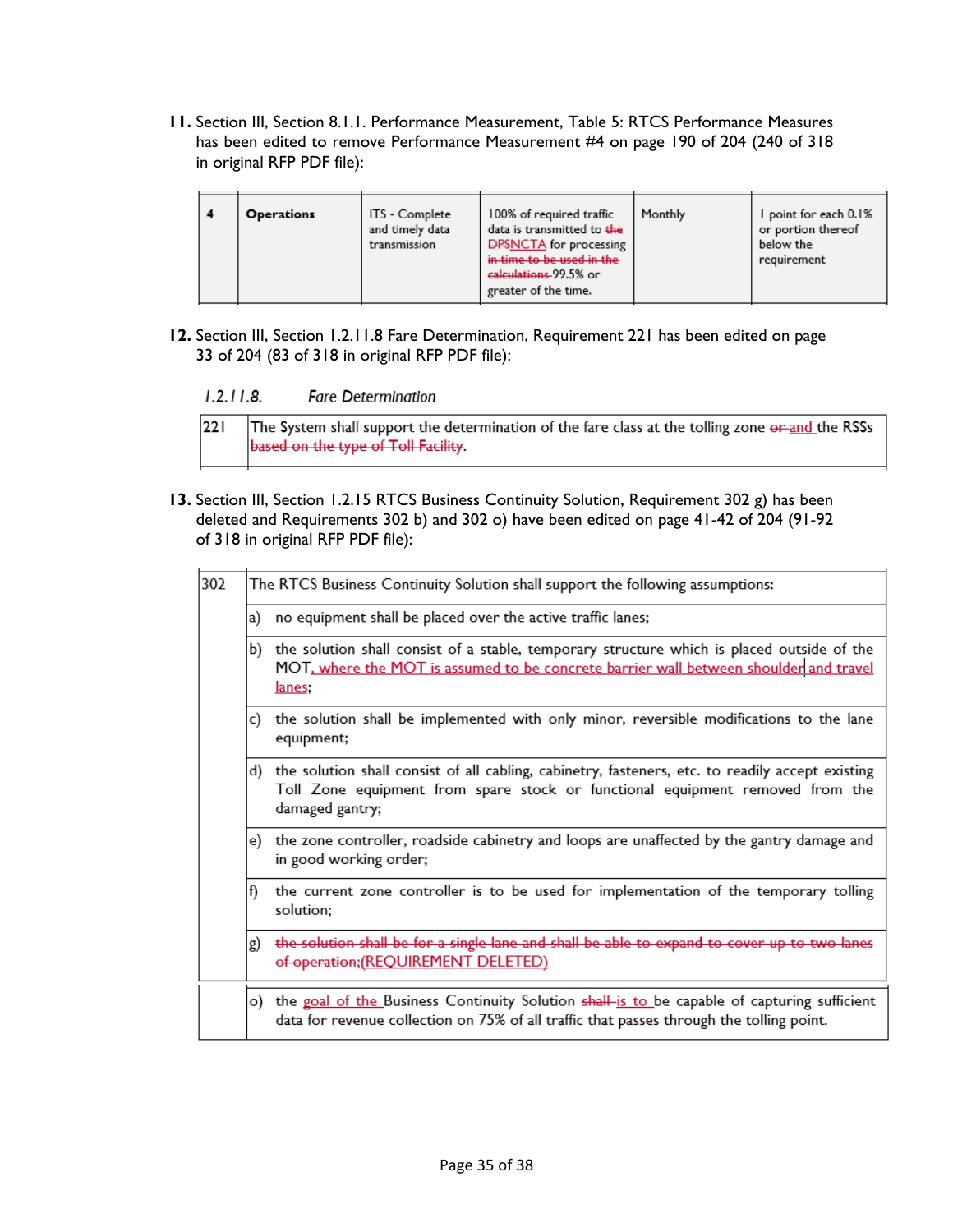14. Section III, Section 1.2.5 RTCS Toll Facility and Lane Configurations, Table 1: Triangle Expressway Toll Zone Lane Configurations, has been edited on page 13 of 204 (63 of 318 in original RFP PDF file):

|                 |              |                                                   | <b>Total</b>    | <b>Number</b>      | <b>Number</b>          | <b>Travel</b><br><b>Lane</b> | <b>Inside</b><br>Shoulder | <b>Outside</b><br>Shoulder |                              |           |
|-----------------|--------------|---------------------------------------------------|-----------------|--------------------|------------------------|------------------------------|---------------------------|----------------------------|------------------------------|-----------|
| Zone            | <b>Plaza</b> | Location                                          | Number<br>Lanes | of Travel<br>Lanes | of<br><b>Shoulders</b> | Width<br>(feet)              | <b>Width</b><br>(feet)    | Width<br>(feet)            | <b>Mile</b><br><b>Marker</b> | Dir       |
| T <sub>0</sub>  | $8 - 1$      | Ramp NC 147 NB,<br>On from Hopson/Davis           | 3               | т                  | $\overline{2}$         | 16                           | 4                         | 12                         | 3.1                          | <b>NB</b> |
| T02             | $8-2$        | Ramp NC 147 SB,<br>Off to Hopson Rd/Davis         | 3               | $\overline{2}$     | т                      | 12                           | 4                         | $+912$                     | 3.1                          | SB        |
| <b>T05</b>      | $7-1$        | Ramp NC 540 NB<br>to NC 147 NB                    | 3               | $\overline{2}$     | п                      | 12                           | 4                         | 10                         | 67.7                         | <b>NB</b> |
| T06             | $7-2$        | Ramp NC 147 SB<br>to NC 540 SB                    | 3               | $\overline{2}$     | $\mathsf{I}$           | 12                           | 4                         | 10                         | 67.6                         | SB        |
| T09             | $6 - 4$      | Ramp NC 540 SB<br>to NC 147 NB                    | 3               | $\mathbf{I}$       | $\overline{2}$         | 16                           | 4                         | 10                         | 68.2                         | <b>SB</b> |
| T <sub>10</sub> | $6 - 3$      | Ramp NC 147 SB<br>to NC 540 NB                    | 3               | $+2$               | 21                     | 12                           | 4                         | $\overline{10}$            | 68.2                         | SB        |
| T13             | $6 - 1$      | Mainline NC 540 SB<br>at NC 147                   | 5               | 3                  | $\overline{2}$         | 12                           | 12.74                     | 12                         | 68.2                         | <b>NB</b> |
| T14             | $6 - 2$      | Mainline NC 540 NB<br>at NC 147                   | 6               | 3                  | 3                      | 12                           | 12                        | 24                         | 68.2                         | <b>NB</b> |
| TI7             | $5-1$        | Mainline NC 540 NB.<br>North of Green Level<br>Rd | 5               | 3                  | $\overline{2}$         | 12                           | 12                        | 12                         | 62.7                         | NB.       |
| T18             | $5 - 2$      | Mainline NC 540 SB,<br>North of Green Level<br>Rd | 5               | 3                  | $\overline{2}$         | 12                           | 12                        | 12                         | 62.7                         | SB        |
| T21             | $4-1$        | Ramp NC 540 NB,<br>On from US 64                  | 4               | $\overline{2}$     | $\overline{2}$         | 12                           | 8                         | 12                         | 59.6                         | NB.       |
| T <sub>22</sub> | $4 - 2$      | Ramp NC 540 SB,<br>Off to US 64                   | 3               | $\mathsf{I}$       | $\overline{2}$         | $+312$                       | 8                         | 12                         | 59.6                         | SB        |
| T <sub>25</sub> | $3 - 1$      | Mainline NC 540 NB,<br>North of USI               | 5               | 3                  | $\overline{2}$         | 12                           | 12                        | 12                         | 57.3                         | <b>NB</b> |
| T26             | $3-2$        | Mainline NC 540 SB,<br>North of USI               | 5               | 3                  | $\mathbf{2}$           | 12                           | 12                        | 12                         | 57.3                         | SB        |
| T <sub>29</sub> | $2 - 1$      | Ramp NC 540 NB,<br>Off to USI                     | 3               | т                  | $\overline{2}$         | 18                           | 4                         | 12                         | 56.8                         | <b>NB</b> |
| T30             | $2 - 2$      | Ramp NC 540 SB,<br>On from USI                    | 3               | $\mathbf{I}$       | $\overline{2}$         | 18                           | 4                         | 12                         | 56.8                         | SB        |
| <b>T31</b>      | $1-3$        | Toll NC-540 NB<br>On from Veridea<br>Parkway      | 3               | $\overline{2}$     | п                      | 12                           | 4                         | 10                         | 55.0                         | <b>NB</b> |
| T32             | $  -4$       | Toll NC-540 SB<br>Off to Veridea Parkway          | 3               | $\mathsf{I}$       | $\overline{2}$         | $+216$                       | 412                       | $+012$                     | 55                           | SB        |
| T33             | $  -  $      | Mainline NC 540 NB,<br>North of NC 55             | 6               | 4                  | $\overline{2}$         | 12                           | 12                        | 12                         | 54.3                         | <b>NB</b> |
| T34             | $1-2$        | Mainline NC 540 SB,<br>North of NC 55             | 6               | 4                  | $\overline{2}$         | 12                           | 12                        | 12                         | 54.3                         | SB        |
|                 |              | <b>Total Lanes</b>                                | 80              | 4344               | 3736                   |                              |                           |                            |                              |           |

## Table 1: Triangle Expressway Toll Zone Lane Configurations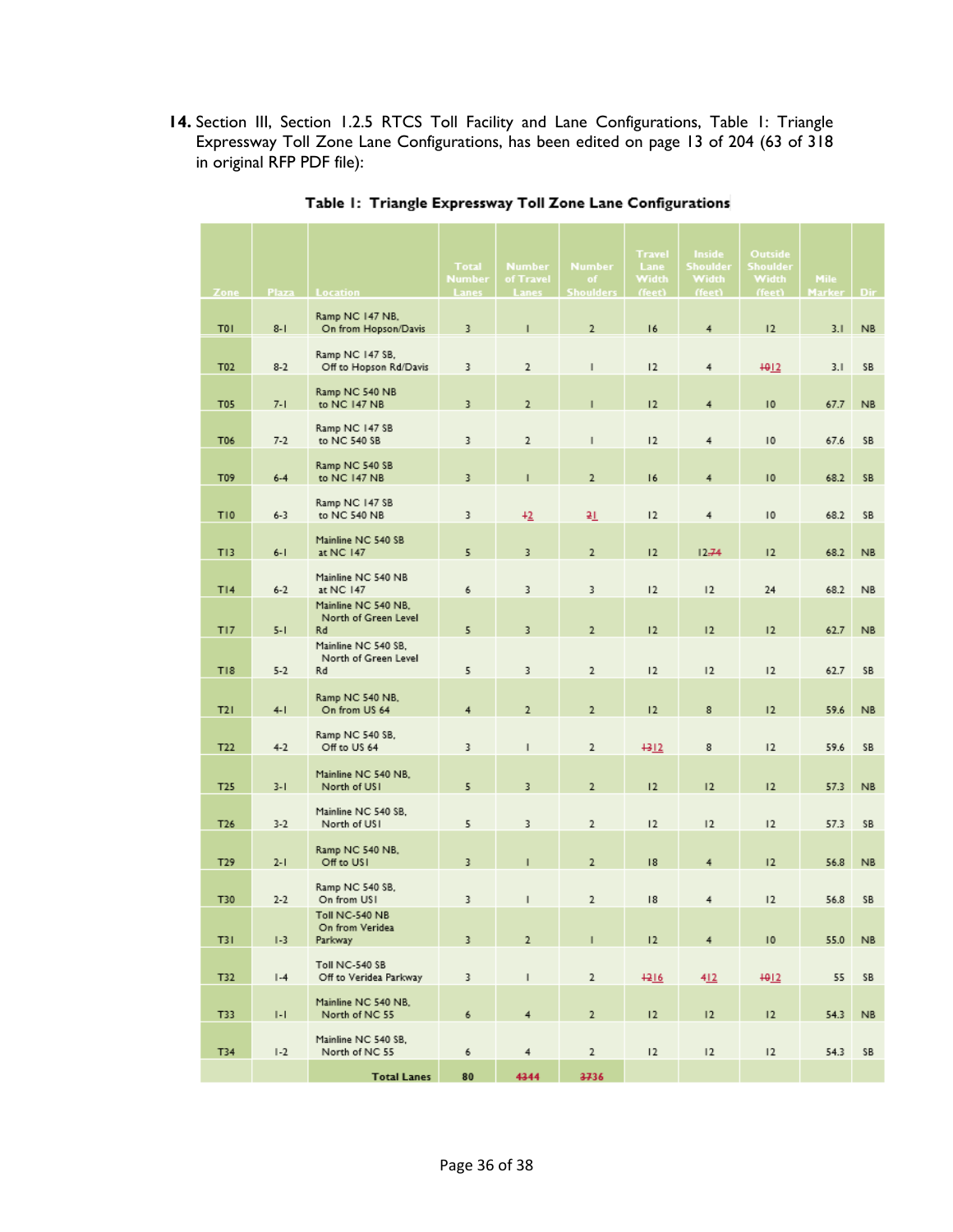**15.** Section III, Section 5.5.1 Manual Submissions and Quantities, Table 4: Manual Requirements, has been edited on page 129 of 204 (180 of 318 in original RFP PDF file):

| <b>Manual Name</b>                                 | Quantity |
|----------------------------------------------------|----------|
| RTCS System Maintenance Manual                     |          |
| Standard Operating Procedures for Image Review     | 10       |
| Roadway System Reconciliation and Audit Manual     | 5        |
| Roadway Support System (RSS) Administration Manual |          |
| Roadway SupportRTCS System (RSS)-User Manual       | 10       |

#### Table 4: Manual Requirements

**16.** Section IV, Section 1.2, Table 4-1 Proposal Page Limitations, page 1 of 19 (257 of 318 in original RFP PDF file) has been revised as follows:

| Proposal Sections to be Completed by a Proposer          | <b>Page Count Limitations</b>                                                                                                    |  |  |  |
|----------------------------------------------------------|----------------------------------------------------------------------------------------------------------------------------------|--|--|--|
| Cover Letter                                             | I to 2 pages                                                                                                                     |  |  |  |
| <b>Executive Summary</b>                                 | 2 to 5 pages                                                                                                                     |  |  |  |
| Section 1: Firm Qualifications                           | Limited to a combined total of 80<br>printed pages (excluding all table<br>of contents, table of tables, or<br>table of figures) |  |  |  |
| Section 2: Key Team Qualifications                       |                                                                                                                                  |  |  |  |
| Section 3: Approach to Scope of Work and Requirements    |                                                                                                                                  |  |  |  |
| Section 4: Approach to Project Plan and Implementation   |                                                                                                                                  |  |  |  |
| Section 5: Approach to Operations and Maintenance        |                                                                                                                                  |  |  |  |
| Section 6: Adherence to the Scope of Work and            |                                                                                                                                  |  |  |  |
| Requirements, Terms and Conditions and Requirements      | No limitations                                                                                                                   |  |  |  |
| Conformance Matrix                                       |                                                                                                                                  |  |  |  |
| Section 7: Other Required Materials Forms and Submittals | No limitations                                                                                                                   |  |  |  |
| Price Proposal                                           | No limitations                                                                                                                   |  |  |  |
| Appendix 1: Hardware-Product Cut Sheets                  | No limitations                                                                                                                   |  |  |  |
| Appendix 2: Audited Financial Statements (Two Years)     | No limitations                                                                                                                   |  |  |  |
| Appendix 3: Preliminary Bill of Materials (BOM)          | No limitations                                                                                                                   |  |  |  |
| Appendix 4: Sample Reports                               | No Limitations                                                                                                                   |  |  |  |

#### Table 4-1 Proposal Page Limitations

- **17.** Section IV, Section 1.2. J. Proposal Appendices has been edited on page 16 of 19 (272 of 318 in original RFP PDF file):
	- J. Proposal Appendices The Proposer shall submit the following materials in the form of Proposal Appendices:
		- Appendix I Hardware-Product Cut Sheets
		- Appendix 2 Audited Financial Statements (Two Years)